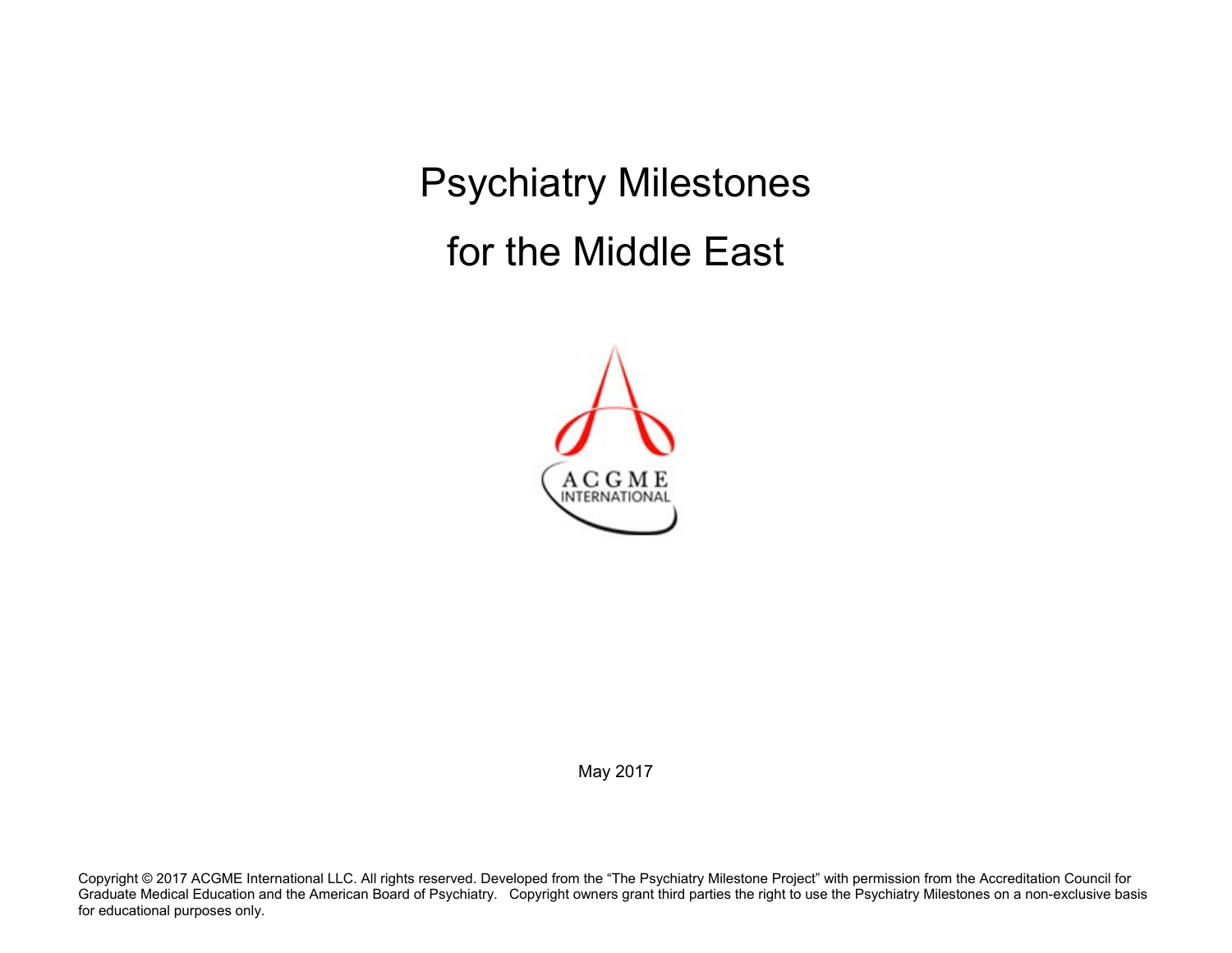The Psychiatry Milestones for the Middle East

The Milestones are designed only for use in evaluation of residents in the context of their participation in ACGME-I-accredited residency programs. The Milestones provide a framework for the assessment of the development of the resident in key dimensions of the elements of physician competency in a specialty. They neither represent the entirety of the dimensions of the six domains of physician competency, nor are they designed to be relevant in any other context.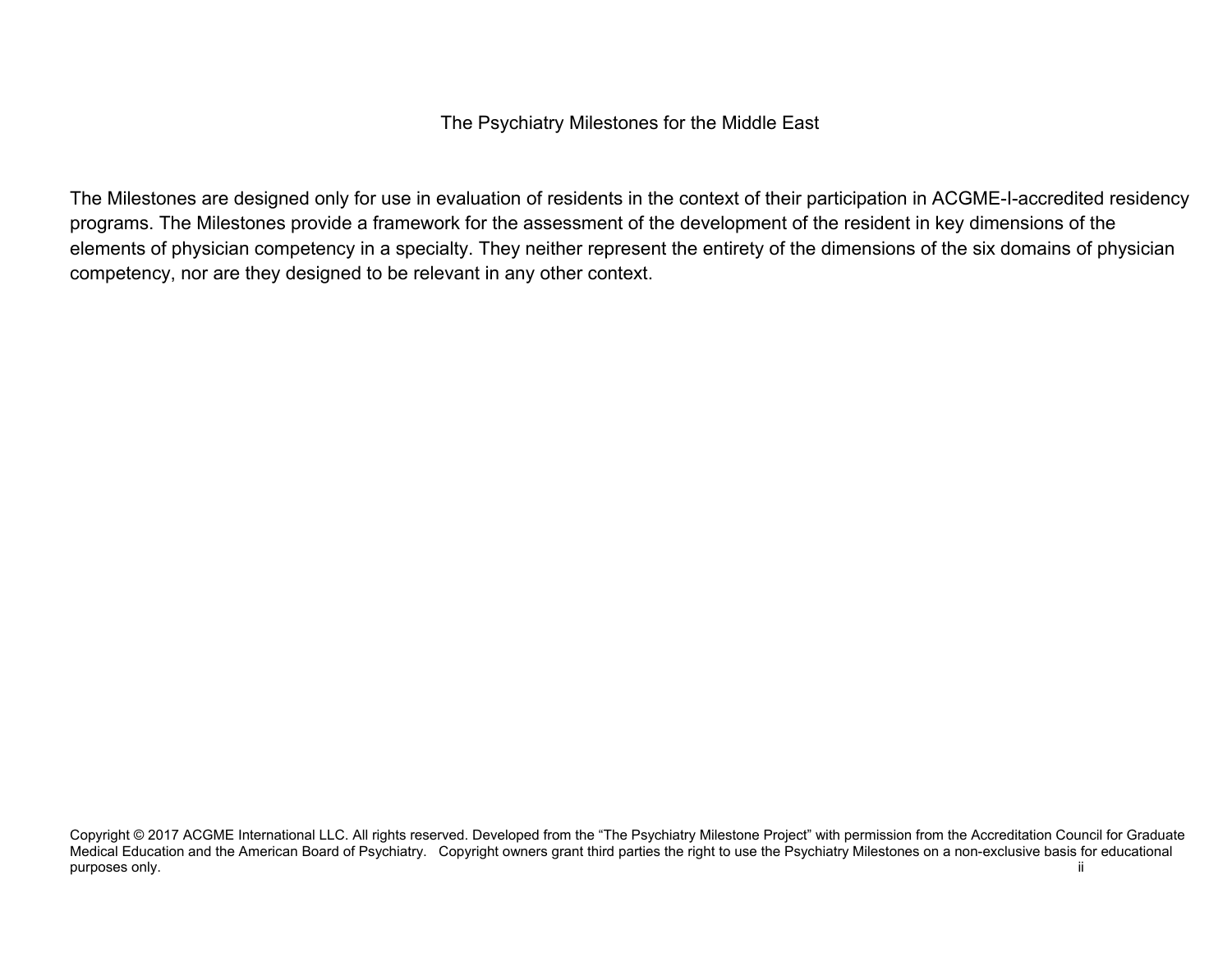# **Milestones Reporting**

This document presents milestones designed for programs to use in semi-annual review of resident performance and reporting to the ACGME-I. Milestones are knowledge, skills, attitudes, and other attributes for each of the ACGME-I competencies organized in a developmental framework from less to more advanced. They are descriptors and targets for resident performance as a learner moves from entry into their program through graduation.

For each period, review and reporting will involve selecting milestone levels that best describe each resident's current performance and attributes. Milestones are arranged in numbered levels. Tracking from "Critical Deficiencies"/"Level 1" to "Aspirational"/"Level 5" is synonymous with moving from novice to expert in the specialty. These levels do not correspond with time in the educational program. Dependent upon previous education and experience, residents may enter a program at varying points in the Milestones.

Selection of a level implies that the resident substantially demonstrates the milestones in that level, as well as those in lower levels (see the diagram on page v).

**Level 1:** The resident demonstrates milestones expected of an incoming resident.

**Level 2:** The resident is advancing and demonstrates additional milestones, but is not yet performing at a mid-residency level.

Level 3: The resident continues to advance and demonstrate additional milestones; the resident demonstrates the majority of milestones targeted for residency in this sub-competency.

**Level 4:** The resident has advanced so that he or she now substantially demonstrates the milestones targeted for residency. This level is designed as the graduation target.

Level 5: The resident has advanced beyond performance targets set for residency and is demonstrating "aspirational" goals, which might describe the performance of someone who has been in practice for several years. It is expected that only a few exceptional residents will reach this level.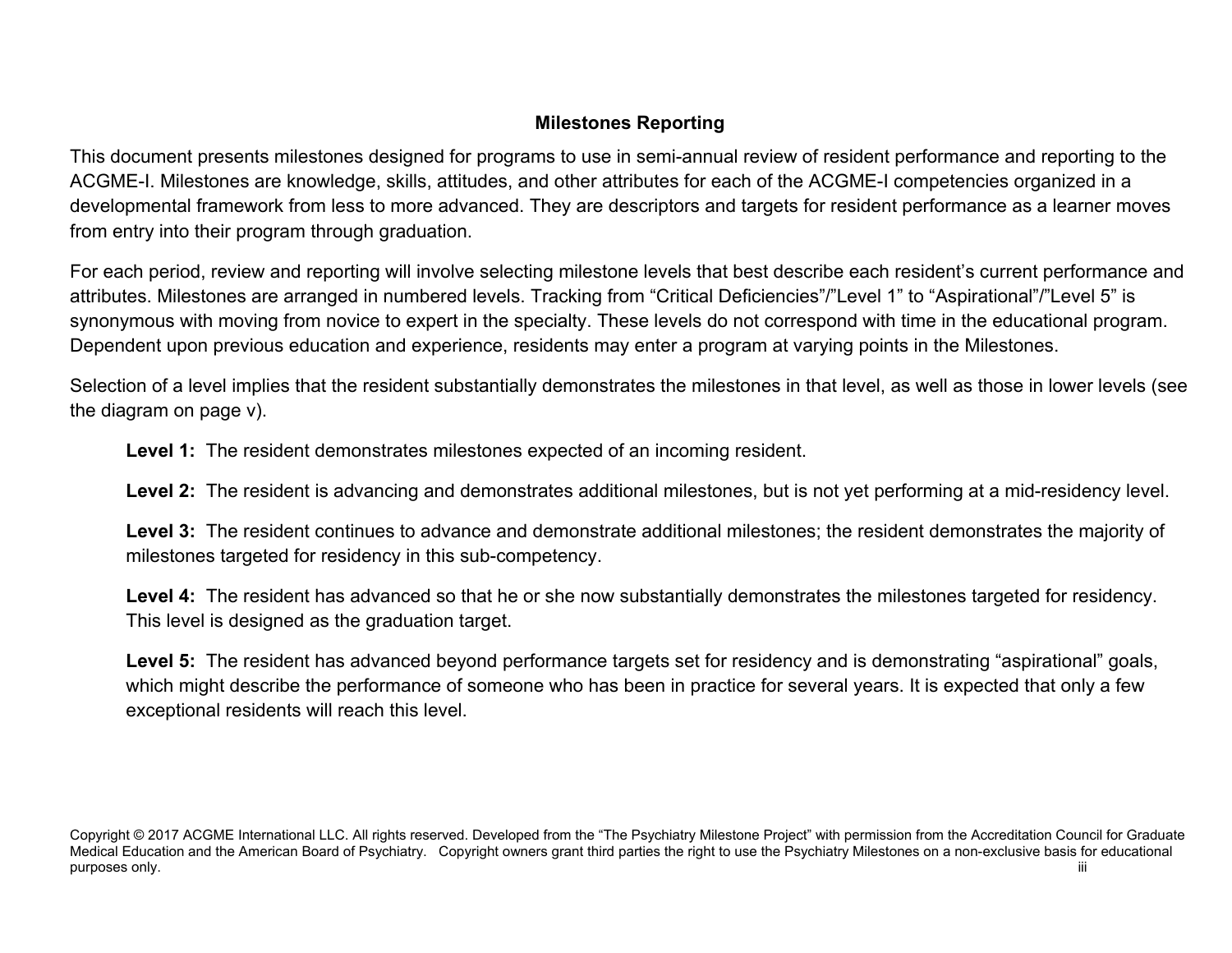# **Additional Notes**

The "Level 4" Milestones are designed as the graduation *target* and *do not* represent a graduation *requirement*. Making decisions about readiness for graduation is the purview of the program director. Study of Milestones performance data will be required before the ACGME-I and its partners will be able to determine whether milestones in the first four levels appropriately represent the developmental framework, and whether Milestone data overall are of sufficient quality to be used for high-stakes decisions.

*Answers to Frequently Asked Questions about Milestones are posted on the ACGME-I website.*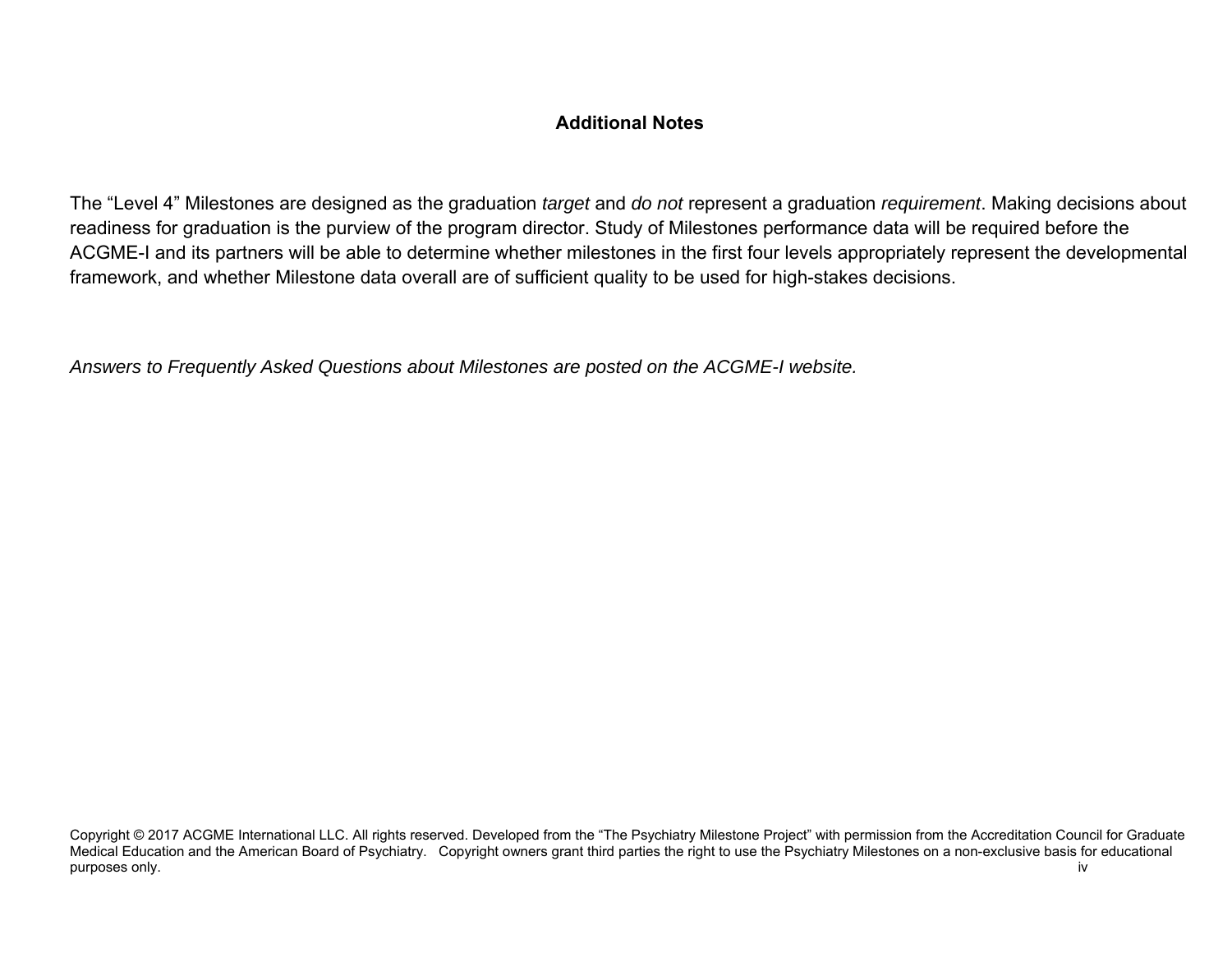The diagram below presents an example set of milestones for one sub-competency in the same format as the ACGME-I Report Worksheet. For each reporting period, a learner's performance on the milestones for each sub-competency will be indicated by selecting the level of milestones that best describes that learner's performance in relation to those milestones.

| Systems-Based Practice 1: Patient Safety and Quality Improvement                                                                                                           |                                                                                                                                                                                                                                                 |                                                                                                                                                                                                      |                                                                                                                                                                                                                    |                                                                                                                                                                                                         |  |
|----------------------------------------------------------------------------------------------------------------------------------------------------------------------------|-------------------------------------------------------------------------------------------------------------------------------------------------------------------------------------------------------------------------------------------------|------------------------------------------------------------------------------------------------------------------------------------------------------------------------------------------------------|--------------------------------------------------------------------------------------------------------------------------------------------------------------------------------------------------------------------|---------------------------------------------------------------------------------------------------------------------------------------------------------------------------------------------------------|--|
| Level 1                                                                                                                                                                    | Level 2                                                                                                                                                                                                                                         | Level 3                                                                                                                                                                                              | Level 4                                                                                                                                                                                                            | Level 5                                                                                                                                                                                                 |  |
| Demonstrates<br>knowledge of common<br>patient safety events                                                                                                               | Identifies system<br>factors that lead to<br>patient safety events                                                                                                                                                                              | Participates in analysis<br>of patient safety events<br>(simulated or actual)                                                                                                                        | Conducts analysis of<br>patient safety events<br>and offers error<br>prevention strategies<br>(simulated or actual)                                                                                                | Actively engages teams<br>and processes to<br>modify systems to<br>prevent patient safety<br>events                                                                                                     |  |
| <b>Demonstrates</b><br>knowledge of how to<br>report patient safety<br>events<br>Demonstrates<br>knowledge of basic<br>quality improvement<br>methodologies and<br>metrics | Reports patient safety<br>events through<br>institutional reporting<br>systems (actual or<br>simulated)<br>Describes local quality<br>improvement initiatives<br>(e.g., community<br>vaccination rate.<br>infection rate, smoking<br>cessation) | Participates in<br>disclosure of patient<br>safety events to<br>patients and families<br>(simulated or actual)<br>Participates in local<br>quality improvement<br>initiatives                        | Discloses patient safety<br>events to patients and<br>families (simulated or<br>actual)<br>Demonstrates the skills<br>required to identify,<br>develop, implement, and<br>analyze a quality<br>improvement project | Role models or mentors<br>others in the disclosure<br>of patient safety events<br>Creates, implements,<br>and assesses quality<br>improvement initiatives<br>at the institutional or<br>community level |  |
|                                                                                                                                                                            |                                                                                                                                                                                                                                                 |                                                                                                                                                                                                      |                                                                                                                                                                                                                    |                                                                                                                                                                                                         |  |
| Comments:                                                                                                                                                                  |                                                                                                                                                                                                                                                 |                                                                                                                                                                                                      |                                                                                                                                                                                                                    | Not yet achieved Level 1                                                                                                                                                                                |  |
| Selecting a response box in the middle<br>of a level implies that milestones in<br>that level and in lower levels have been<br>substantially demonstrated.                 |                                                                                                                                                                                                                                                 | Selecting a response box on the line in<br>between levels indicates that milestones in<br>lower levels have been substantially<br>demonstrated as well as some milestones in<br>the higher level(s). |                                                                                                                                                                                                                    |                                                                                                                                                                                                         |  |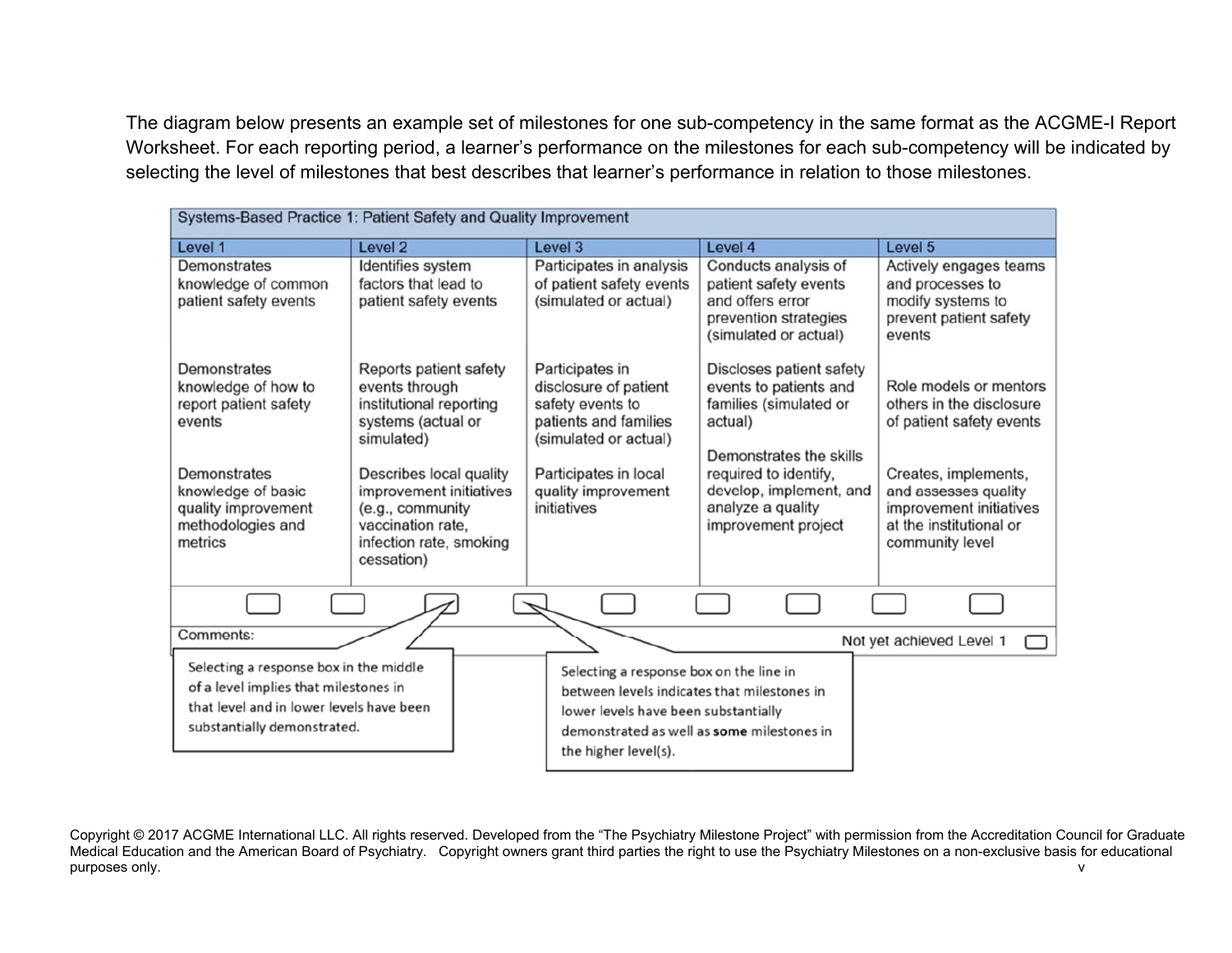#### **Patient Care 1:** Psychiatric Evaluation

**A:** General interview skills

**B:** Collateral information gathering and use

**C:** Safety assessment

**D:** Use of clinician's emotional response

| Level 1                                                                                                  | Level <sub>2</sub>                                                                                                                                                                       | Level 3                                                                                                                                  | Level 4                                                                                                                           | Level <sub>5</sub>                                                                                   |  |  |
|----------------------------------------------------------------------------------------------------------|------------------------------------------------------------------------------------------------------------------------------------------------------------------------------------------|------------------------------------------------------------------------------------------------------------------------------------------|-----------------------------------------------------------------------------------------------------------------------------------|------------------------------------------------------------------------------------------------------|--|--|
| 1.1/A Obtains general medical<br>and psychiatric history and<br>completes a mental status<br>examination | 2.1/A Acquires efficient,<br>accurate, and relevant history<br>customized to the patient's<br>complaints                                                                                 | 3.1/A Consistently obtains<br>complete, accurate, and<br>relevant history                                                                | 4.1/A Routinely identifies<br>subtle and unusual findings                                                                         | 5.1/A Serves as a role model<br>for gathering subtle and<br>reliable information from the<br>patient |  |  |
|                                                                                                          | 2.2/A Performs a targeted<br>examination, including<br>neurological examination,<br>relevant to the patient's<br>complaints                                                              | 3.2/A Performs efficient<br>interview and examination<br>with flexibility appropriate to<br>the clinical setting and<br>workload demands |                                                                                                                                   | 5.2/A, B Teaches and<br>supervises other learners in<br>clinical evaluation                          |  |  |
| 1.2/B Obtains relevant<br>collateral information from<br>secondary sources                               | 2.3/B Obtains information<br>that is sensitive and not<br>readily offered by the patient<br>2.4/B Selects laboratory and<br>diagnostic tests appropriate<br>to the clinical presentation | 3.3/B Uses hypothesis-<br>driven information gathering<br>techniques <sup>2</sup>                                                        | 4.2/B Follows clues to identify<br>relevant historical findings in<br>complex clinical situations<br>and unfamiliar circumstances |                                                                                                      |  |  |
| 1.3/C Screens for patient<br>safety, including suicidal and<br>homicidal ideation                        | 2.5/C Assesses patient<br>safety, including suicidal and<br>homicidal ideation                                                                                                           |                                                                                                                                          |                                                                                                                                   |                                                                                                      |  |  |
|                                                                                                          | 2.6/D Recognizes that the<br>clinician's emotional<br>responses have diagnostic<br>value $1$                                                                                             |                                                                                                                                          | 4.3/D Begins to use the<br>clinician's emotional<br>responses to the patient as a<br>diagnostic tool                              |                                                                                                      |  |  |
|                                                                                                          |                                                                                                                                                                                          |                                                                                                                                          |                                                                                                                                   |                                                                                                      |  |  |
| Comments:                                                                                                | Not Yet Achieved Level 1                                                                                                                                                                 |                                                                                                                                          |                                                                                                                                   |                                                                                                      |  |  |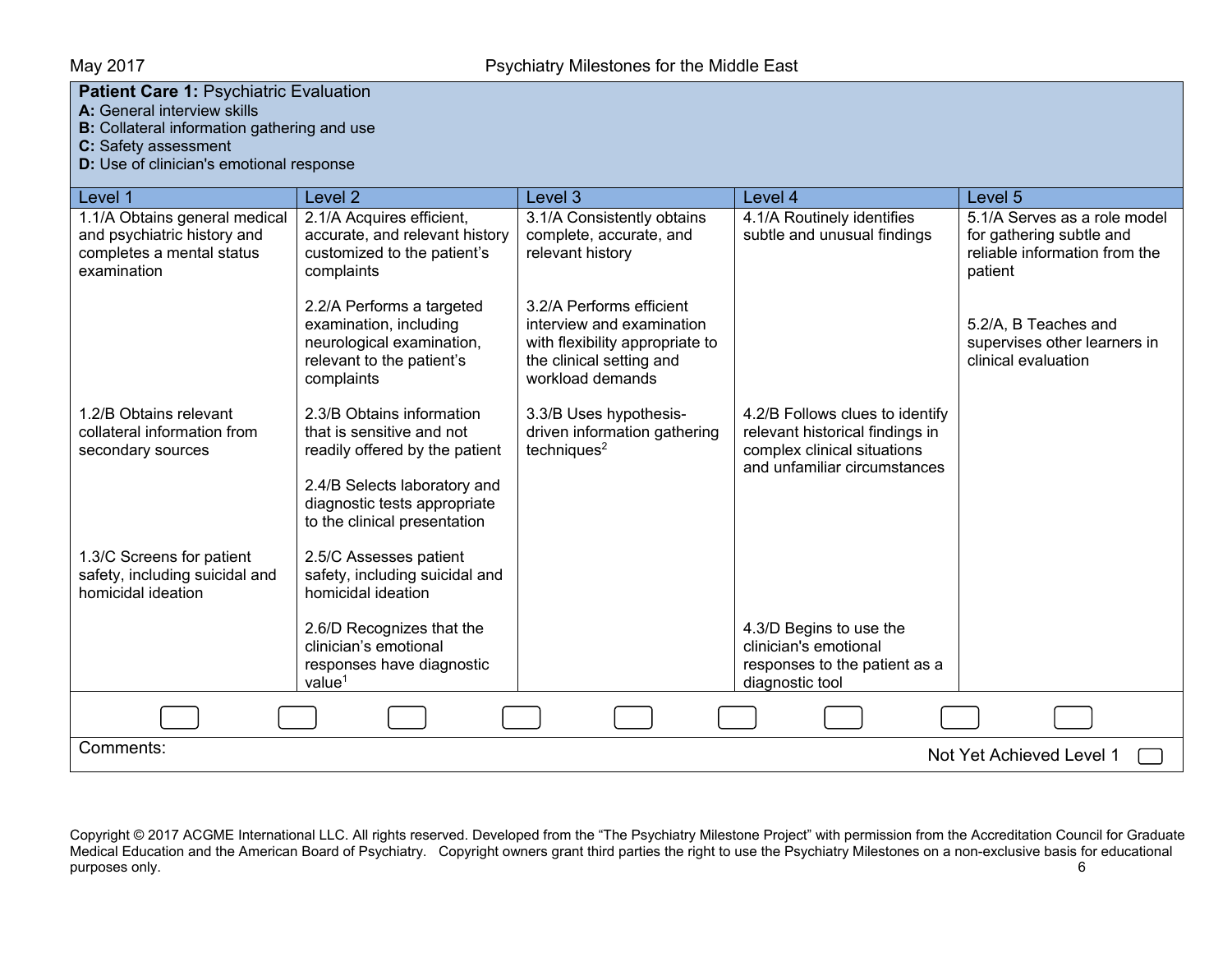Footnotes:

1This milestone refers to the use of the resident's own emotional response to the patient's presentation as a source of information to generate ideas about the patient's own inner emotional state, both conscious and unconsious.

<sup>2</sup>This milestone focuses on the efficient and deductive conduct of the interview in accordance with diagnostic hypotheses to refine the differential diagnosis.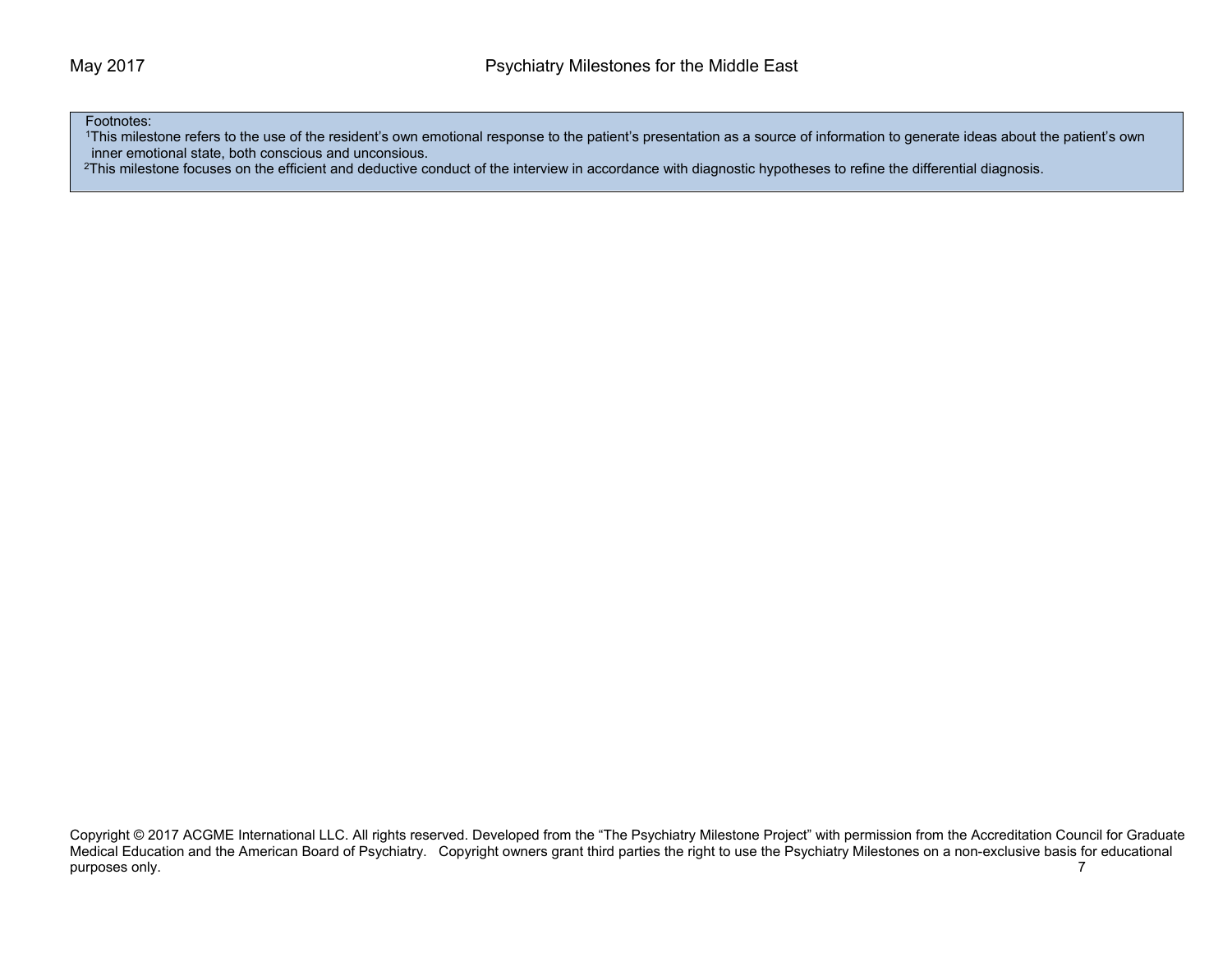| Patient Care 2: Psychiatric Formulation and Differential Diagnosis <sup>1</sup><br>A: Organizes and summarizes findings and generates differential diagnosis<br>B: Identifies contributing factors and contextual features and creates a formulation                                                                                                                                                                                                                                                                                                                                                                                                                                                                                                                                                                                                                                                                                                                                                                                                                                                                                                                                                                                                                                                                                |                                                                                                                                                                                                 |                                                                                                                          |                                                                                                       |                                                                                                                               |
|-------------------------------------------------------------------------------------------------------------------------------------------------------------------------------------------------------------------------------------------------------------------------------------------------------------------------------------------------------------------------------------------------------------------------------------------------------------------------------------------------------------------------------------------------------------------------------------------------------------------------------------------------------------------------------------------------------------------------------------------------------------------------------------------------------------------------------------------------------------------------------------------------------------------------------------------------------------------------------------------------------------------------------------------------------------------------------------------------------------------------------------------------------------------------------------------------------------------------------------------------------------------------------------------------------------------------------------|-------------------------------------------------------------------------------------------------------------------------------------------------------------------------------------------------|--------------------------------------------------------------------------------------------------------------------------|-------------------------------------------------------------------------------------------------------|-------------------------------------------------------------------------------------------------------------------------------|
| Level 1                                                                                                                                                                                                                                                                                                                                                                                                                                                                                                                                                                                                                                                                                                                                                                                                                                                                                                                                                                                                                                                                                                                                                                                                                                                                                                                             | Level 2                                                                                                                                                                                         | Level 3                                                                                                                  | Level 4                                                                                               | Level 5                                                                                                                       |
| 1.1/A Organizes and<br>accurately summarizes,<br>reports, and presents to<br>colleagues information<br>obtained from the patient<br>evaluation                                                                                                                                                                                                                                                                                                                                                                                                                                                                                                                                                                                                                                                                                                                                                                                                                                                                                                                                                                                                                                                                                                                                                                                      | 2.1/A Identifies patterns and<br>recognizes phenomenology<br>from the patient's<br>presentation to generate a<br>diagnostic hypothesis                                                          | 3.1/A Develops a full<br>differential diagnosis while<br>avoiding premature closure                                      | 4.1/A Incorporates subtle,<br>unusual, or conflicting<br>findings into hypotheses and<br>formulations |                                                                                                                               |
| 1.2/A Develops a working<br>diagnosis based on the<br>patient evaluation                                                                                                                                                                                                                                                                                                                                                                                                                                                                                                                                                                                                                                                                                                                                                                                                                                                                                                                                                                                                                                                                                                                                                                                                                                                            | 2.2/A Develops a basic<br>differential diagnosis for<br>common syndromes and<br>patient presentations                                                                                           |                                                                                                                          |                                                                                                       |                                                                                                                               |
|                                                                                                                                                                                                                                                                                                                                                                                                                                                                                                                                                                                                                                                                                                                                                                                                                                                                                                                                                                                                                                                                                                                                                                                                                                                                                                                                     | 2.3/B Describes patients'<br>symptoms and problems,<br>precipitating stressors or<br>events, predisposing life<br>events or stressors.<br>perpetuating and protective<br>factors, and prognosis | 3.2/B Organizes formulation<br>around comprehensive<br>models of phenomenology<br>that take etiology into<br>account $2$ | 4.2/B Efficiently synthesizes<br>all information into a concise<br>but comprehensive<br>formulation   | 5.1/B Serves as a role model<br>of efficient and accurate<br>formulation<br>5.2/B Teaches formulation to<br>advanced learners |
|                                                                                                                                                                                                                                                                                                                                                                                                                                                                                                                                                                                                                                                                                                                                                                                                                                                                                                                                                                                                                                                                                                                                                                                                                                                                                                                                     |                                                                                                                                                                                                 |                                                                                                                          |                                                                                                       |                                                                                                                               |
| Comments:<br>Not Yet Achieved Level 1                                                                                                                                                                                                                                                                                                                                                                                                                                                                                                                                                                                                                                                                                                                                                                                                                                                                                                                                                                                                                                                                                                                                                                                                                                                                                               |                                                                                                                                                                                                 |                                                                                                                          |                                                                                                       |                                                                                                                               |
| Footnotes:<br>1A psychiatric formulation is a theoretically-based conceptualization of the patient's mental disorder(s). It provides an organized summary of those individual factors thought to contribute<br>to the patient's unique psychopathology. This includes elements of possible etiology, as well as those that modify or influence presentation, such as risk and protective factors. It is<br>therefore distinct from a differential diagnosis that lists the possible diagnoses for a patient, or an assessment that summarizes the patient's signs and symptoms, as it seeks to<br>understand the underlying mechanisms of the patient's unique problems by proposing a hypothesis as to the causes of mental disorders.<br><sup>2</sup> Models of formulation include those based on either major theoretical systems of the etiology of mental disorders, such as behavioral, biological, cognitive, cultural, psychological,<br>psychoanalytic, sociological, or traumatic, or comprehensive frameworks of understanding, such as bio-psycho-social or predisposing, precipitating, perpetuating, and prognostic<br>outlines. Models of formulation set forth a hypothesis about the unique features of a patient's illness that can serve to guide further evaluation or develop individualized treatment plans. |                                                                                                                                                                                                 |                                                                                                                          |                                                                                                       |                                                                                                                               |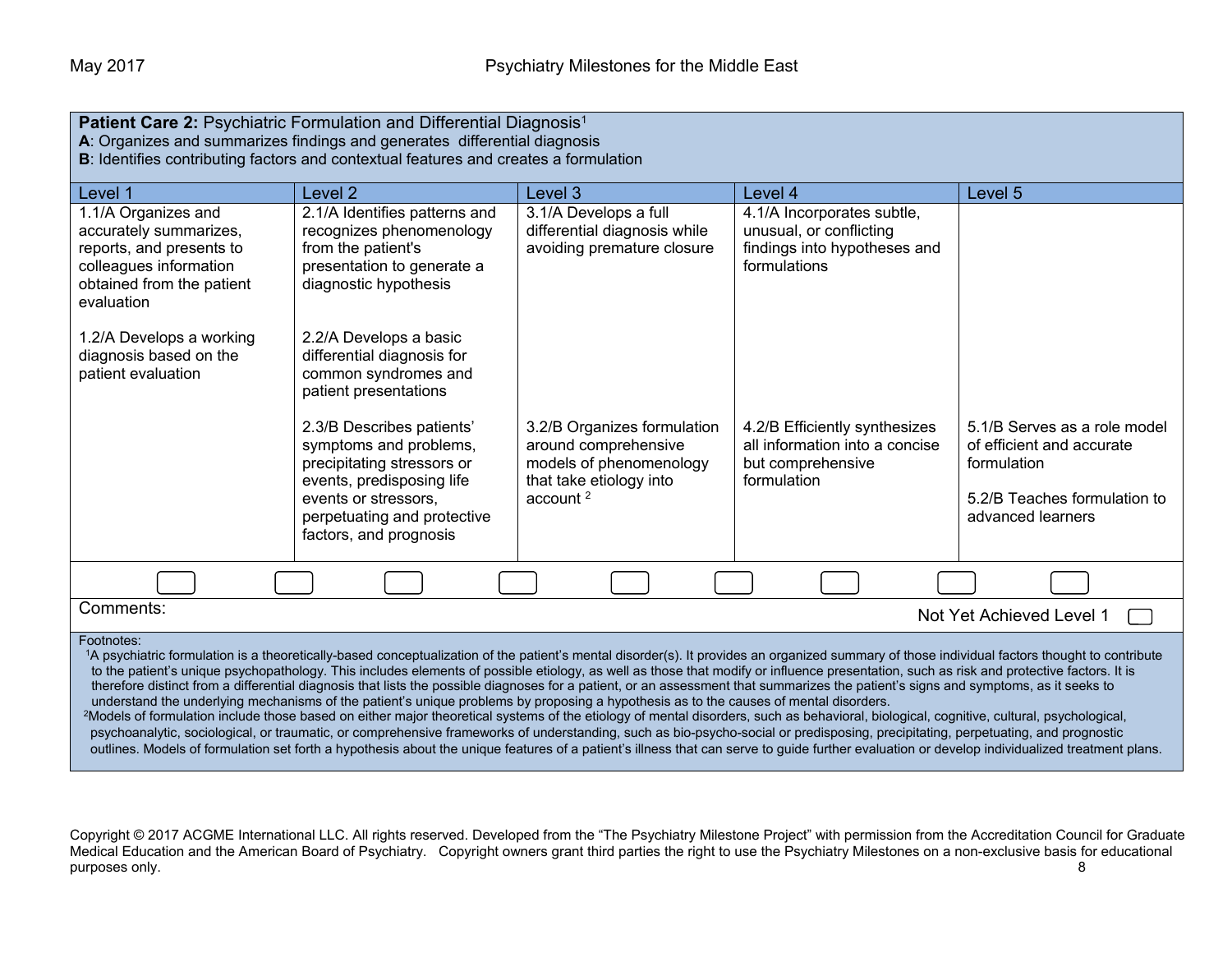|  |  | <b>Patient Care 3: Treatment Planning and Management</b> |
|--|--|----------------------------------------------------------|
|  |  |                                                          |

**A**: Creates treatment plan

**B**: Manages patient crises, recognizing need for supervision when indicated

**C**: Monitors and revises treatment when indicated

| Level 1                                                                                                                                                                                                                                                                                                                                                                                                                                                                                                                                                                                                                                                                                                                                                                                                                                                                                                                                                                                                                                                                                 | Level 2                                                                                      | Level 3                                                                                                          | Level 4                                                                                                                 | Level 5                                                                                                |
|-----------------------------------------------------------------------------------------------------------------------------------------------------------------------------------------------------------------------------------------------------------------------------------------------------------------------------------------------------------------------------------------------------------------------------------------------------------------------------------------------------------------------------------------------------------------------------------------------------------------------------------------------------------------------------------------------------------------------------------------------------------------------------------------------------------------------------------------------------------------------------------------------------------------------------------------------------------------------------------------------------------------------------------------------------------------------------------------|----------------------------------------------------------------------------------------------|------------------------------------------------------------------------------------------------------------------|-------------------------------------------------------------------------------------------------------------------------|--------------------------------------------------------------------------------------------------------|
| 1.1/A Identifies potential<br>treatment options                                                                                                                                                                                                                                                                                                                                                                                                                                                                                                                                                                                                                                                                                                                                                                                                                                                                                                                                                                                                                                         | 2.1/A Sets treatment goals in<br>collaboration with the patient                              | 3.1/A Incorporates manual-<br>based treatment <sup>1</sup> when<br>appropriate                                   | 4.1/A Devises individualized<br>treatment plan for complex<br>presentations                                             | 5.1/A Supervises treatment<br>planning of other learners and<br>multidisciplinary providers            |
|                                                                                                                                                                                                                                                                                                                                                                                                                                                                                                                                                                                                                                                                                                                                                                                                                                                                                                                                                                                                                                                                                         | 2.2/A Incorporates a clinical<br>practice guideline or treatment<br>algorithm when available | 3.2/A Applies an understanding<br>of psychiatric, neurologic, and<br>medical co-morbidities to                   | 4.2/A Integrates multiple<br>modalities and providers in<br>comprehensive approach <sup>3</sup>                         | 5.2/A Integrates emerging<br>neurobiological and genetic<br>knowledge into treatment plan <sup>4</sup> |
|                                                                                                                                                                                                                                                                                                                                                                                                                                                                                                                                                                                                                                                                                                                                                                                                                                                                                                                                                                                                                                                                                         | 2.3/A Recognizes co-morbid<br>conditions and side effects'<br>impact on treatment            | treatment selection <sup>2</sup><br>3.3/A Links treatment to<br>formulation                                      |                                                                                                                         |                                                                                                        |
| 1.2/B Recognizes patient in<br>crisis or acute presentation                                                                                                                                                                                                                                                                                                                                                                                                                                                                                                                                                                                                                                                                                                                                                                                                                                                                                                                                                                                                                             | 2.4/B Manages patient crises<br>with supervision                                             | 3.4/B Recognizes need for<br>consultation and supervision for<br>complicated or refractory cases                 |                                                                                                                         |                                                                                                        |
| 1.3/C Recognizes patient<br>readiness for treatment                                                                                                                                                                                                                                                                                                                                                                                                                                                                                                                                                                                                                                                                                                                                                                                                                                                                                                                                                                                                                                     | 2.5/C Monitors treatment<br>adherence and response                                           | 3.5/C Re-evaluates and revises<br>treatment approach based on<br>new information and or response<br>to treatment | 4.3/C Appropriately modifies<br>treatment techniques and flexibly<br>applies practice guidelines to fit<br>patient need |                                                                                                        |
|                                                                                                                                                                                                                                                                                                                                                                                                                                                                                                                                                                                                                                                                                                                                                                                                                                                                                                                                                                                                                                                                                         |                                                                                              |                                                                                                                  |                                                                                                                         |                                                                                                        |
| Comments:                                                                                                                                                                                                                                                                                                                                                                                                                                                                                                                                                                                                                                                                                                                                                                                                                                                                                                                                                                                                                                                                               |                                                                                              |                                                                                                                  |                                                                                                                         | Not Yet Achieved Level 1                                                                               |
| Footnotes:<br>1Manual-based treatment is any psychotherapy that relies on written instructions for the therapist on the steps and conduct of treatment, often including specific indications,<br>techniques, goals, and objectives. Manual-based treatments are frequently theory-driven and evidence-based. Examples of manual-based treatments include Interpersonal<br>Psychotherapy, Dialectical-Behavioral Therapy, and many Cognitive-Behavioral Therapies.<br><sup>2</sup> Examples might include psychopharmacology in the presence of neurodegenerative disorders, traumatic brain injury, critical medical illness, and cancer treatment, as well as<br>understanding the family, systems, and multidisciplinary team efforts for the best outcome for treatment.<br><sup>3</sup> Understanding and use of an array of modalities and providers may include consideration of complementary and alternative medicine, occupational therapy, and physical<br>therapy.<br><sup>4</sup> Examples may include cytochrome genetics, ethnic differences, and family counseling, etc. |                                                                                              |                                                                                                                  |                                                                                                                         |                                                                                                        |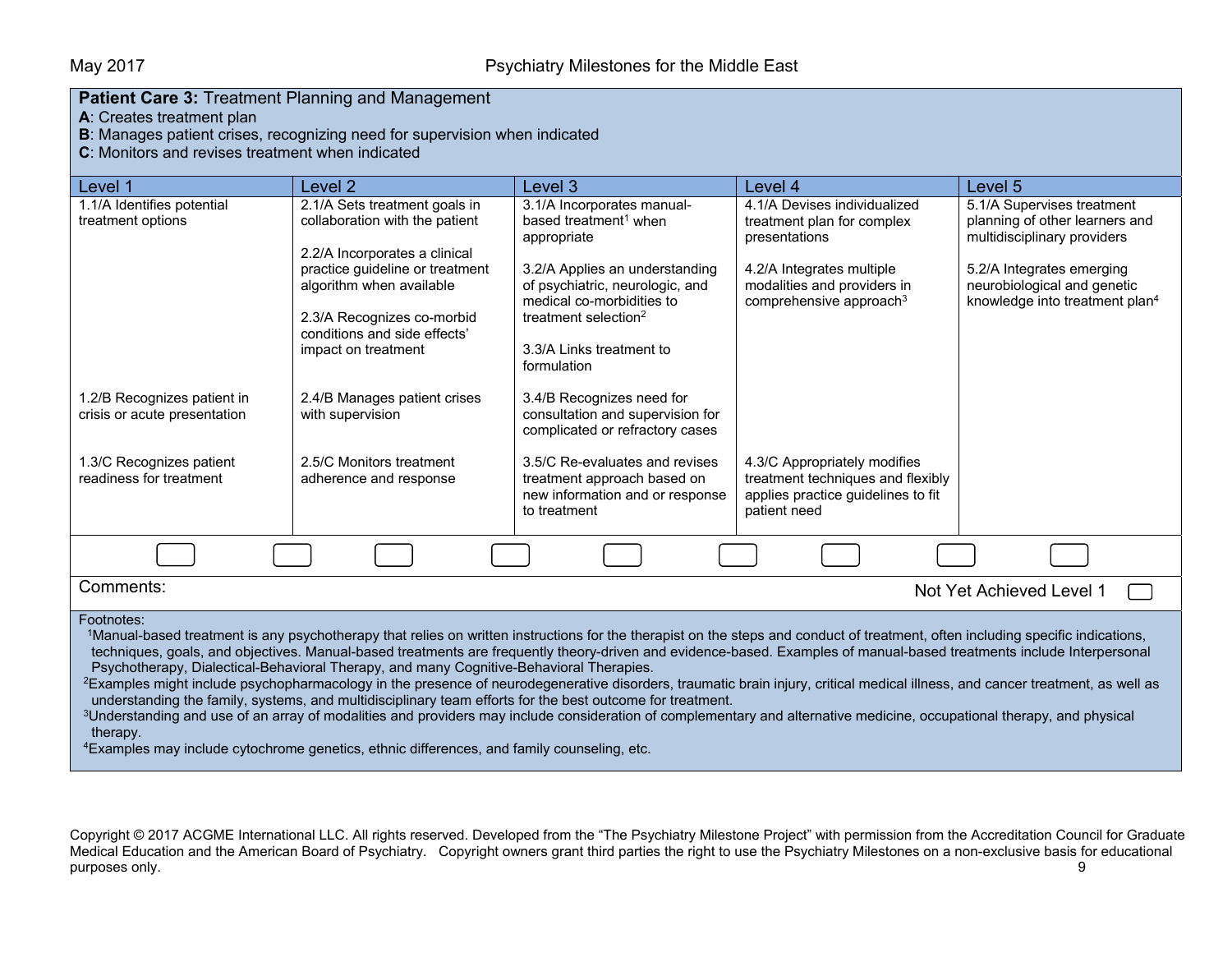## **Patient Care 4:** Psychotherapy

Refers to 1) the practice and delivery of psychotherapies, including psychodynamic<sup>1</sup>cognitive-behavioral<sup>2</sup>, and supportive therapies<sup>3</sup>; 2) exposure to couples, family, and group therapies; and 3) integrating psychotherapy with psychopharmacology

**A:** Empathy and process

**B:** Boundaries

**C:** The alliance and provision of psychotherapies

**D:** Seeking and providing psychotherapy supervision

| Level 1                                                                                                   | Level <sub>2</sub>                                                                                                                                       | Level <sub>3</sub>                                                                                                                                                                                                        | Level 4                                                                                                                                                                                                                       | Level 5                                                                                                              |
|-----------------------------------------------------------------------------------------------------------|----------------------------------------------------------------------------------------------------------------------------------------------------------|---------------------------------------------------------------------------------------------------------------------------------------------------------------------------------------------------------------------------|-------------------------------------------------------------------------------------------------------------------------------------------------------------------------------------------------------------------------------|----------------------------------------------------------------------------------------------------------------------|
| 1.1/A Accurately identifies<br>patient emotions,<br>particularly sadness,<br>anger, and fear <sup>4</sup> | 2.1/A Identifies and reflects<br>the core feeling and key<br>issue for the patient during<br>a session                                                   | 3.1/A Identifies and reflects<br>the core feeling, key issue,<br>and what the issue means<br>to the patient                                                                                                               | 4.1/A Links feelings,<br>behavior, recurrent/central<br>themes/schemas, and their<br>meaning to the patient as<br>they shift within and across<br>sessions                                                                    |                                                                                                                      |
| 1.2/B Maintains<br>appropriate professional<br>boundaries                                                 | 2.2/B Maintains<br>appropriate professional<br>boundaries in<br>psychotherapeutic<br>relationships while being<br>responsive to the patient <sup>5</sup> | 3.2/B Recognizes and<br>avoids potential boundary<br>violations                                                                                                                                                           | 4.2/B Anticipates and<br>appropriately manages<br>potential boundary<br>crossings and avoids<br>boundary violations                                                                                                           |                                                                                                                      |
| 1.3/C Demonstrates a<br>professional interest and<br>curiosity in a patient's<br>story                    | 2.3/C Establishes and<br>maintains a therapeutic<br>alliance with patients with<br>uncomplicated problems <sup>6</sup>                                   | 3.3/C Establishes and<br>maintains a therapeutic<br>alliance with, and provides<br>psychotherapies (at least<br>supportive,<br>psychodynamic, and<br>cognitive-behavioral) to,<br>patients with<br>uncomplicated problems | 4.3/C Provides different<br>modalities of psychotherapy<br>(including supportive<br>therapy and at least one of<br>psychodynamic or cognitive<br>behavioral therapies) to<br>patients with moderately<br>complicated problems | 5.1/C Provides<br>psychotherapies to<br>patients with very<br>complicated and/or<br>refractory<br>disorders/problems |
|                                                                                                           | 2.4/C Utilizes elements of<br>supportive therapy in<br>treatment of patients                                                                             | 3.4/C Manages the<br>emotional content of, and                                                                                                                                                                            | 4.4/C Selects a<br>psychotherapeutic modality<br>and tailors the selected                                                                                                                                                     | 5.2/C Personalizes<br>treatment based on<br>awareness of one's own                                                   |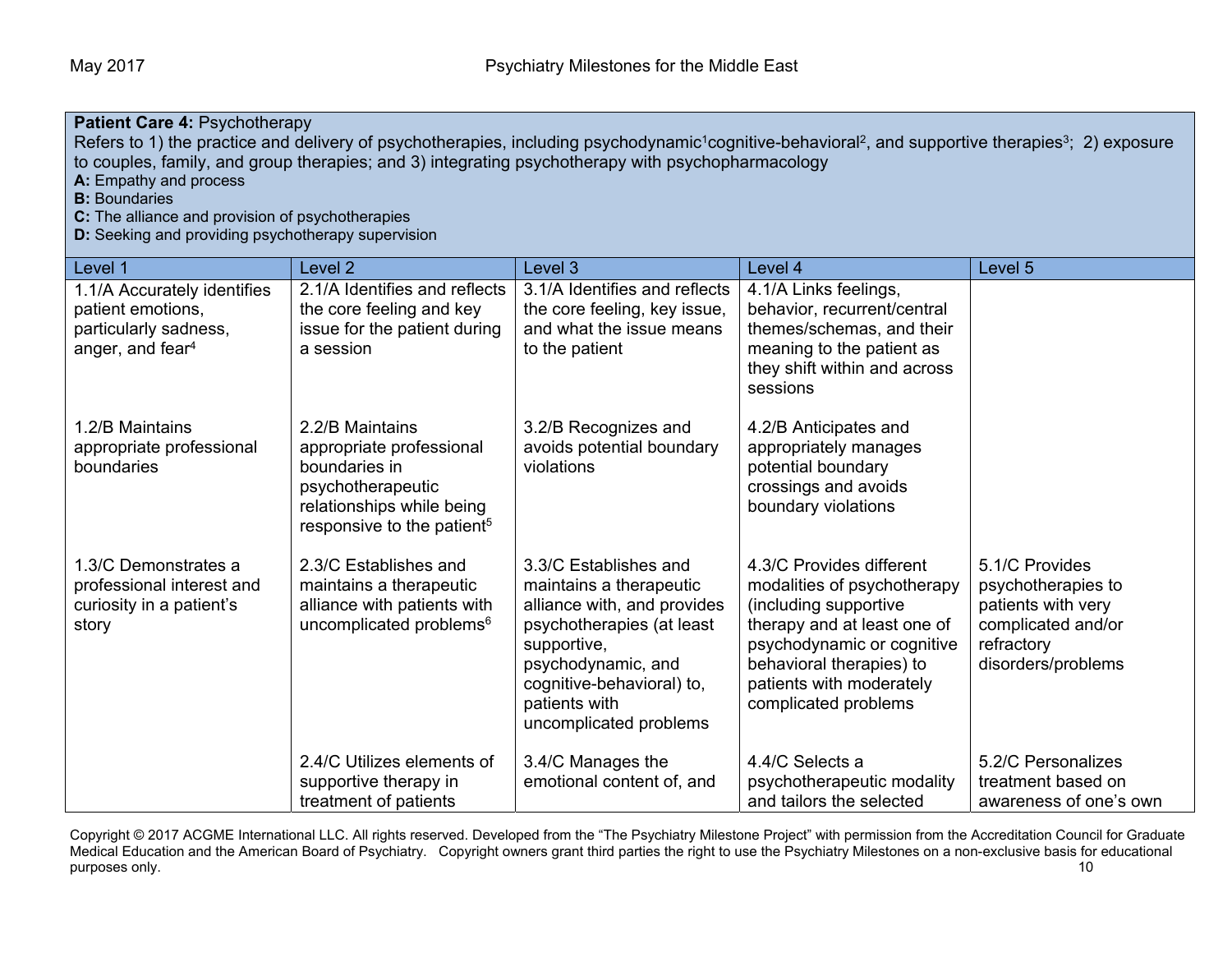|                                                                                                                                                                                                                                                                                                                                                                                                                                                                                                                                                                                                                                                                                                                                                                                                                                                                                                                                                                                                                                                                                                                                                                                                                                                                                                                                                                                                                                                                                                                                                                                                                                                                                                                                                                                                                                                                                             |  | feelings aroused during,<br>sessions                                                                                               | psychotherapy to the<br>patient on the basis of an<br>appropriate case<br>formulation                                  | skill sets, strengths, and<br>limitations                |
|---------------------------------------------------------------------------------------------------------------------------------------------------------------------------------------------------------------------------------------------------------------------------------------------------------------------------------------------------------------------------------------------------------------------------------------------------------------------------------------------------------------------------------------------------------------------------------------------------------------------------------------------------------------------------------------------------------------------------------------------------------------------------------------------------------------------------------------------------------------------------------------------------------------------------------------------------------------------------------------------------------------------------------------------------------------------------------------------------------------------------------------------------------------------------------------------------------------------------------------------------------------------------------------------------------------------------------------------------------------------------------------------------------------------------------------------------------------------------------------------------------------------------------------------------------------------------------------------------------------------------------------------------------------------------------------------------------------------------------------------------------------------------------------------------------------------------------------------------------------------------------------------|--|------------------------------------------------------------------------------------------------------------------------------------|------------------------------------------------------------------------------------------------------------------------|----------------------------------------------------------|
|                                                                                                                                                                                                                                                                                                                                                                                                                                                                                                                                                                                                                                                                                                                                                                                                                                                                                                                                                                                                                                                                                                                                                                                                                                                                                                                                                                                                                                                                                                                                                                                                                                                                                                                                                                                                                                                                                             |  | 3.5/C Integrates the<br>selected psychotherapy<br>with other treatment<br>modalities and other<br>treatment providers <sup>7</sup> | 4.5/C Successfully guides<br>the patient through the<br>different phases of<br>psychotherapy, including<br>termination |                                                          |
|                                                                                                                                                                                                                                                                                                                                                                                                                                                                                                                                                                                                                                                                                                                                                                                                                                                                                                                                                                                                                                                                                                                                                                                                                                                                                                                                                                                                                                                                                                                                                                                                                                                                                                                                                                                                                                                                                             |  | 3.6/D Balances<br>autonomy with needs for<br>consultation and<br>supervision                                                       | 4.6/C, D Recognizes, seeks<br>appropriate consultation<br>about, and manages<br>treatment impasses                     | 5.3/D Provides<br>psychotherapy supervision<br>to others |
|                                                                                                                                                                                                                                                                                                                                                                                                                                                                                                                                                                                                                                                                                                                                                                                                                                                                                                                                                                                                                                                                                                                                                                                                                                                                                                                                                                                                                                                                                                                                                                                                                                                                                                                                                                                                                                                                                             |  |                                                                                                                                    |                                                                                                                        |                                                          |
| Comments:                                                                                                                                                                                                                                                                                                                                                                                                                                                                                                                                                                                                                                                                                                                                                                                                                                                                                                                                                                                                                                                                                                                                                                                                                                                                                                                                                                                                                                                                                                                                                                                                                                                                                                                                                                                                                                                                                   |  |                                                                                                                                    |                                                                                                                        | Not Yet Achieved Level 1                                 |
| Footnotes:<br>1Psychodynamic therapy includes the capacity to generate a case formulation, to demonstrate techniques of intervention, and to understand the concepts of resistance/defenses,<br>transference/countertransference. This type of therapy is currently limited in some areas of the Middle East.<br><sup>2</sup> Cognitive-behavioral therapy includes the capacity to generate a case formulation, to demonstrate techniques of intervention, including behavior change, skills acquisition, and to<br>address cognitive distortions.<br><sup>3</sup> Supportive therapy includes the capacity to generate a case formulation, to demonstrate techniques of intervention, and to strengthen the patient's adaptive defenses, resilience,<br>and social supports.<br><sup>4</sup> This thread (A), consisting of the first items in Levels 1-4, regarding the development of empathy across residency, is adapted from the American Association of Directors of<br>Psychiatric Residency Training (AADPRT) Psychotherapy Workgroup's document "Benchmarks for Psychotherapy Training."<br><sup>5</sup> This refers to the ability to maintain professional boundaries in psychotherapy without being aloof or overly detached.<br><sup>6</sup> Examples of uncomplicated problems are major depression or panic disorder without co-morbidity.<br>7At this level, the resident is expected to be able to integrate both psychotherapy and psychopharmacology in combined treatment of a patient, to deliver psychotherapy or<br>psychopharmacology in collaboration with another provider who is doing the other treatment (shared treatment), and to be able to anticipate, discuss, and manage issues that<br>result from a patient's receiving other treatments (e.g., family, couples, or group therapy; psychopharmacology) at the same time as individual psychotherapy. |  |                                                                                                                                    |                                                                                                                        |                                                          |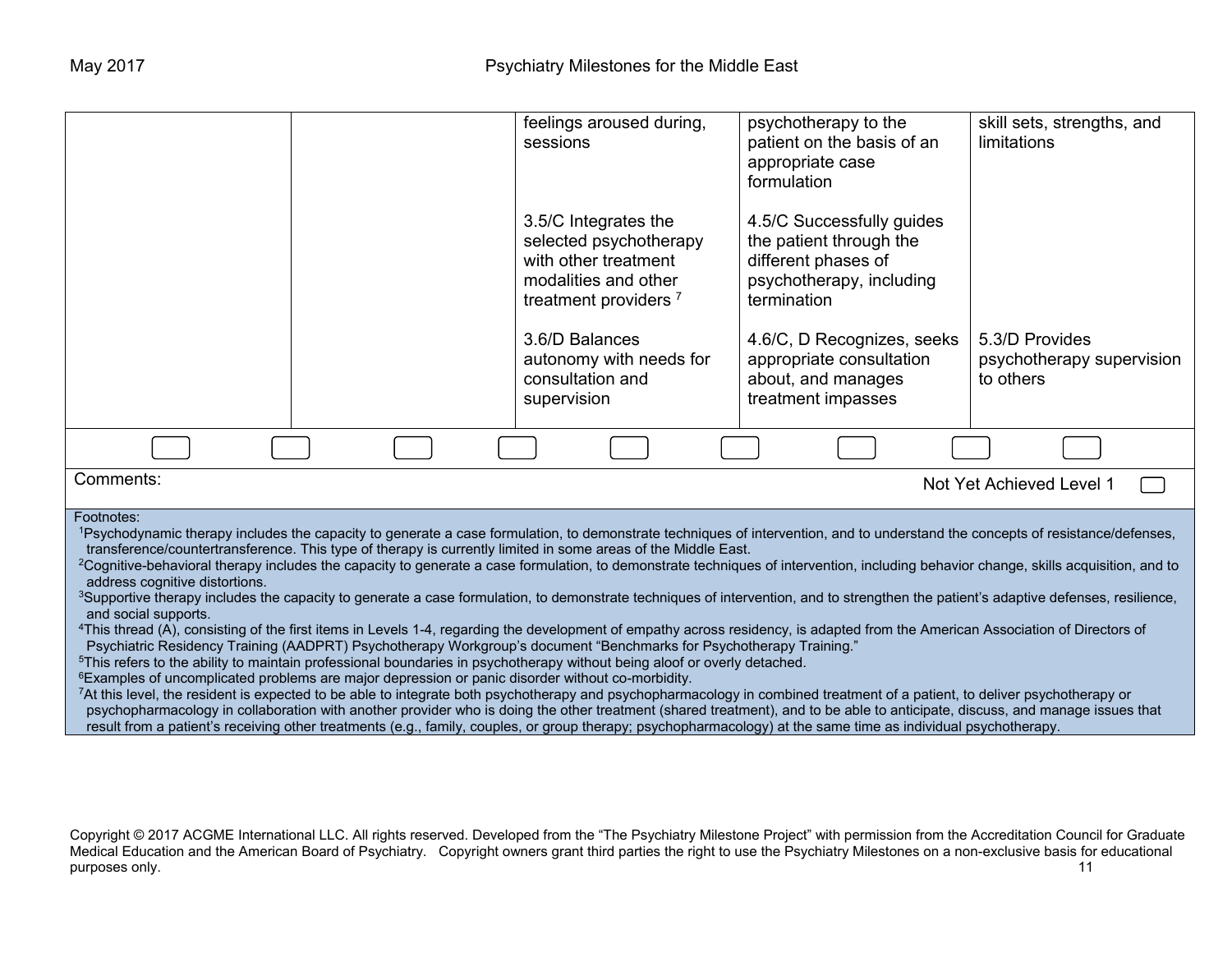| <b>Patient Care 5: Somatic Therapies</b>                                                                                                                                                                                                                                                                                                          |                                                                                                                                                                                                                                     |                                                                                                                                                                        |                                                                                                                                                                                                            |                                                                                                                                 |  |
|---------------------------------------------------------------------------------------------------------------------------------------------------------------------------------------------------------------------------------------------------------------------------------------------------------------------------------------------------|-------------------------------------------------------------------------------------------------------------------------------------------------------------------------------------------------------------------------------------|------------------------------------------------------------------------------------------------------------------------------------------------------------------------|------------------------------------------------------------------------------------------------------------------------------------------------------------------------------------------------------------|---------------------------------------------------------------------------------------------------------------------------------|--|
| Somatic therapies including psychopharmacology, electroconvulsive therapy (ECT), and emerging neuromodulation therapies<br>A: Using psychopharmacologic agents in treatment<br><b>B:</b> Education of patient about medications<br>C: Monitoring of patient response to treatment and adjusting accordingly<br><b>D:</b> Other somatic treatments |                                                                                                                                                                                                                                     |                                                                                                                                                                        |                                                                                                                                                                                                            |                                                                                                                                 |  |
| Level 1                                                                                                                                                                                                                                                                                                                                           | Level <sub>2</sub>                                                                                                                                                                                                                  | Level 3                                                                                                                                                                | Level 4                                                                                                                                                                                                    | Level 5                                                                                                                         |  |
| 1.1/A Lists commonly<br>used<br>psychopharmacologic<br>agents and their<br>indications to target<br>specific psychiatric<br>symptoms (e.g.,<br>depression, psychosis)                                                                                                                                                                             | 2.1/A Appropriately<br>prescribes <sup>1</sup> commonly<br>used<br>psychopharmacologic<br>agents                                                                                                                                    | 3.1/A Manages<br>pharmacokinetic and<br>pharmacodynamic drug<br>interactions when using<br>multiple medications<br>concurrently                                        | 4.1/A Titrates dosage and<br>manages side effects of<br>multiple medications                                                                                                                               |                                                                                                                                 |  |
| 1.2/B Reviews with the<br>patient/family general<br>indications, dosing<br>parameters, and common<br>side effects for commonly<br>prescribed<br>psychopharmacologic<br>agents                                                                                                                                                                     | 2.2/B Incorporates basic<br>knowledge of proposed<br>mechanisms of action and<br>metabolism of commonly<br>prescribed<br>psychopharmacologic<br>agents in treatment<br>selection, and explains<br>rationale to<br>patients/families |                                                                                                                                                                        |                                                                                                                                                                                                            | 5.1/B Explains less<br>common somatic treatment<br>choices to patients/families<br>in terms of proposed<br>mechanisms of action |  |
|                                                                                                                                                                                                                                                                                                                                                   | 2.3/C Obtains basic<br>physical exam and lab<br>studies necessary to<br>initiate treatment with<br>commonly prescribed<br>medications                                                                                               | 3.2/C Monitors relevant lab<br>studies throughout<br>treatment, and<br>incorporates emerging<br>physical and laboratory<br>findings into somatic<br>treatment strategy | 4.2/C Appropriately selects<br>evidence-based somatic<br>treatment options (including<br>second and third line agents<br>and other somatic<br>treatments <sup>2</sup> ) for patients<br>whose symptoms are | 5.2/C Integrates emerging<br>studies of somatic<br>treatments into clinical<br>practice                                         |  |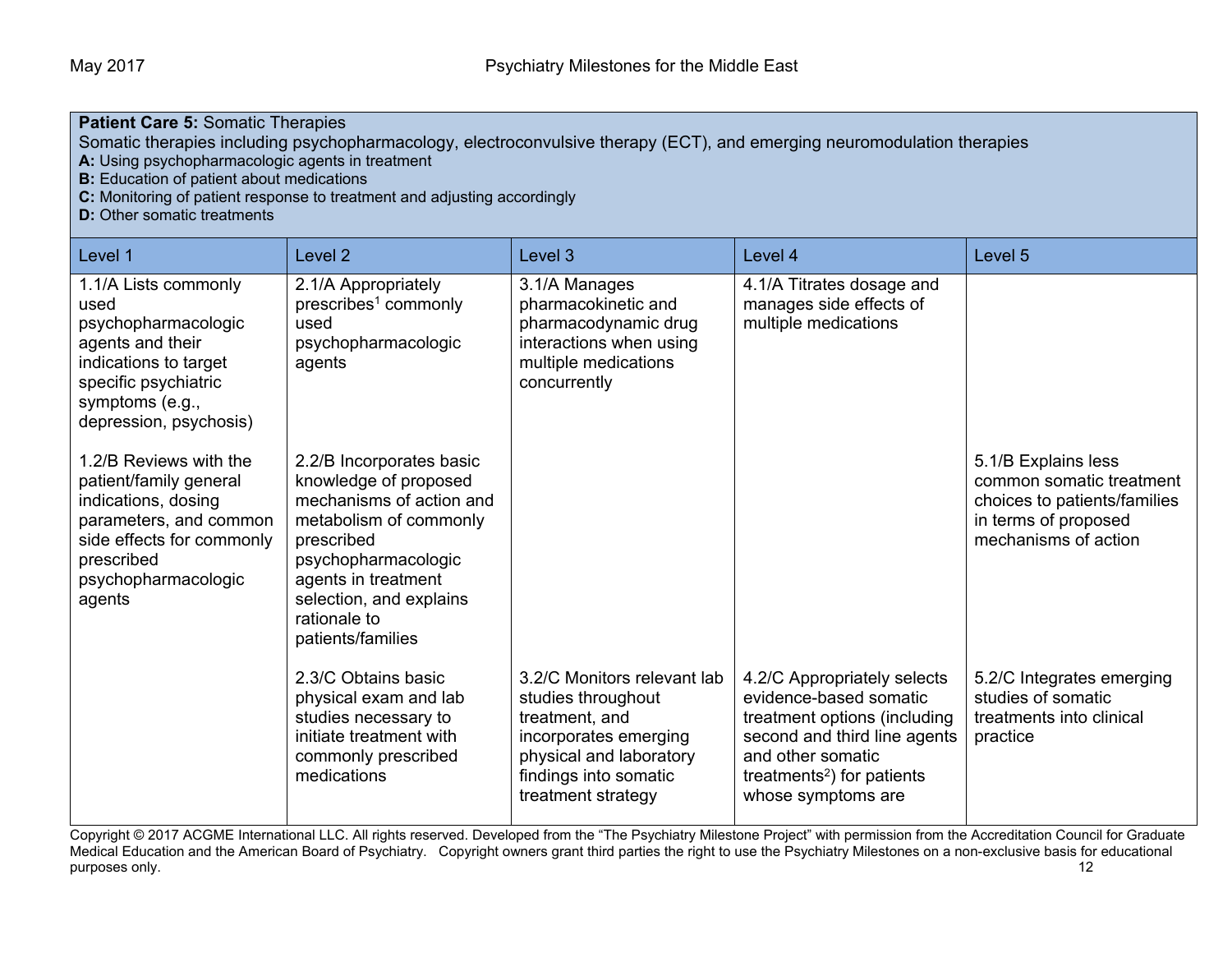|                                                                                                                                                                                                                                                                                                                                                                                                                                                                                                      | 2.4/D Seeks consultation<br>and supervision regarding<br>potential referral for ECT | 3.3/C Uses augmentation<br>strategies, with<br>supervision, when primary<br>pharmacological<br>interventions are only<br>partially successful <sup>1</sup> | partially responsive or not<br>responsive to treatment |                          |  |
|------------------------------------------------------------------------------------------------------------------------------------------------------------------------------------------------------------------------------------------------------------------------------------------------------------------------------------------------------------------------------------------------------------------------------------------------------------------------------------------------------|-------------------------------------------------------------------------------------|------------------------------------------------------------------------------------------------------------------------------------------------------------|--------------------------------------------------------|--------------------------|--|
|                                                                                                                                                                                                                                                                                                                                                                                                                                                                                                      |                                                                                     |                                                                                                                                                            |                                                        |                          |  |
| Comments:                                                                                                                                                                                                                                                                                                                                                                                                                                                                                            |                                                                                     |                                                                                                                                                            |                                                        | Not Yet Achieved Level 1 |  |
| Footnotes:<br>1This includes: (a) selection of agent, dose, and titration, based on psychiatric diagnoses, target symptoms, and specifics of patient's history; (b) discussion of potential risks and<br>benefits with patients (and family members, where appropriate); (c) decision regarding whether or not to prescribe a medication (or medication versus other type of treatment).<br><sup>2</sup> Examples of other somatic therapies include neuromodulation, biofeedback, and phototherapy. |                                                                                     |                                                                                                                                                            |                                                        |                          |  |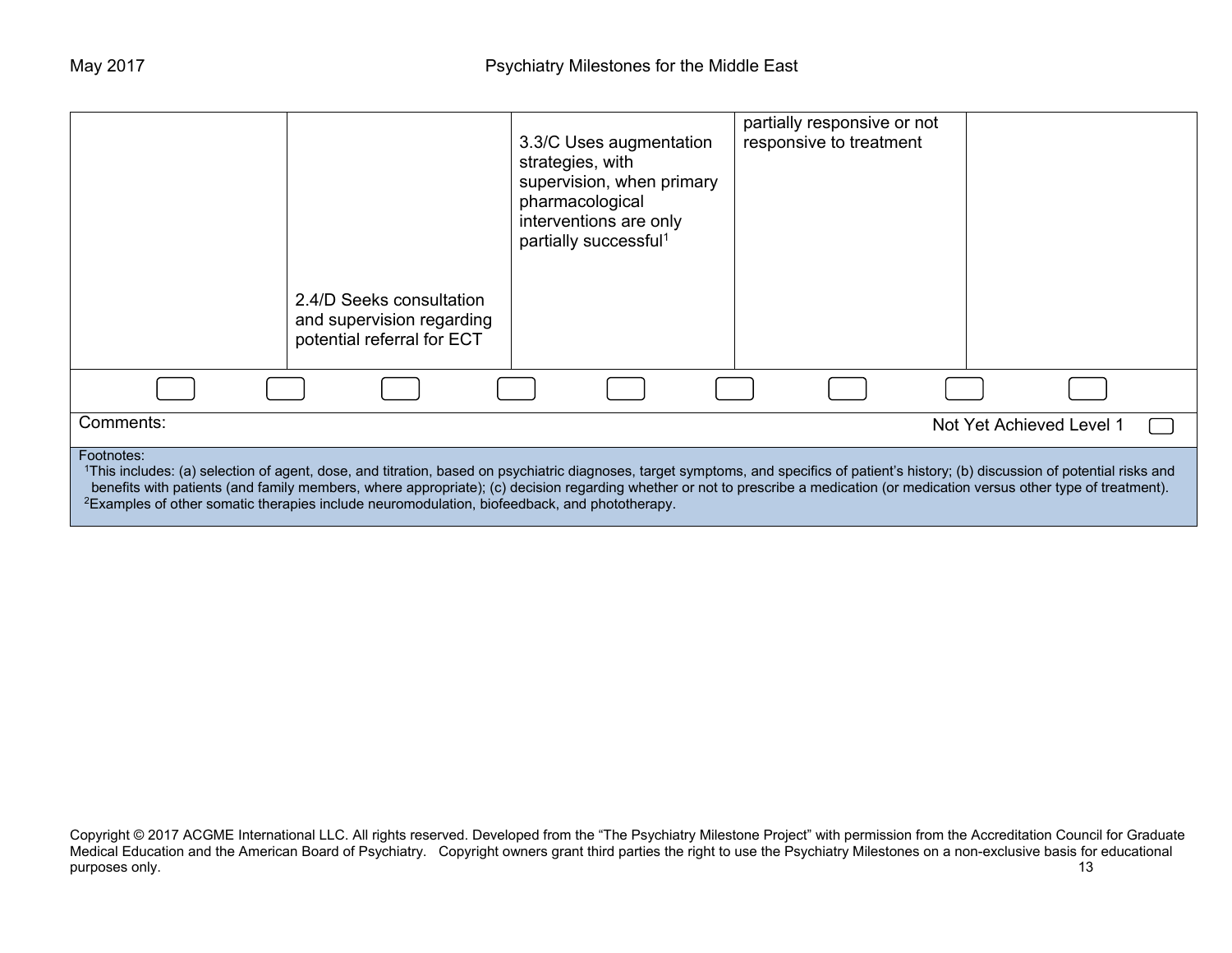| Medical Knowledge 1: Development Through the Life Cycle (including the impact of psychopathology on the trajectory of development and<br>development on the expression of psychopathology)<br>A: Knowledge of human development<br>B: Knowledge of pathological and environmental influences on development<br>C: Incorporation of developmental concepts in understanding |                                                                                                                                                                                                            |                                                                                                                                                                                 |                                                                                                                                                                                                                                                                                                                                                                     |                                                                                                        |
|----------------------------------------------------------------------------------------------------------------------------------------------------------------------------------------------------------------------------------------------------------------------------------------------------------------------------------------------------------------------------|------------------------------------------------------------------------------------------------------------------------------------------------------------------------------------------------------------|---------------------------------------------------------------------------------------------------------------------------------------------------------------------------------|---------------------------------------------------------------------------------------------------------------------------------------------------------------------------------------------------------------------------------------------------------------------------------------------------------------------------------------------------------------------|--------------------------------------------------------------------------------------------------------|
| Level 1                                                                                                                                                                                                                                                                                                                                                                    | Level <sub>2</sub>                                                                                                                                                                                         | Level 3                                                                                                                                                                         | Level 4                                                                                                                                                                                                                                                                                                                                                             | Level 5                                                                                                |
| 1.1/A Describes the basic<br>stages of normal physical,<br>social, and cognitive<br>development through the<br>life cycle <sup>1</sup>                                                                                                                                                                                                                                     | 2.1/A Describes neural<br>development across the life<br>cycle <sup>2</sup>                                                                                                                                | 3.1/A Explains developmental<br>tasks and transitions<br>throughout the life cycle,<br>utilizing multiple conceptual<br>models <sup>3</sup>                                     |                                                                                                                                                                                                                                                                                                                                                                     | 5.1/A Incorporates new<br>neuroscientific knowledge<br>into his or her understanding<br>of development |
|                                                                                                                                                                                                                                                                                                                                                                            | 2.2/A Recognizes deviation<br>from normal development,<br>including arrests and<br>regressions at a basic level                                                                                            |                                                                                                                                                                                 |                                                                                                                                                                                                                                                                                                                                                                     |                                                                                                        |
|                                                                                                                                                                                                                                                                                                                                                                            | 2.3/B Describes the effects of<br>emotional and sexual abuse<br>on the development of<br>personality and psychiatric<br>disorders in infancy,<br>childhood, adolescence, and<br>adulthood at a basic level | 3.2/B Describes the influence<br>of psychosocial factors<br>(gender, ethnic, cultural,<br>economic), general medical,<br>and neurological illness on<br>personality development | 4.1/B Describes the influence<br>of acquisition and loss of<br>specific capacities in the<br>expression of psychopathology<br>across the life cycle                                                                                                                                                                                                                 |                                                                                                        |
|                                                                                                                                                                                                                                                                                                                                                                            |                                                                                                                                                                                                            |                                                                                                                                                                                 | 4.2/B Gives examples of gene-<br>environment interaction<br>influences on development<br>and psychopathology <sup>4</sup>                                                                                                                                                                                                                                           |                                                                                                        |
|                                                                                                                                                                                                                                                                                                                                                                            | 2.4/C Utilizes developmental<br>concepts in case formulation                                                                                                                                               | 3.3/C Utilizes appropriate<br>conceptual models of<br>development in case<br>formulation                                                                                        |                                                                                                                                                                                                                                                                                                                                                                     |                                                                                                        |
|                                                                                                                                                                                                                                                                                                                                                                            |                                                                                                                                                                                                            |                                                                                                                                                                                 |                                                                                                                                                                                                                                                                                                                                                                     |                                                                                                        |
| Comments:                                                                                                                                                                                                                                                                                                                                                                  |                                                                                                                                                                                                            |                                                                                                                                                                                 |                                                                                                                                                                                                                                                                                                                                                                     | Not Yet Achieved Level 1                                                                               |
|                                                                                                                                                                                                                                                                                                                                                                            |                                                                                                                                                                                                            |                                                                                                                                                                                 | Copyright © 2017 ACGME International LLC. All rights reserved. Developed from the "The Psychiatry Milestone Project" with permission from the Accreditation Council for Graduate<br>Medical Education and the American Board of Psychiatry Convright owners grant third parties the right to use the Psychiatry Milestones on a non-exclusive basis for educational |                                                                                                        |

Medical Education and the American Board of Psychiatry. Copyright owners grant third parties the right to use the Psychiatry Milestones on a non-exclusive basis for educational purposes only. (2015) the purposes only. purposes only. 14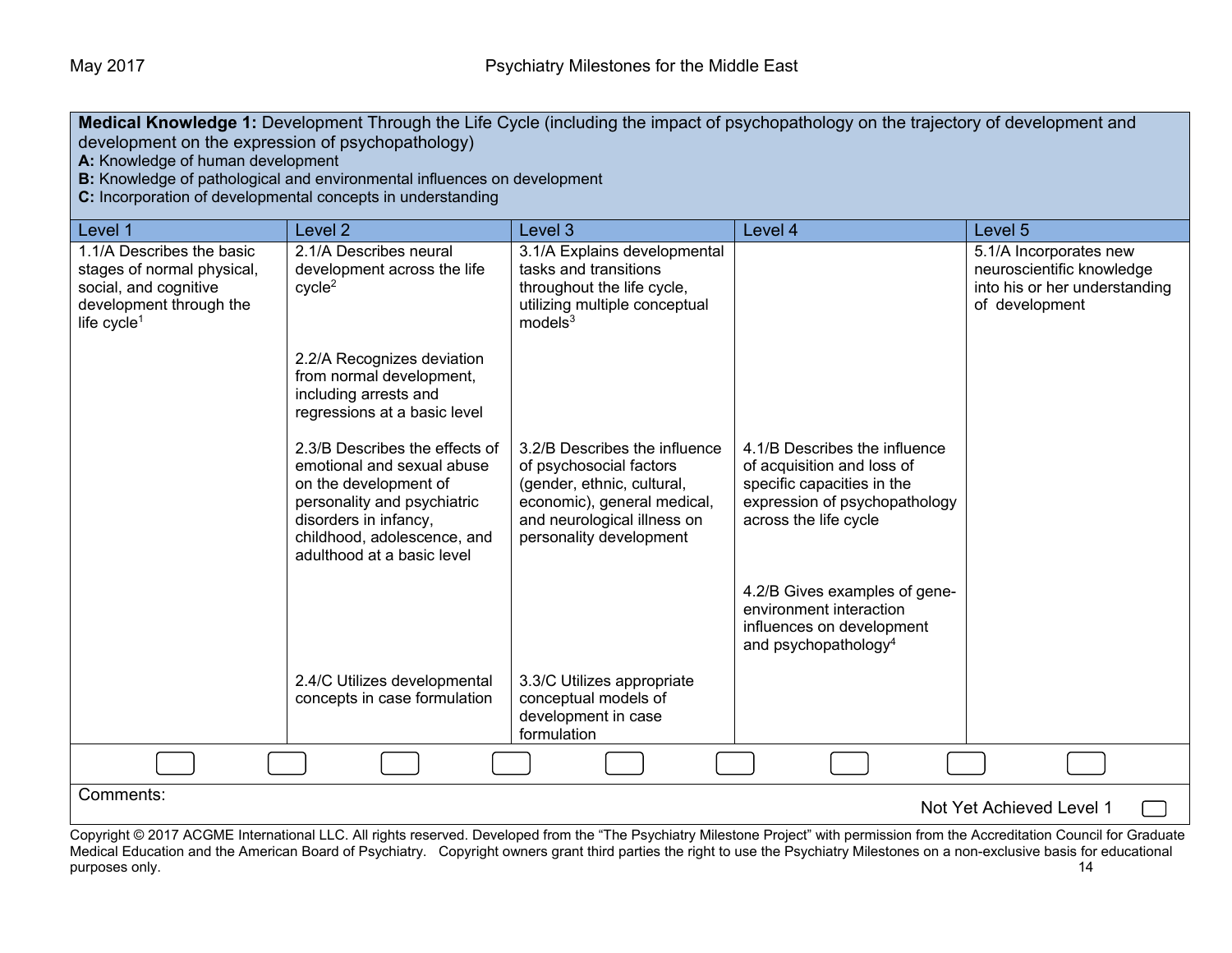### Footnotes:

1Includes knowledge of motoric, linguistic, and cognitive development at the level required to pass the United States Medical Licensing Examination (USMLE) Step 2, and also knowledge of developmental milestones in infancy through senescence, such as language acquisition, Piagetian cognitive development, and social and emotional development, such as the emergence of stranger wariness in infancy and the theme of independence versus dependence in adolescence.<br><sup>2</sup>Knowledge of fetal, childhood, adolescent, and early adult brain development, including abnormal brai

toxins, malnutrition, social deprivation, and other factors.<br><sup>3</sup>Using the theoretical models proposed by psychodynamic, cognitive, and behavioral theorists.<br><sup>4</sup>An example is bipolar disorder with genetic diathesis + enviro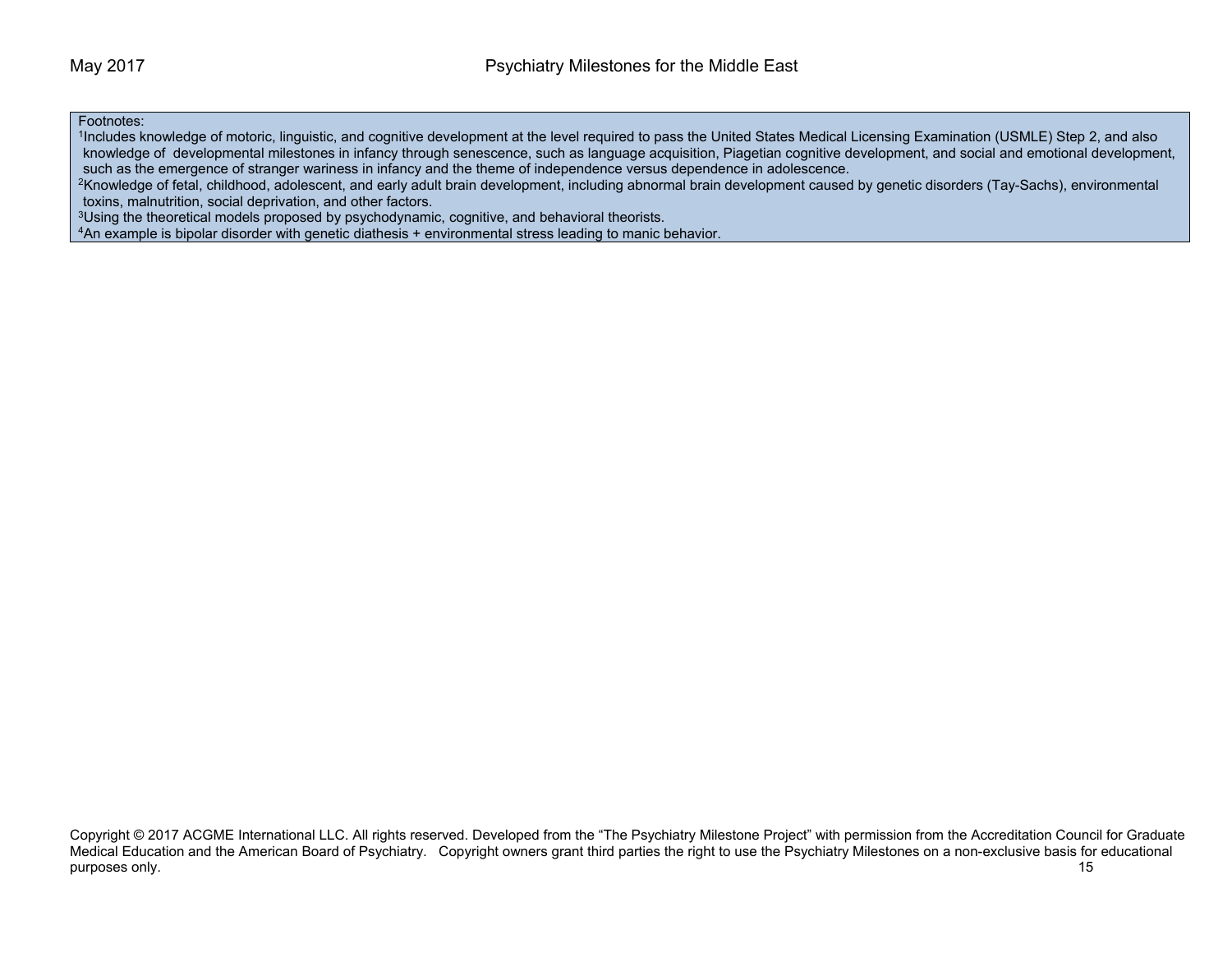### **Medical Knowledge 2:** Psychopathology1

Includes knowledge of diagnostic criteria, epidemiology, pathophysiology, course of illness, co-morbidities, and differential diagnosis of psychiatric disorders, including substance use disorders and presentation of psychiatric disorders across the life cycle and in diverse patient populations (e.g., different cultures, families, genders, sexual orientation, ethnicity, etc.)

**A:** Knowledge to identify and treat psychiatric conditions

**B:** Knowledge to assess risk and determine level of care

**C:** Knowledge at the interface of psychiatry and the rest of medicine

| Level 1                                                                                              | Level <sub>2</sub>                                                                                                                                                                                        | Level 3                                                                                                                                                                                                                                             | Level 4                                                                                                                                                                                                                                                   | Level 5                                                                                                                                                                         |
|------------------------------------------------------------------------------------------------------|-----------------------------------------------------------------------------------------------------------------------------------------------------------------------------------------------------------|-----------------------------------------------------------------------------------------------------------------------------------------------------------------------------------------------------------------------------------------------------|-----------------------------------------------------------------------------------------------------------------------------------------------------------------------------------------------------------------------------------------------------------|---------------------------------------------------------------------------------------------------------------------------------------------------------------------------------|
| 1.1/A Identifies the major<br>psychiatric diagnostic<br>system (DSM)                                 | 2.1/A Demonstrates sufficient<br>knowledge to identify and<br>treat common psychiatric<br>conditions in adults in<br>inpatient and emergency<br>settings (e.g.,<br>depression, mania, acute<br>psychosis) | 3.1/A Demonstrates sufficient<br>knowledge to identify and<br>treat most psychiatric<br>conditions throughout the life<br>cycle and in a variety of<br>settings <sup>2</sup>                                                                        | 4.1/A Demonstrates sufficient<br>knowledge to identify and treat<br>atypical and complex<br>psychiatric conditions<br>throughout the life cycle and in<br>a range of settings (inpatient,<br>outpatient, emergency,<br>consultation liaison) <sup>3</sup> |                                                                                                                                                                                 |
| 1.2/B Lists major risk and<br>protective factors for danger<br>to self and others                    | 2.2/B Demonstrates<br>knowledge of, and ability to<br>weigh risks and protective<br>factors for, danger to self<br>and/or others in emergency<br>and inpatient settings                                   | 3.2/B Displays knowledge of,<br>and the ability to weigh, risk<br>and protective factors for,<br>danger to self and/or others<br>across the life cycle, as well<br>as the ability to determine the<br>need for acute psychiatric<br>hospitalization | 4.2/B Displays knowledge<br>sufficient to determine the<br>appropriate level of care for<br>patients expressing, or who<br>may represent, danger to self<br>and/or others, across the life<br>cycle and in a full range of<br>treatment settings          | 5.1/B Displays knowledge<br>sufficient to teach<br>assessment of risks and the<br>appropriate level of care for<br>patients who may represent a<br>danger to self and/or others |
| 1.3/C Gives examples of<br>interactions between<br>medical and psychiatric<br>symptoms and disorders | 2.3/C Shows sufficient<br>knowledge to perform an<br>initial medical and<br>neurological evaluation in<br>psychiatric inpatients                                                                          | 3.3/C Shows sufficient<br>knowledge to identify and<br>treat common psychiatric<br>manifestations of medical<br>illness (e.g., delirium,<br>depression, steroid-induced<br>syndromes)                                                               | 4.3/C Shows knowledge<br>sufficient to identify and treat a<br>wide range of psychiatric<br>conditions in patients with<br>medical disorders                                                                                                              | 5.2/C Shows sufficient<br>knowledge to identify and<br>treat uncommon psychiatric<br>conditions in patients with<br>medical disorders                                           |
|                                                                                                      | 2.4/C Demonstrates sufficient<br>knowledge to identify<br>common medical conditions<br>(e.g., hypothyroidism,                                                                                             | 3.4/C Demonstrates<br>sufficient knowledge to<br>include relevant medical and<br>neurological conditions in                                                                                                                                         | 4.4/C Demonstrates sufficient<br>knowledge to systematically<br>screen for, evaluate, and<br>diagnose common medical                                                                                                                                      | 5.3/C Demonstrates sufficient<br>knowledge to detect and<br>ensure appropriate treatment<br>of uncommon medical                                                                 |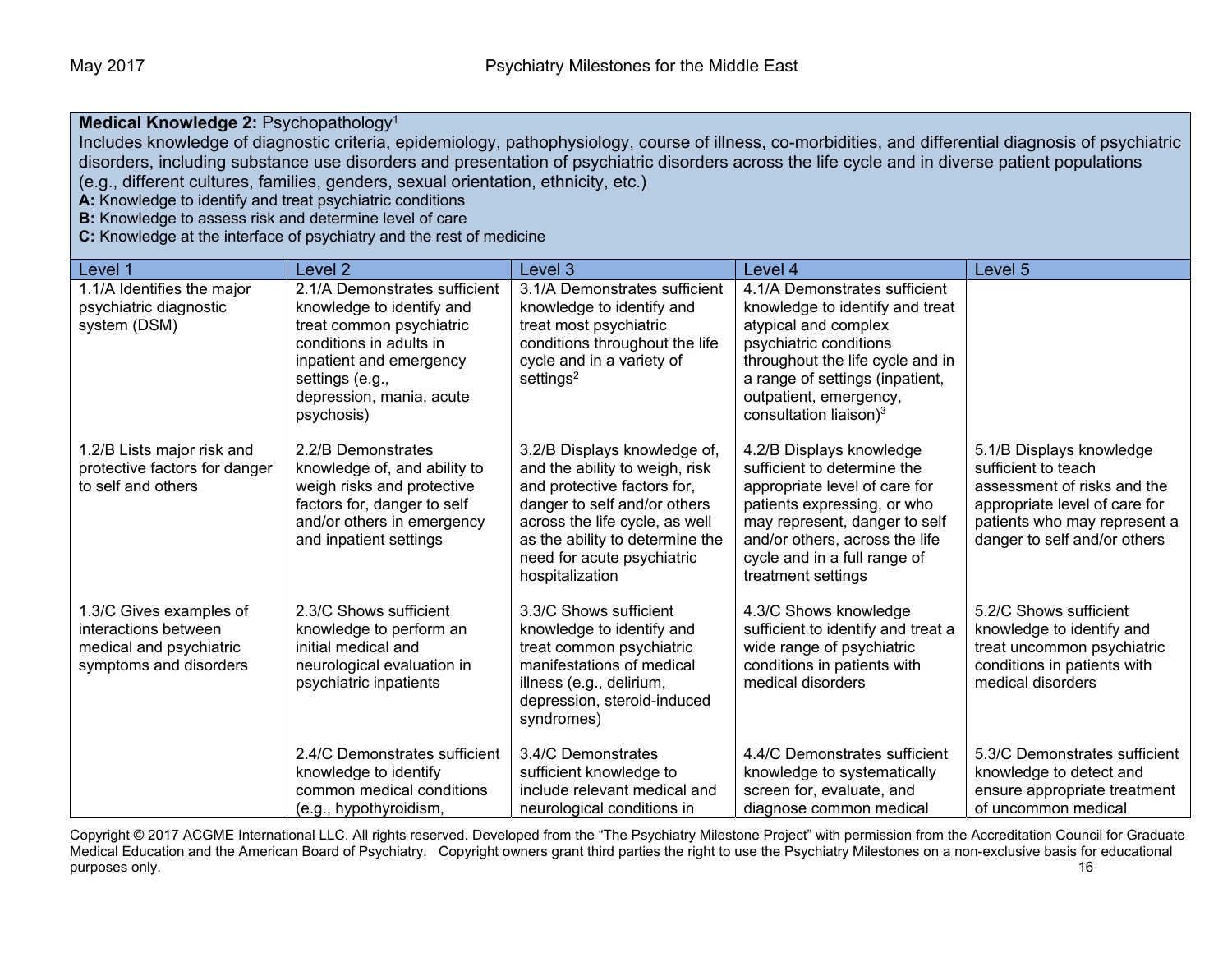|                                                                                                                                                                                                                                                                                                                                                                                                                                                                                                                                                                                                                                                                                                                                                                                                                                                                                                                                                                                                                                                                                                     | hyperlipidemia, diabetes) in<br>psychiatric patients | the differential diagnoses of<br>psychiatric patients | conditions in psychiatric<br>patients, and to ensure<br>appropriate further evaluation<br>and treatment of these<br>conditions in collaboration with<br>other medical providers | conditions in patients with<br>psychiatric disorders |  |
|-----------------------------------------------------------------------------------------------------------------------------------------------------------------------------------------------------------------------------------------------------------------------------------------------------------------------------------------------------------------------------------------------------------------------------------------------------------------------------------------------------------------------------------------------------------------------------------------------------------------------------------------------------------------------------------------------------------------------------------------------------------------------------------------------------------------------------------------------------------------------------------------------------------------------------------------------------------------------------------------------------------------------------------------------------------------------------------------------------|------------------------------------------------------|-------------------------------------------------------|---------------------------------------------------------------------------------------------------------------------------------------------------------------------------------|------------------------------------------------------|--|
|                                                                                                                                                                                                                                                                                                                                                                                                                                                                                                                                                                                                                                                                                                                                                                                                                                                                                                                                                                                                                                                                                                     |                                                      |                                                       |                                                                                                                                                                                 |                                                      |  |
| Comments:                                                                                                                                                                                                                                                                                                                                                                                                                                                                                                                                                                                                                                                                                                                                                                                                                                                                                                                                                                                                                                                                                           | Not Yet Achieved Level 1                             |                                                       |                                                                                                                                                                                 |                                                      |  |
| Footnotes:<br>1This milestone focuses on knowledge needed for patient care. Thus, knowledge of psychopathology can be assessed through multiple choice knowledge examinations (e.g., the<br>Psychiatry Resident In-Training Examination (PRITE)), and/or through evaluations of the application of knowledge of psychopathology to patient care, such as standardized<br>patients or case vignettes, clinical skills evaluations, and knowledge evidenced during clinical rotations and the routine, supervised care of patients during residency.<br><sup>2</sup> This level includes identification and treatment of a wider array of conditions, across the life cycle (including childhood, adolescent, adult, and geriatric conditions), and in a<br>variety of settings (e.g., outpatient, consultation liaison, subspecialty settings).<br><sup>34</sup> Atypical" and "complex" psychiatric conditions refer to unusual presentations of common disorders, co-occurring disorders in patients with multiple co-morbid conditions, and<br>diagnostically challenging clinical presentations. |                                                      |                                                       |                                                                                                                                                                                 |                                                      |  |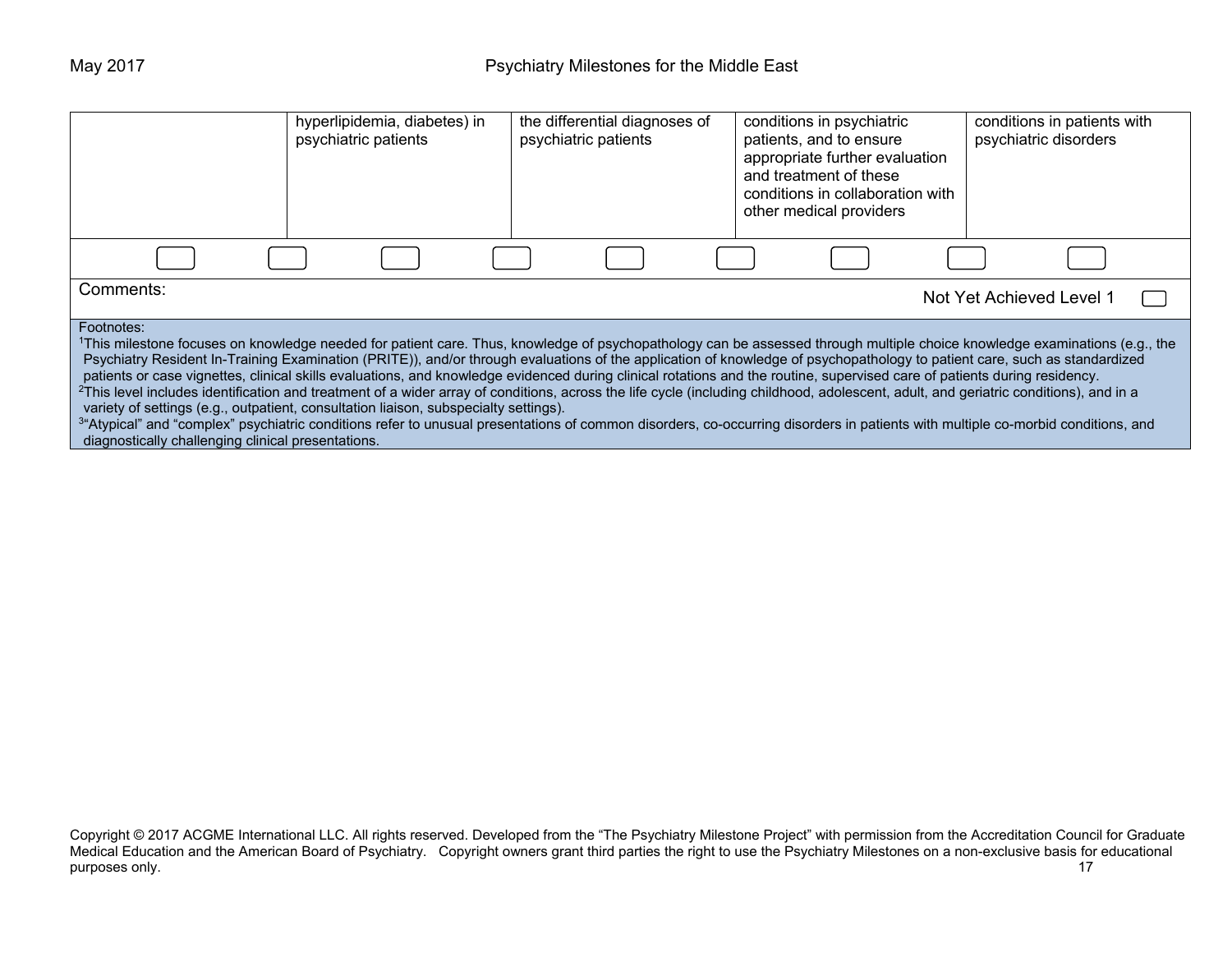| Medical Knowledge 3: Clinical Neuroscience <sup>1</sup><br>Includes knowledge of neurology, neuropsychiatry, neurodiagnostic testing, and relevant neuroscience and their application in clinical settings<br>A: Neurodiagnostic testing<br><b>B:</b> Neuropsychological testing<br>C: Neuropsychiatric co-morbidity<br><b>D:</b> Neurobiology<br>E: Applied neuroscience |                                                                                                                                                                                                                                                                                              |                                                                                                                                                    |                                                                                                                                                                                                |                                                                                                                                                                                                   |
|---------------------------------------------------------------------------------------------------------------------------------------------------------------------------------------------------------------------------------------------------------------------------------------------------------------------------------------------------------------------------|----------------------------------------------------------------------------------------------------------------------------------------------------------------------------------------------------------------------------------------------------------------------------------------------|----------------------------------------------------------------------------------------------------------------------------------------------------|------------------------------------------------------------------------------------------------------------------------------------------------------------------------------------------------|---------------------------------------------------------------------------------------------------------------------------------------------------------------------------------------------------|
| Level 1                                                                                                                                                                                                                                                                                                                                                                   | Level <sub>2</sub>                                                                                                                                                                                                                                                                           | Level 3                                                                                                                                            | Level 4                                                                                                                                                                                        | Level 5                                                                                                                                                                                           |
| 1.1/A Knows commonly<br>available neuroimaging<br>and neurophysiologic<br>diagnostic modalities and<br>how to order them                                                                                                                                                                                                                                                  | 2.1/A Knows indications for<br>structural neuroimaging<br>(cranial computed<br>tomography [CT] and<br>magnetic resonance<br>imaging [MRI]) and<br>neurophysiological testing<br>(electroencephalography<br>[EEG], evoked potentials,<br>sleep studies)                                       | 3.1/A Recognizes the<br>significance of abnormal<br>findings in routine<br>neurodiagnostic test <sup>6</sup><br>reports in psychiatric<br>patients | 4.1/A Explains the<br>significance of routine<br>neuroimaging,<br>neurophysiological, and<br>neuropsychological testing<br>abnormalities to patients                                           | 5.1/A Integrates recent<br>neurodiagnostic research<br>into understanding of<br>psychopathology<br>5.2/A Knows clinical<br>indications and limitations<br>of functional neuroimaging <sup>7</sup> |
| 1.2/B Knows how to order<br>neuropsychological<br>testing                                                                                                                                                                                                                                                                                                                 | 2.2/B Describes common<br>neuropsychological tests<br>and their indications <sup>2</sup><br>2.3/C Describes<br>psychiatric disorders co-<br>morbid with common<br>neurologic disorders <sup>3</sup> and<br>neurological disorders<br>frequently seen in<br>psychiatric patients <sup>4</sup> | 3.2/B Knows indications for<br>specific<br>neuropsychological tests<br>and understands meaning<br>of common abnormal<br>findings                   | 4.2/C Describes psychiatric<br>co-morbidities of less<br>common neurologic<br>disorders <sup>8</sup> and less<br>common neurologic co-<br>morbidities of psychiatric<br>disorders <sup>9</sup> | 5.3/B Flexibly applies<br>knowledge of<br>neuropsychological<br>findings to the differential<br>diagnoses of complex<br>patients                                                                  |
|                                                                                                                                                                                                                                                                                                                                                                           |                                                                                                                                                                                                                                                                                              | 3.3/D Describes                                                                                                                                    |                                                                                                                                                                                                |                                                                                                                                                                                                   |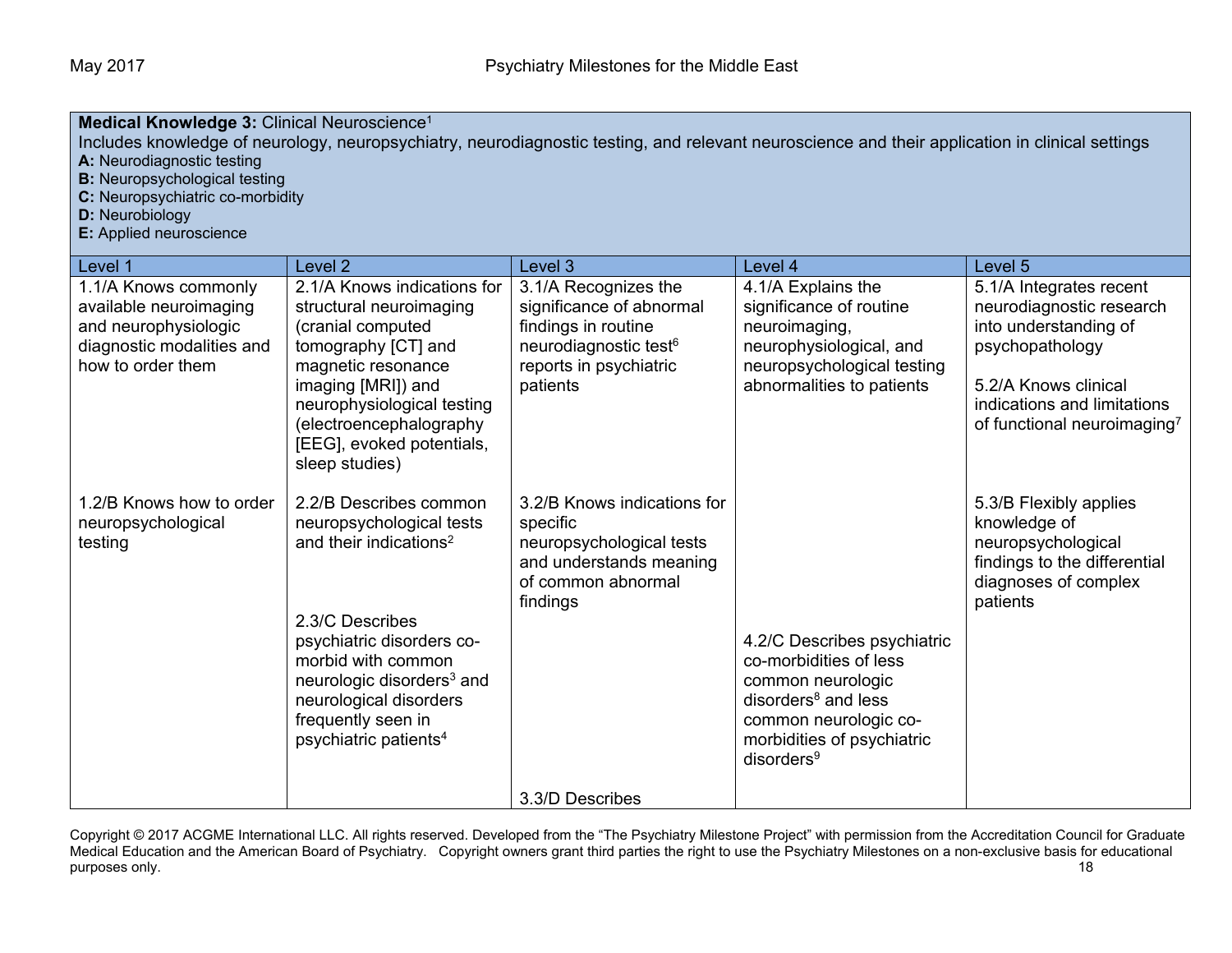|                                                                                                                                                                                                                                                                                                                                                                                                                                                                                                                                                                                                                                                                                                                                                                                                                                                                                                                                                                                                                                                                                                                                                                                                                                                                                                                                                                                                                                                                                                                                                                                                                                                                                                                                                                                                                                                                                            | 2.4/E Identifies the brain<br>areas thought to be<br>important in social and<br>emotional behavior <sup>5</sup> | neurobiological and<br>genetic hypotheses of<br>common psychiatric<br>disorders and their<br>limitations | 4.3/D Explains<br>neurobiological hypotheses<br>and genetic risks of<br>common psychiatric<br>disorders to patients<br>4.4/E Demonstrates<br>sufficient knowledge to<br>incorporate leading<br>neuroscientific hypotheses<br>of emotions and social<br>behaviors <sup>10</sup> into case | 5.4/D Explains<br>neurobiological<br>hypotheses and genetic<br>risks of less common<br>psychiatric disorders <sup>11</sup> to<br>patients<br>5.5/D Integrates<br>knowledge of neurobiology<br>into advocacy for<br>psychiatric patient care and<br>stigma reduction <sup>12</sup> |
|--------------------------------------------------------------------------------------------------------------------------------------------------------------------------------------------------------------------------------------------------------------------------------------------------------------------------------------------------------------------------------------------------------------------------------------------------------------------------------------------------------------------------------------------------------------------------------------------------------------------------------------------------------------------------------------------------------------------------------------------------------------------------------------------------------------------------------------------------------------------------------------------------------------------------------------------------------------------------------------------------------------------------------------------------------------------------------------------------------------------------------------------------------------------------------------------------------------------------------------------------------------------------------------------------------------------------------------------------------------------------------------------------------------------------------------------------------------------------------------------------------------------------------------------------------------------------------------------------------------------------------------------------------------------------------------------------------------------------------------------------------------------------------------------------------------------------------------------------------------------------------------------|-----------------------------------------------------------------------------------------------------------------|----------------------------------------------------------------------------------------------------------|------------------------------------------------------------------------------------------------------------------------------------------------------------------------------------------------------------------------------------------------------------------------------------------|-----------------------------------------------------------------------------------------------------------------------------------------------------------------------------------------------------------------------------------------------------------------------------------|
|                                                                                                                                                                                                                                                                                                                                                                                                                                                                                                                                                                                                                                                                                                                                                                                                                                                                                                                                                                                                                                                                                                                                                                                                                                                                                                                                                                                                                                                                                                                                                                                                                                                                                                                                                                                                                                                                                            |                                                                                                                 |                                                                                                          | formulation                                                                                                                                                                                                                                                                              |                                                                                                                                                                                                                                                                                   |
| Comments:                                                                                                                                                                                                                                                                                                                                                                                                                                                                                                                                                                                                                                                                                                                                                                                                                                                                                                                                                                                                                                                                                                                                                                                                                                                                                                                                                                                                                                                                                                                                                                                                                                                                                                                                                                                                                                                                                  |                                                                                                                 |                                                                                                          |                                                                                                                                                                                                                                                                                          | Not Yet Achieved Level 1                                                                                                                                                                                                                                                          |
| Footnotes:<br>1This milestone focuses on knowledge needed for patient care. Thus, knowledge of clinical neuroscience can be assessed through multiple choice knowledge examination (e.g.,<br>PRITE), and/or through evaluations of the application of knowledge of clinical neuroscience to patient care, such as standardized patients or case vignettes, clinical skills<br>evaluations, and knowledge evidenced during clinical rotations and the routine, supervised care of patients during residency.<br><sup>2</sup> Common neuropsychological tests include the Montreal Cognitive Assessment (or Mini Mental State Examination), Wechsler Adult Intelligence Scale (or Halstead-Reitan<br>battery), Wechsler Memory Scale, Wide Range Achievement Test, Wisconsin Card Sorting Test, Clock Drawing Test.<br><sup>3</sup> Examples include psychosis, mood disorders, personality changes, and cognitive impairments seen in common neurological disorders.<br><sup>4</sup> These include drug-induced and idiopathic extrapyramidal syndromes, neuropathies, traumatic brain injury (TBI), vascular lesions, dementias, and encephalopathies.<br><sup>5</sup> Areas might include dorsolateral prefrontal cortex, anterior cingulate, amygdala, hippocampus, etc.<br><sup>6</sup> These include structural imaging and electrophysiologic testing.<br><sup>7</sup> For example, positron emission tomography (PET)/single-photon emission computed tomography (SPECT) in the diagnosis of Alzheimer's disease (supportive but non-<br>diagnostic); functional magnetic resonance imaging (fMRI) is not yet reimbursable for clinical use.<br><sup>8</sup> Examples include: mood disorder due to neurological condition, manic type, in right hemisphere or orbitofrontal strokes/tumors; depression in peri-basal ganglionic infarcts; manic<br>behavior in limbic encephalitis. |                                                                                                                 |                                                                                                          |                                                                                                                                                                                                                                                                                          |                                                                                                                                                                                                                                                                                   |
| Copyright © 2017 ACGME International LLC. All rights reserved. Developed from the "The Psychiatry Milestone Project" with permission from the Accreditation Council for Graduate                                                                                                                                                                                                                                                                                                                                                                                                                                                                                                                                                                                                                                                                                                                                                                                                                                                                                                                                                                                                                                                                                                                                                                                                                                                                                                                                                                                                                                                                                                                                                                                                                                                                                                           |                                                                                                                 |                                                                                                          |                                                                                                                                                                                                                                                                                          |                                                                                                                                                                                                                                                                                   |

Medical Education and the American Board of Psychiatry. Copyright owners grant third parties the right to use the Psychiatry Milestones on a non-exclusive basis for educational purposes only. 19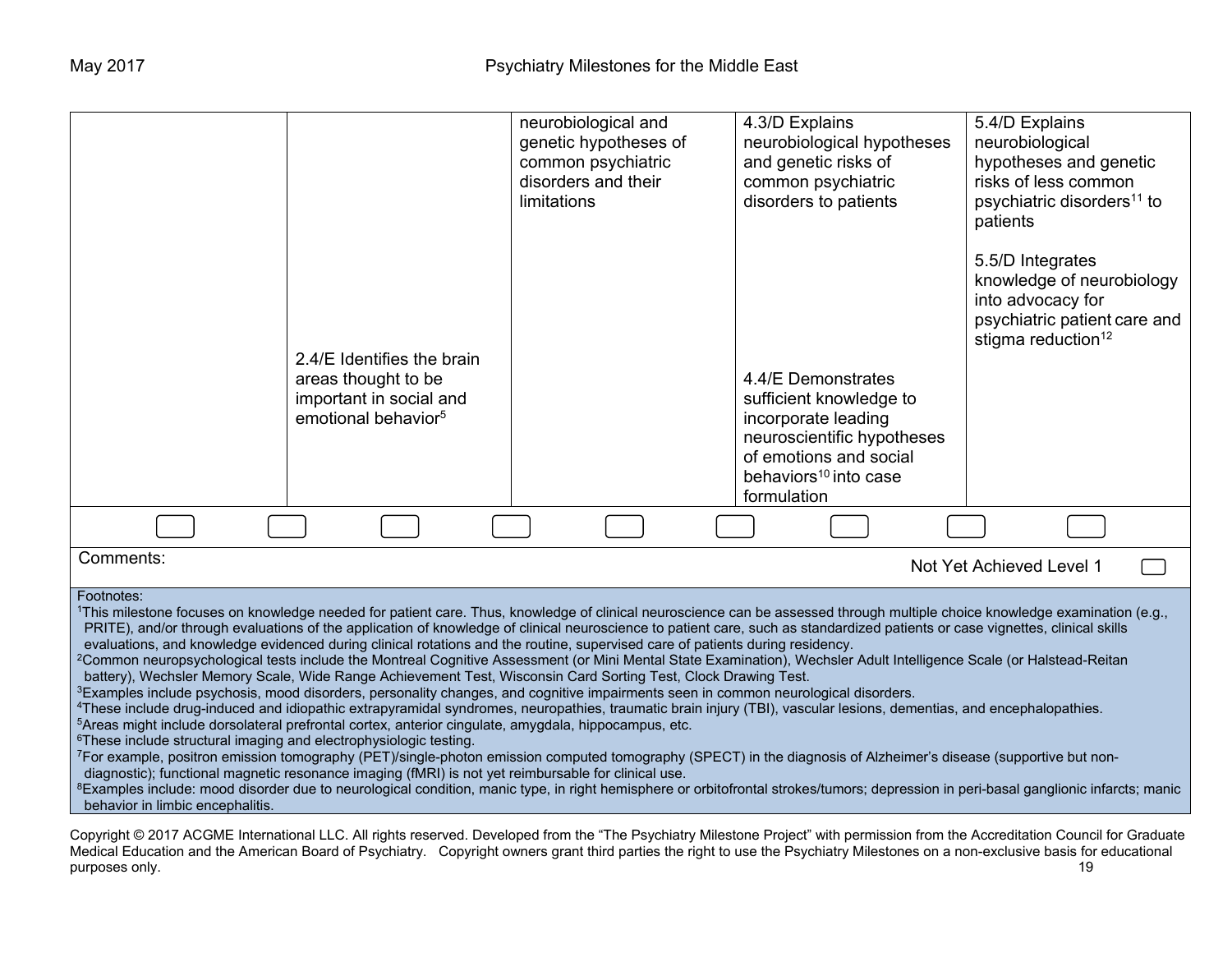<sup>9</sup>Examples include: neuroleptic malignant syndrome; lethal catatonia; "Parkinson plus" syndromes (e.g., multisystem atrophy, dementia with Lewy bodies, etc). <sup>10</sup>Social behaviors might include attachment, empathy, attraction, reward/addiction, aggression, appetites, etc. 11Examples include : Obsessive-Compulsive Disorder (OCD); eating disorders ; Gilles de la Tourette syndrome. <sup>12</sup>Uses neurobiologic hypotheses of psychiatric disorders to advocate for health coverage, treatment availability, etc.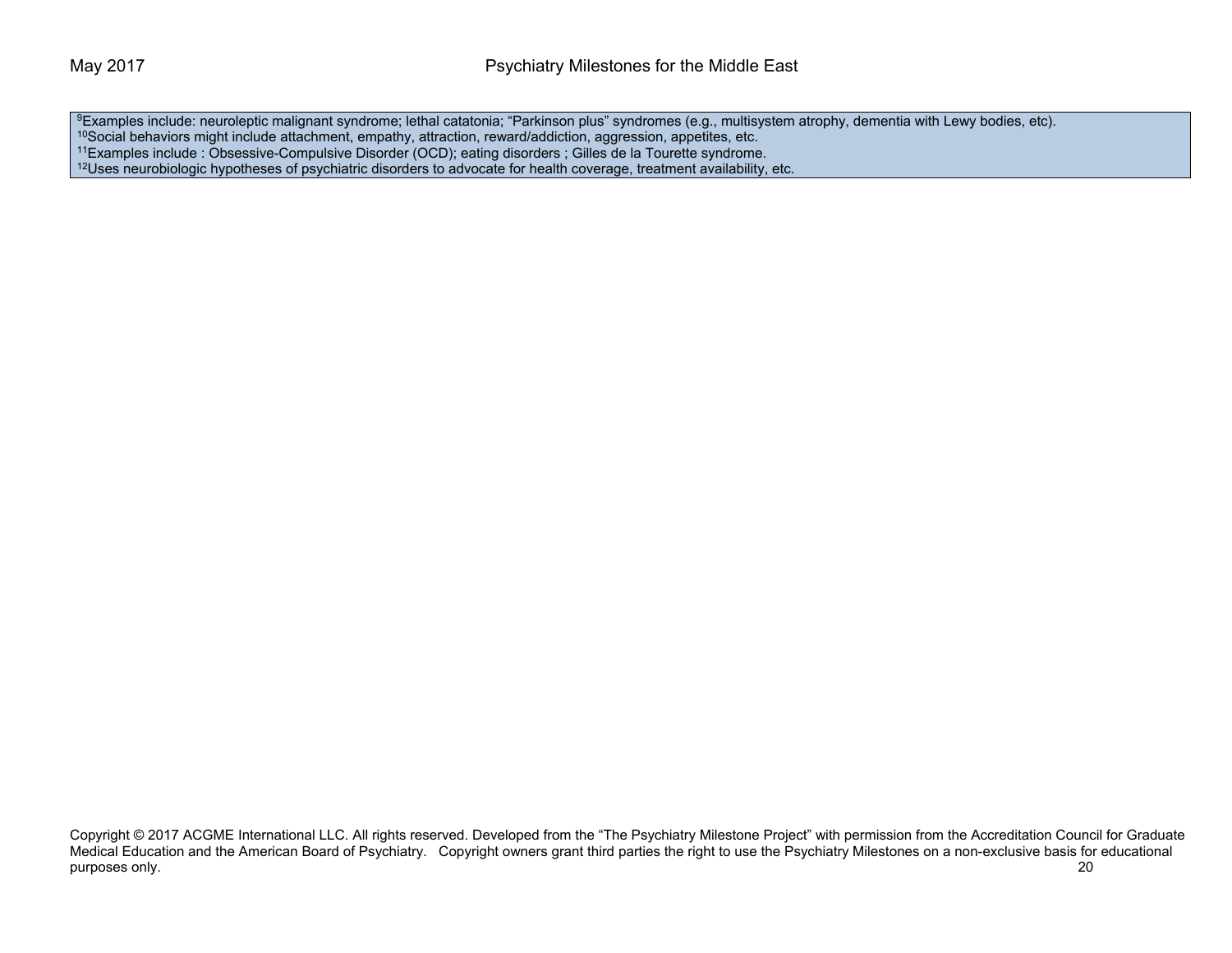#### **Medical Knowledge 4: Psychotherapy** Refers to knowledge regarding: 1) individual psychotherapies, including but not limited to psychodynamic<sup>1</sup>, cognitive-behavioral<sup>2</sup>, and supportive therapies<sup>3</sup>; 2) couples, family, and group therapies; and, 3) integrating psychotherapy and psychopharmacology **A:** Knowledge of psychotherapy: theories **B:** Knowledge of psychotherapy: practice **C:** Knowledge of psychotherapy: evidence base Level 1 Level 2 Level 3 Level 4 Level 5 1.1/A Identifies psychodynamic, cognitive-2.1/A Describes the basic principles of each of the 3.1/A Describes differences among the 4.1/A Describes proposed

| 1.1/A Identifies psycho-<br>dynamic, cognitive-<br>behavioral, and<br>supportive therapies as<br>major psychotherapeutic<br>modalities | 2.1/A Describes the basic<br>principles of each of the<br>three core individual<br>psychotherapy modalities <sup>4</sup>                                          | 3.1/A Describes<br>differences among the<br>three core individual<br>therapies                                                                                                                                                                                                                                                    | 4.1/A Describes proposed<br>mechanisms of therapeutic<br>change                                              | 5.1/A Incorporates new<br>theoretical developments<br>into knowledge base                        |
|----------------------------------------------------------------------------------------------------------------------------------------|-------------------------------------------------------------------------------------------------------------------------------------------------------------------|-----------------------------------------------------------------------------------------------------------------------------------------------------------------------------------------------------------------------------------------------------------------------------------------------------------------------------------|--------------------------------------------------------------------------------------------------------------|--------------------------------------------------------------------------------------------------|
|                                                                                                                                        | 2.2/A Discusses common<br>factors across<br>psychotherapies <sup>5</sup>                                                                                          | 3.2/A Describes the<br>historical and conceptual<br>development of<br>psychotherapeutic<br>paradigms                                                                                                                                                                                                                              |                                                                                                              | 5.2/A, B Demonstrates<br>sufficient knowledge of<br>psychotherapy to teach<br>others effectively |
|                                                                                                                                        | 2.3/B Lists the basic<br>indications,<br>contraindications, benefits,<br>and risks of supportive,<br>psychodynamic and<br>cognitive behavioral<br>psychotherapies | 3.3/B Describes the basic<br>techniques of the three<br>core individual therapies<br>3.4/B Describes the basic<br>principles, indications,<br>contraindications, benefits,<br>and risks of couples,<br>group, and family therapies<br>3.5/C Summarizes the<br>evidence base for each of<br>the three core individual<br>therapies | 4.2/C Discusses the<br>evidence base for<br>combining different<br>psychotherapies and<br>psychopharmacology |                                                                                                  |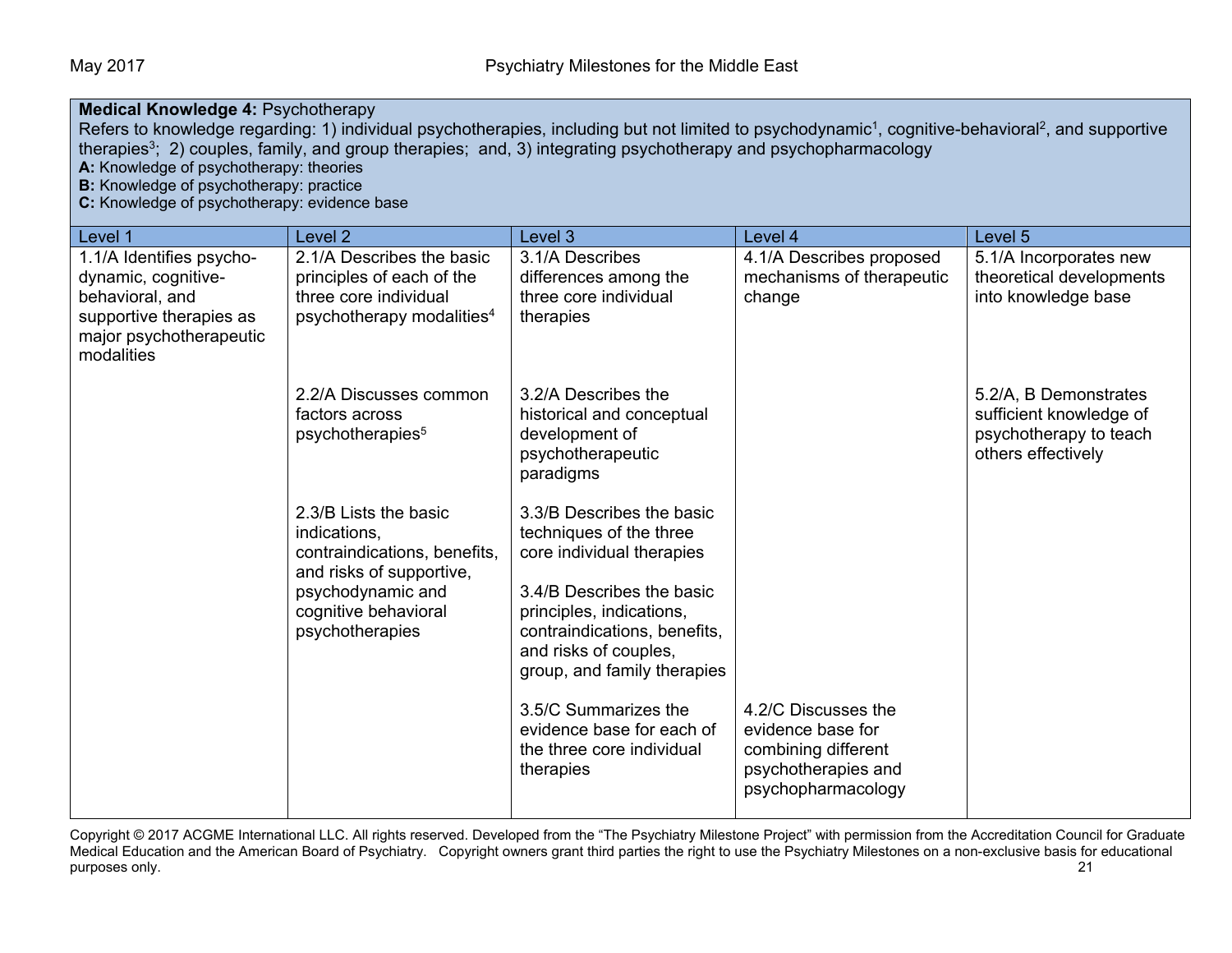|                                                                                                                                                                                                                                                                                                                                                                                                                                                                                                                                                                                                                                                                                                                                                                                                                                                                                                                                                                                                                                                                                                                  |  |  | 4.3/C Critically appraises<br>the evidence for efficacy of<br>psychotherapies |                          |  |  |
|------------------------------------------------------------------------------------------------------------------------------------------------------------------------------------------------------------------------------------------------------------------------------------------------------------------------------------------------------------------------------------------------------------------------------------------------------------------------------------------------------------------------------------------------------------------------------------------------------------------------------------------------------------------------------------------------------------------------------------------------------------------------------------------------------------------------------------------------------------------------------------------------------------------------------------------------------------------------------------------------------------------------------------------------------------------------------------------------------------------|--|--|-------------------------------------------------------------------------------|--------------------------|--|--|
|                                                                                                                                                                                                                                                                                                                                                                                                                                                                                                                                                                                                                                                                                                                                                                                                                                                                                                                                                                                                                                                                                                                  |  |  |                                                                               |                          |  |  |
| Comments:                                                                                                                                                                                                                                                                                                                                                                                                                                                                                                                                                                                                                                                                                                                                                                                                                                                                                                                                                                                                                                                                                                        |  |  |                                                                               | Not Yet Achieved Level 1 |  |  |
| Footnotes:<br><sup>1</sup> This includes the capacity to generate a case formulation, to demonstrate techniques of intervention, and to understand the concepts of resistance/defenses, and<br>transference/countertransference.<br><sup>2</sup> This includes the capacity to generate a case formulation, and to demonstrate techniques of intervention, including behavior change, skills acquisition, and addressing cognitive<br>distortions.<br><sup>3</sup> This includes the capacity to generate a case formulation, to demonstrate techniques of intervention, and to strengthen the patient's adaptive defenses, resilience, and social<br>supports.<br>4Throughout this subcompetency, the three "core" or "major" individual psychotherapies refer to supportive, psychodynamic, and cognitive-behavioral therapy.<br><sup>5</sup> Common factors refer to elements that different psychotherapeutic modalities have in common, and that are considered central to the efficacy of psychotherapy. These include<br>accurate empathy, therapeutic alliance, and appropriate professional boundaries. |  |  |                                                                               |                          |  |  |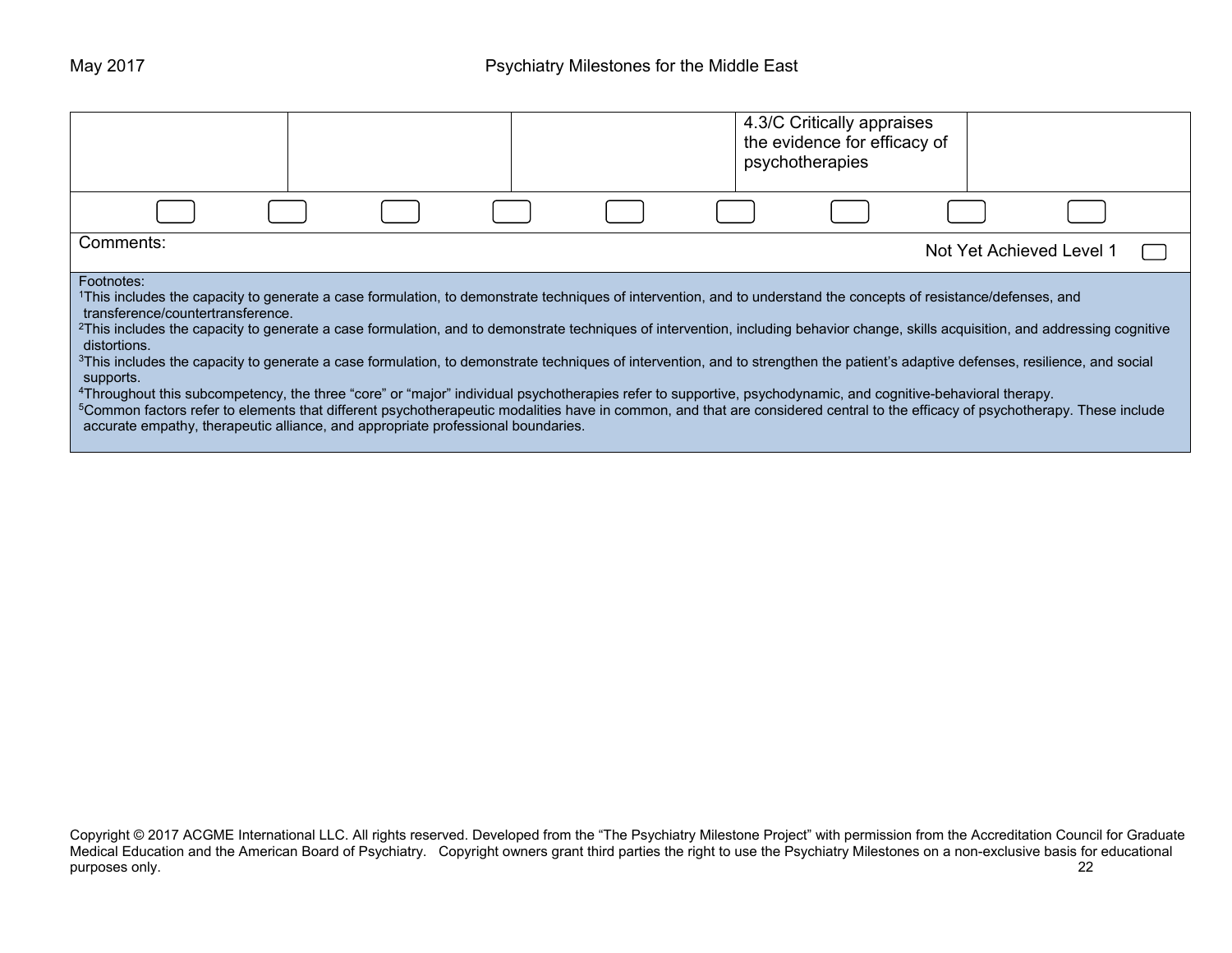**Medical Knowledge 5:** Somatic Therapies

Medical Knowledge of somatic therapies, including psychopharmacology, ECT, and emerging somatic therapies, such as transcranial magnetic stimulation (TMS) and vagnus nerve stimulation (VNS)

**A:** Knowledge of indications, metabolism and mechanism of action for medications

**B:** Knowledge of ECT and other emerging somatic treatments

**C:** Knowledge of lab studies and measures in monitoring treatment

| Level 1                                | Level <sub>2</sub>                             | Level <sub>3</sub>                                  | Level 4                      | Level 5                        |
|----------------------------------------|------------------------------------------------|-----------------------------------------------------|------------------------------|--------------------------------|
| 1.1/A Describes general                | 2.1/A Describes                                | 3.1/A Demonstrates an                               | 4.1/A Describes the          | 5.1/A Integrates emerging      |
| indications and common                 | hypothesized mechanisms                        | understanding of                                    | evidence supporting the use  | studies of somatic             |
| side effects for commonly              | of action and metabolism                       | pharmacokinetic and                                 | of multiple medications in   | treatments into knowledge      |
| prescribed                             | for commonly prescribed                        | pharmacodynamic drug                                | certain treatment situations | base                           |
| psychopharmacologic                    | psychopharmacologic                            | interactions                                        | (e.g., polypharmacy and      |                                |
| agents                                 | agents                                         |                                                     | augmentation)                |                                |
|                                        |                                                |                                                     |                              | 5.2/A Effectively teaches at   |
|                                        | 2.2/A Describes indications                    | 3.2/A Demonstrates an                               |                              | a post-graduate level          |
|                                        | for second- and third-line                     | understanding of                                    |                              | evidence-based or best         |
|                                        | pharmacologic agents                           | psychotropic selection<br>based on current practice |                              | somatic treatment<br>practices |
|                                        | 2.3/A Describes less                           | guidelines or treatment                             |                              |                                |
|                                        | frequent but potentially                       | algorithms for common                               |                              |                                |
|                                        | serious/dangerous adverse                      | psychiatric disorders                               |                              |                                |
|                                        | effects for commonly                           |                                                     |                              |                                |
|                                        | prescribed                                     |                                                     |                              |                                |
|                                        | psychopharmacological                          |                                                     |                              |                                |
|                                        | agents                                         |                                                     |                              |                                |
|                                        |                                                |                                                     |                              |                                |
|                                        | 2.4/A Describes expected                       |                                                     |                              |                                |
|                                        | time course of response                        |                                                     |                              |                                |
|                                        | for commonly prescribed                        |                                                     |                              |                                |
|                                        | classes of psychotropic                        |                                                     |                              |                                |
|                                        | agents                                         |                                                     |                              |                                |
|                                        |                                                |                                                     |                              |                                |
| 1.2/B Describes<br>indications for ECT | 2.5/B Describes length and<br>frequency of ECT | 3.3/B Describes specific<br>techniques in ECT       |                              |                                |
|                                        |                                                |                                                     |                              |                                |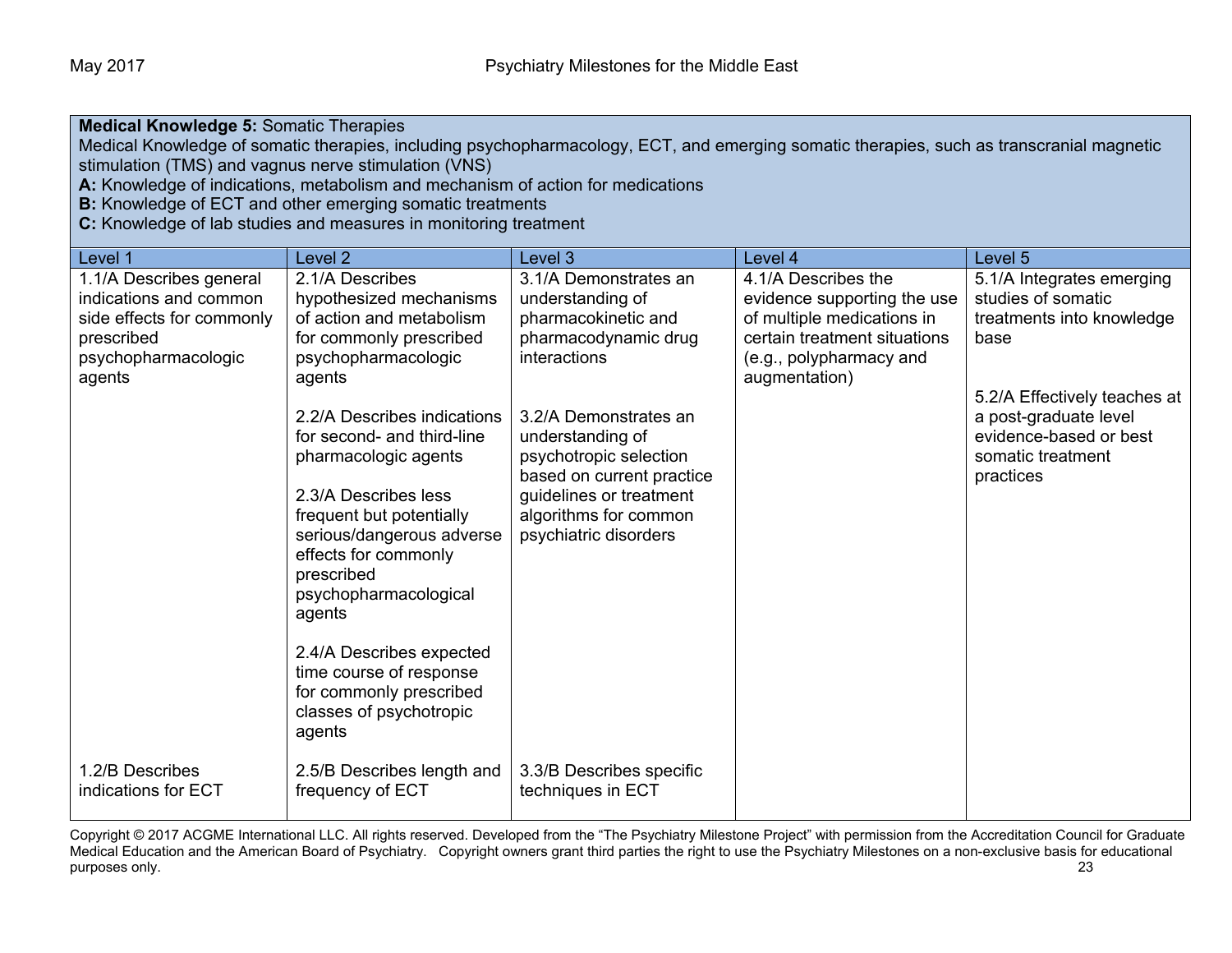|                                                                                                                                                                                 | treatments, as well as<br>relative contraindications<br>2.6/C Describes the<br>physical and lab studies<br>necessary to initiate<br>treatment with commonly<br>prescribed medications | 3.4/B Lists emerging<br>neuro-modulation<br>therapies <sup>1</sup> | 4.2/ C Integrates knowledge<br>of the titration and side<br>effect management of<br>multiple medications,<br>monitoring the appropriate<br>lab studies, and how<br>emerging physical and<br>laboratory findings impact<br>somatic treatments |                          |  |
|---------------------------------------------------------------------------------------------------------------------------------------------------------------------------------|---------------------------------------------------------------------------------------------------------------------------------------------------------------------------------------|--------------------------------------------------------------------|----------------------------------------------------------------------------------------------------------------------------------------------------------------------------------------------------------------------------------------------|--------------------------|--|
|                                                                                                                                                                                 |                                                                                                                                                                                       |                                                                    |                                                                                                                                                                                                                                              |                          |  |
| Comments:                                                                                                                                                                       |                                                                                                                                                                                       |                                                                    |                                                                                                                                                                                                                                              | Not Yet Achieved Level 1 |  |
| Footnotes:<br><sup>1</sup> Examples of neuromodulation techniques include TMS and variations, VNS, Deep Brain Stimulation, etc. This is in limited practice in the Middle East. |                                                                                                                                                                                       |                                                                    |                                                                                                                                                                                                                                              |                          |  |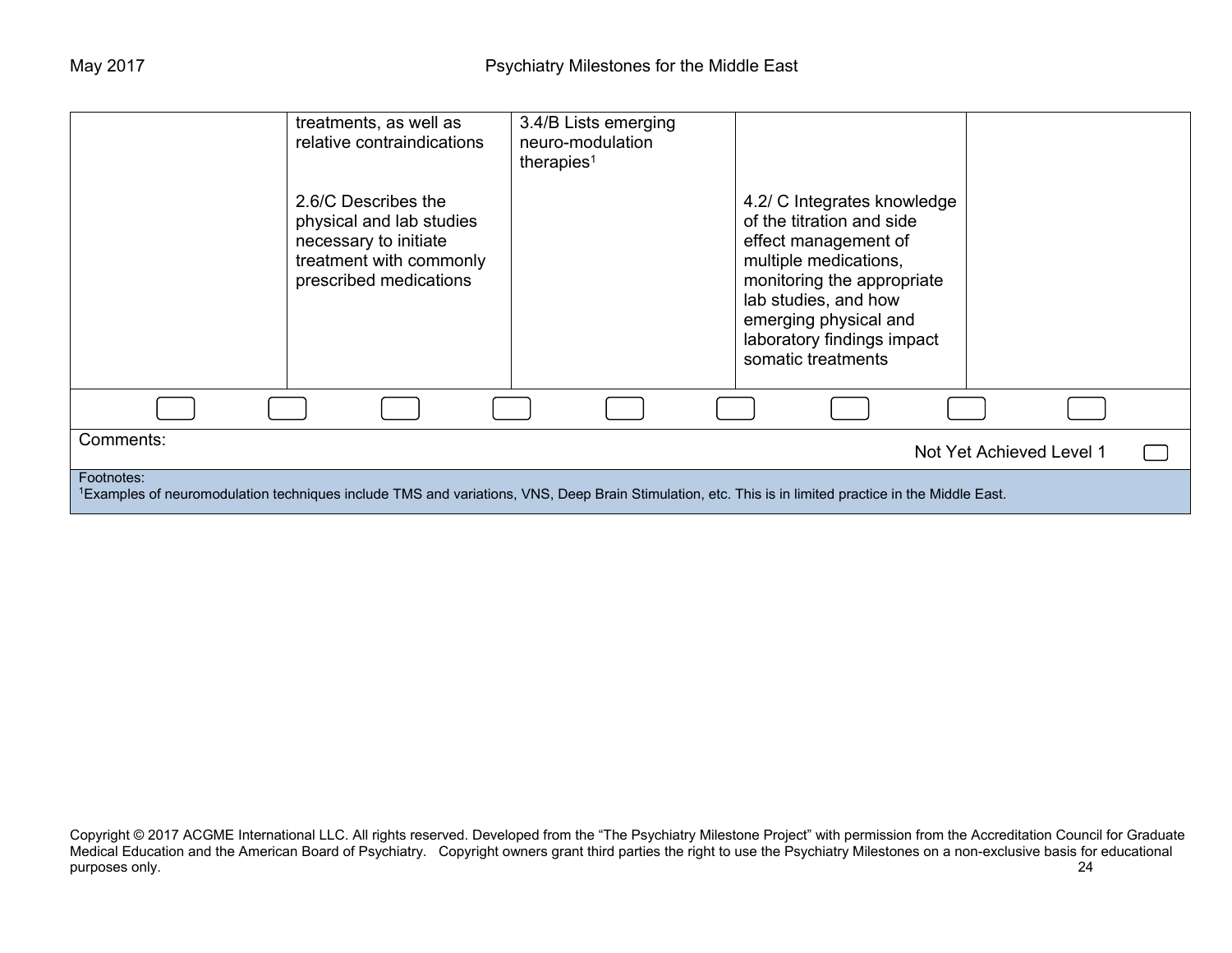| <b>Medical Knowledge 6: Practice of Psychiatry</b><br>A: Ethics<br><b>B:</b> Regulatory compliance<br>C: Professional development and frameworks |                                                                                                                                                                              |                                                                                                           |                                                                                                                                                                       |                                                                                                                                  |
|--------------------------------------------------------------------------------------------------------------------------------------------------|------------------------------------------------------------------------------------------------------------------------------------------------------------------------------|-----------------------------------------------------------------------------------------------------------|-----------------------------------------------------------------------------------------------------------------------------------------------------------------------|----------------------------------------------------------------------------------------------------------------------------------|
| Level 1                                                                                                                                          | Level <sub>2</sub>                                                                                                                                                           | Level 3                                                                                                   | Level 4                                                                                                                                                               | Level 5                                                                                                                          |
| 1.1/A Lists common ethical<br>issues in psychiatry                                                                                               | 2.1/A Lists and discusses<br>sources of professional<br>standards of ethical<br>practice<br>2.2/A Lists situations that<br>mandate reporting or<br>breach of confidentiality | 3.1/A Discusses conflict of<br>interest and management                                                    |                                                                                                                                                                       |                                                                                                                                  |
| 1.2/B Recognizes and<br>describes institutional policies<br>and procedures <sup>1</sup>                                                          |                                                                                                                                                                              | 3.2/B Describes applicable<br>regulations for private and<br>public reimbursement<br>of clinical services | 4.1/B Describes the<br>existence of local<br>variations regarding<br>practice, involuntary<br>treatment, health<br>regulations and psychiatric<br>forensic evaluation | 5.1/B Describes<br>international variations<br>regarding practice,<br>involuntary treatment, and<br>health regulations           |
| 1.3/C Lists ACGME<br>Competencies                                                                                                                | 2.3/C Describes how to<br>keep current on regulatory<br>and practice management<br>issues                                                                                    |                                                                                                           | 4.2/C Describes<br>professional advocacy <sup>2</sup><br>4.3/C Describes how to<br>seek out and integrate new<br>information on the practice<br>of psychiatry         | 5.2/C Proposes advocacy<br>activities, policy<br>development, or scholarly<br>contributions related to<br>professional standards |
|                                                                                                                                                  |                                                                                                                                                                              |                                                                                                           |                                                                                                                                                                       |                                                                                                                                  |
| Comments:<br>Not Yet Achieved Level 1                                                                                                            |                                                                                                                                                                              |                                                                                                           |                                                                                                                                                                       |                                                                                                                                  |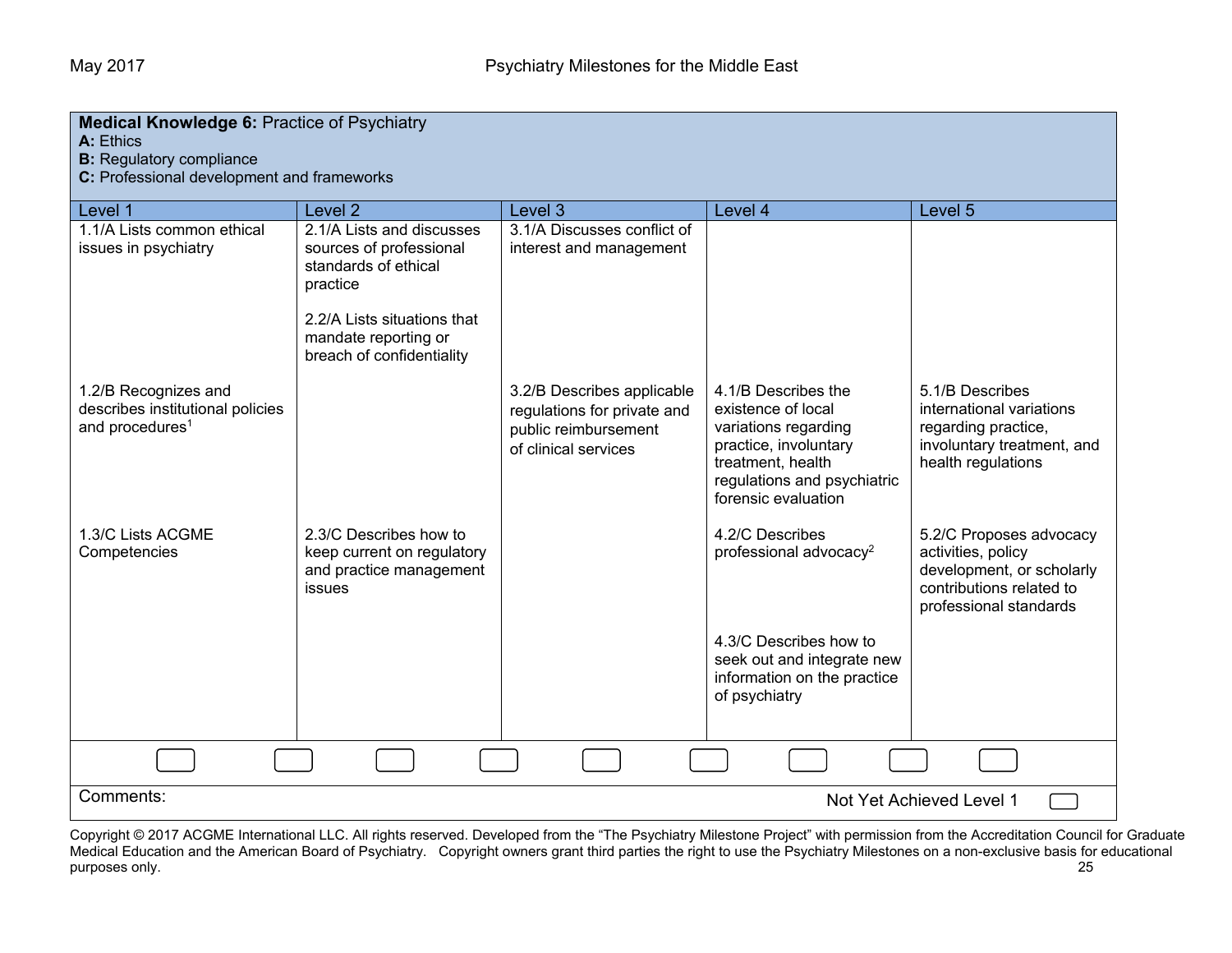### Footnotes:

<sup>1</sup>"Institutional policies and procedures" refers to those related to the practice of medicine and psychiatry at the specific institution where the resident is credentialed. These include a Code of Conduct (addressing gifts, etc.) and privacy policies (related to HIPAA, etc.), but not patient safety policies. These are usually covered during an orientation to the institution and program.

<sup>2</sup> Advocacy includes efforts to promote the wellbeing and interests of patients and their families, the mental health care system, and the profession of psychiatry. While advocacy can include work on behalf of specific individuals, it is usually focused on broader system issues, such as access to mental health care services or public awareness of mental health issues. The focus on larger societal problems typically involves work with policy makers (state and federal legislators) and peer or professional organizations (American Psychiatry Association (APA), National Alliance on Mental Illness (NAMI), etc.).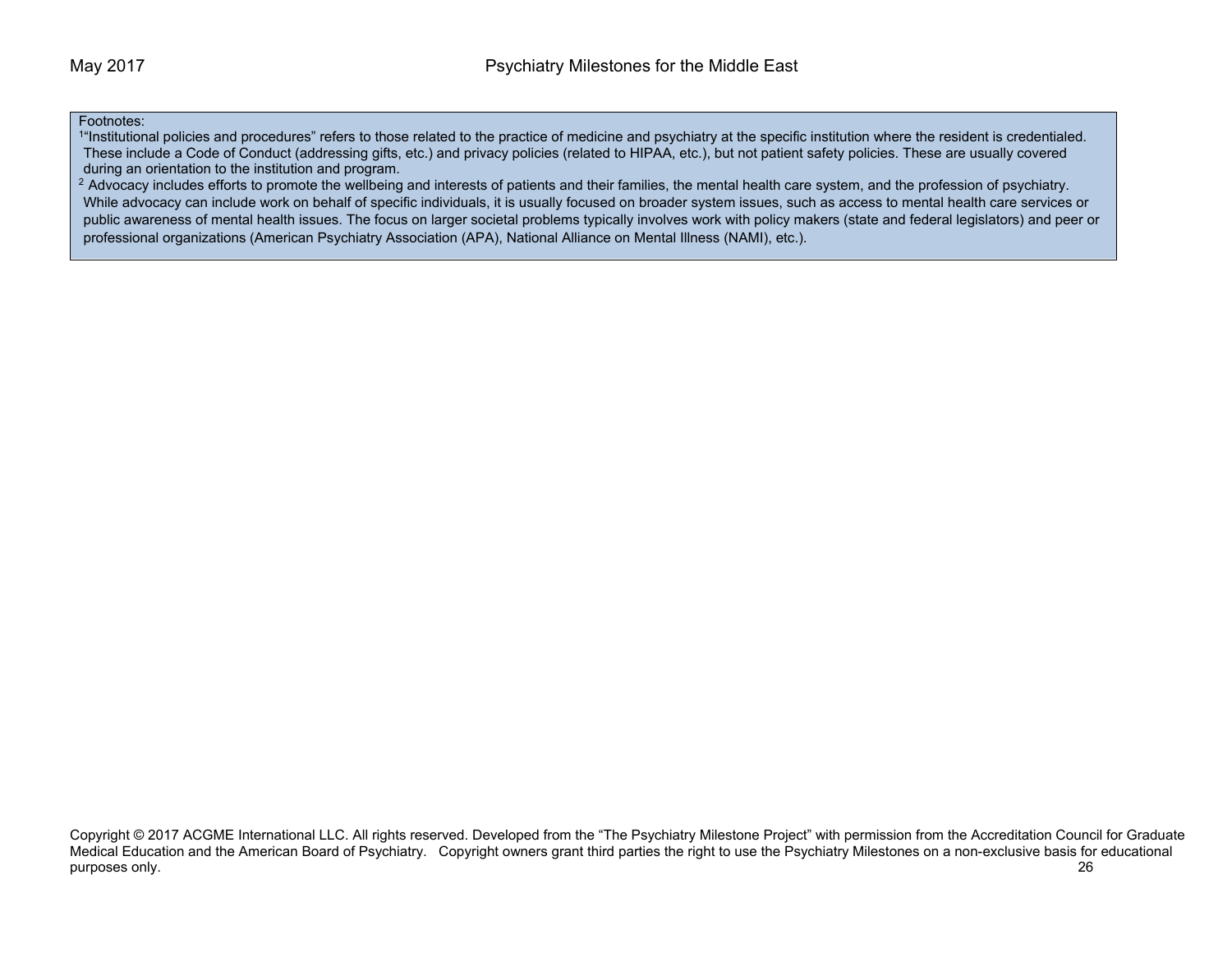| <b>Systems-Based Practice 1: Patient Safety and Quality Improvement</b>                |                                                                                                                                   |                                                                                                             |                                                                                                                         |                                                                                                                       |
|----------------------------------------------------------------------------------------|-----------------------------------------------------------------------------------------------------------------------------------|-------------------------------------------------------------------------------------------------------------|-------------------------------------------------------------------------------------------------------------------------|-----------------------------------------------------------------------------------------------------------------------|
| Level 1                                                                                | Level 2                                                                                                                           | Level 3                                                                                                     | Level 4                                                                                                                 | Level 5                                                                                                               |
| Demonstrates knowledge<br>of common patient safety<br>events                           | Identifies system factors<br>that lead to patient safety<br>events                                                                | Participates in analysis of<br>patient safety events<br>(simulated or actual)                               | Conducts analysis of<br>patient safety events and<br>offers error prevention<br>strategies (simulated or<br>actual)     | Actively engages teams<br>and processes to modify<br>systems to prevent patient<br>safety events                      |
| Demonstrates knowledge<br>of how to report patient<br>safety events                    | Reports patient safety<br>events through institutional<br>reporting systems (actual<br>or simulated)                              | Participates in disclosure<br>of patient safety events to<br>patients and families<br>(simulated or actual) | Discloses patient safety<br>events to patients and<br>families (simulated or<br>actual)                                 | Role models or mentors<br>others in the disclosure of<br>patient safety events                                        |
| Demonstrates knowledge<br>of basic quality<br>improvement<br>methodologies and metrics | Describes local quality<br>improvement initiatives<br>(e.g., community<br>vaccination rate, infection<br>rate, smoking cessation) | Participates in local<br>quality improvement<br>initiatives                                                 | Demonstrates the skills<br>required to identify,<br>develop, implement, and<br>analyze a quality<br>improvement project | Creates, implements, and<br>assesses quality<br>improvement initiatives at<br>the institutional or<br>community level |
|                                                                                        |                                                                                                                                   |                                                                                                             |                                                                                                                         |                                                                                                                       |
| Comments:                                                                              |                                                                                                                                   |                                                                                                             |                                                                                                                         |                                                                                                                       |
| Not Yet Achieved Level 1                                                               |                                                                                                                                   |                                                                                                             |                                                                                                                         |                                                                                                                       |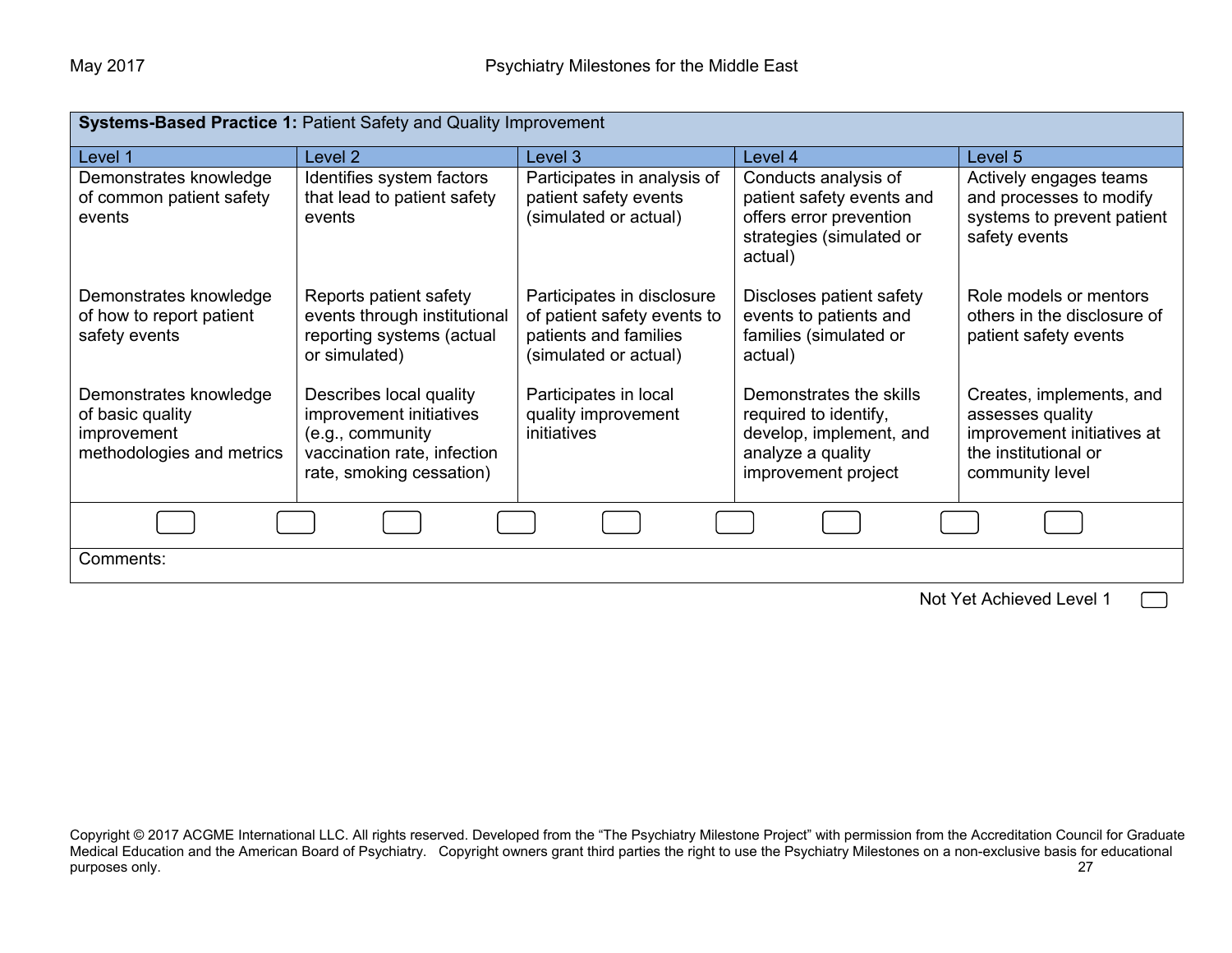| Systems-Based Practice 2: System Navigation for Patient-Centered Care                    |                                                                                                                                        |                                                                                                                                             |                                                                                                                                                                               |                                                                                                                                 |
|------------------------------------------------------------------------------------------|----------------------------------------------------------------------------------------------------------------------------------------|---------------------------------------------------------------------------------------------------------------------------------------------|-------------------------------------------------------------------------------------------------------------------------------------------------------------------------------|---------------------------------------------------------------------------------------------------------------------------------|
| Level 1                                                                                  | Level <sub>2</sub>                                                                                                                     | Level 3                                                                                                                                     | Level 4                                                                                                                                                                       | Level 5                                                                                                                         |
| Demonstrates knowledge<br>of care coordination                                           | Coordinates care of<br>patients in routine clinical<br>situations effectively<br>utilizing the roles of the<br>interprofessional teams | Coordinates care of<br>patients in complex<br>clinical situations<br>effectively utilizing the<br>roles of their<br>interprofessional teams | Role models effective<br>coordination of patient-<br>centered care among<br>different disciplines and<br>specialties                                                          | Analyzes the process of<br>care coordination and<br>leads in the design and<br>implementation of<br><i>improvements</i>         |
| Identifies key elements for<br>safe and effective<br>transitions of care and<br>handoffs | Performs safe and<br>effective transitions of<br>care/handoffs in routine<br>clinical situations                                       | Performs safe and<br>effective transitions of<br>care/handoffs in complex<br>clinical situations                                            | Role models and<br>advocates for safe and<br>effective transitions of<br>care/handoffs within and<br>across health care delivery<br>systems, including<br>outpatient settings | Improves quality of<br>transitions of care within<br>and across health care<br>delivery systems to<br>optimize patient outcomes |
| Demonstrates knowledge<br>of population and<br>community health needs<br>and disparities | Identifies specific<br>population and community<br>health needs and<br>inequities for their local<br>population                        | Uses local resources<br>effectively to meet the<br>needs of a patient<br>population and community                                           | Participates in changing<br>and adapting practice to<br>provide for the needs of<br>specific populations                                                                      | Leads innovations and<br>advocates for populations<br>and communities with<br>health care inequities                            |
|                                                                                          |                                                                                                                                        |                                                                                                                                             |                                                                                                                                                                               |                                                                                                                                 |
| Comments:<br>Not Yet Achieved Level 1                                                    |                                                                                                                                        |                                                                                                                                             |                                                                                                                                                                               |                                                                                                                                 |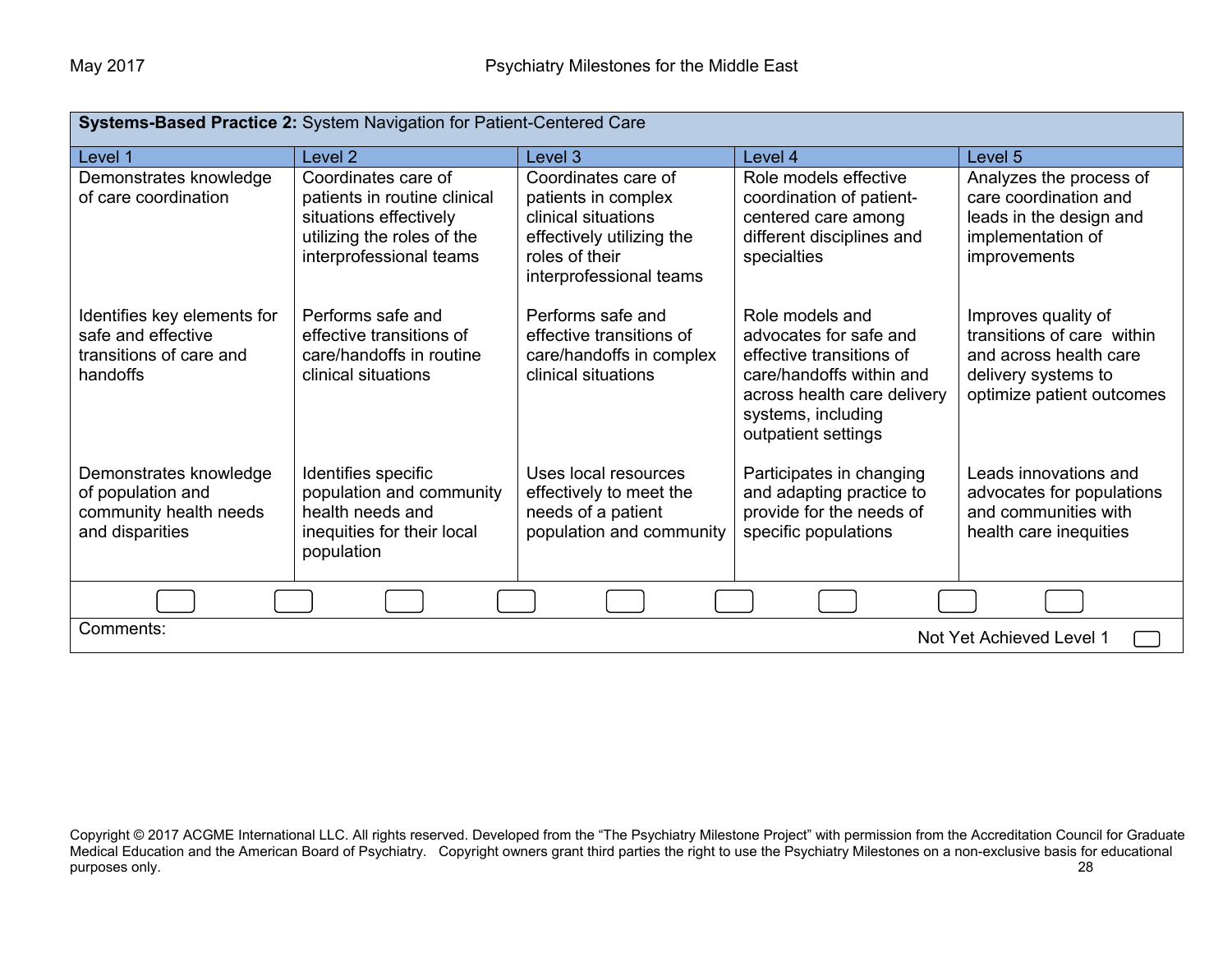| Systems-Based Practice 3: Physician Role in Health Care Systems                                                                                |                                                                                                                                  |                                                                                                                                                                      |                                                                                                                                                                      |                                                                                                                        |
|------------------------------------------------------------------------------------------------------------------------------------------------|----------------------------------------------------------------------------------------------------------------------------------|----------------------------------------------------------------------------------------------------------------------------------------------------------------------|----------------------------------------------------------------------------------------------------------------------------------------------------------------------|------------------------------------------------------------------------------------------------------------------------|
| Level 1                                                                                                                                        | Level <sub>2</sub>                                                                                                               | Level 3                                                                                                                                                              | Level 4                                                                                                                                                              | Level 5                                                                                                                |
| Identifies components of<br>the complex health care<br>system                                                                                  | Describes the physician's<br>role and how the<br>interrelated components of<br>complex health care<br>system impact patient care | Analyzes how personal<br>practice affects the system<br>(e.g., length of stay,<br>readmission rates, clinical<br>efficiency)                                         | Manages the interrelated<br>components of the<br>complex health care<br>systems for efficient and<br>effective patient care                                          | Advocates for or leads<br>change to enhance<br>systems for high value,<br>efficient, and effective<br>patient care     |
| Describes basic health<br>payment systems,<br>including government,<br>private, public, and<br>uninsured care and<br>different practice models | Delivers care informed by<br>patient specific payment<br>model                                                                   | Utilizes shared decision<br>making in patient care,<br>taking into consideration<br>payment models                                                                   | Advocates for patient care<br>understanding the<br>limitations of each<br>patient's payment model<br>(e.g., community<br>resources, patient<br>assistance resources) | Participates in advocacy<br>activities for health policy<br>to better align payment<br>systems with high value<br>care |
|                                                                                                                                                |                                                                                                                                  | Identifies resources and<br>effectively plans for<br>transition to practice (e.g.,<br>information technology,<br>legal, billing and coding,<br>financial, personnel) | Describes basic elements<br>needed to transition to<br>practice (e.g., contract<br>negotiations, malpractice<br>insurance, government<br>regulation, compliance)     |                                                                                                                        |
|                                                                                                                                                |                                                                                                                                  |                                                                                                                                                                      |                                                                                                                                                                      |                                                                                                                        |
| Comments:<br>Not Yet Achieved Level 1                                                                                                          |                                                                                                                                  |                                                                                                                                                                      |                                                                                                                                                                      |                                                                                                                        |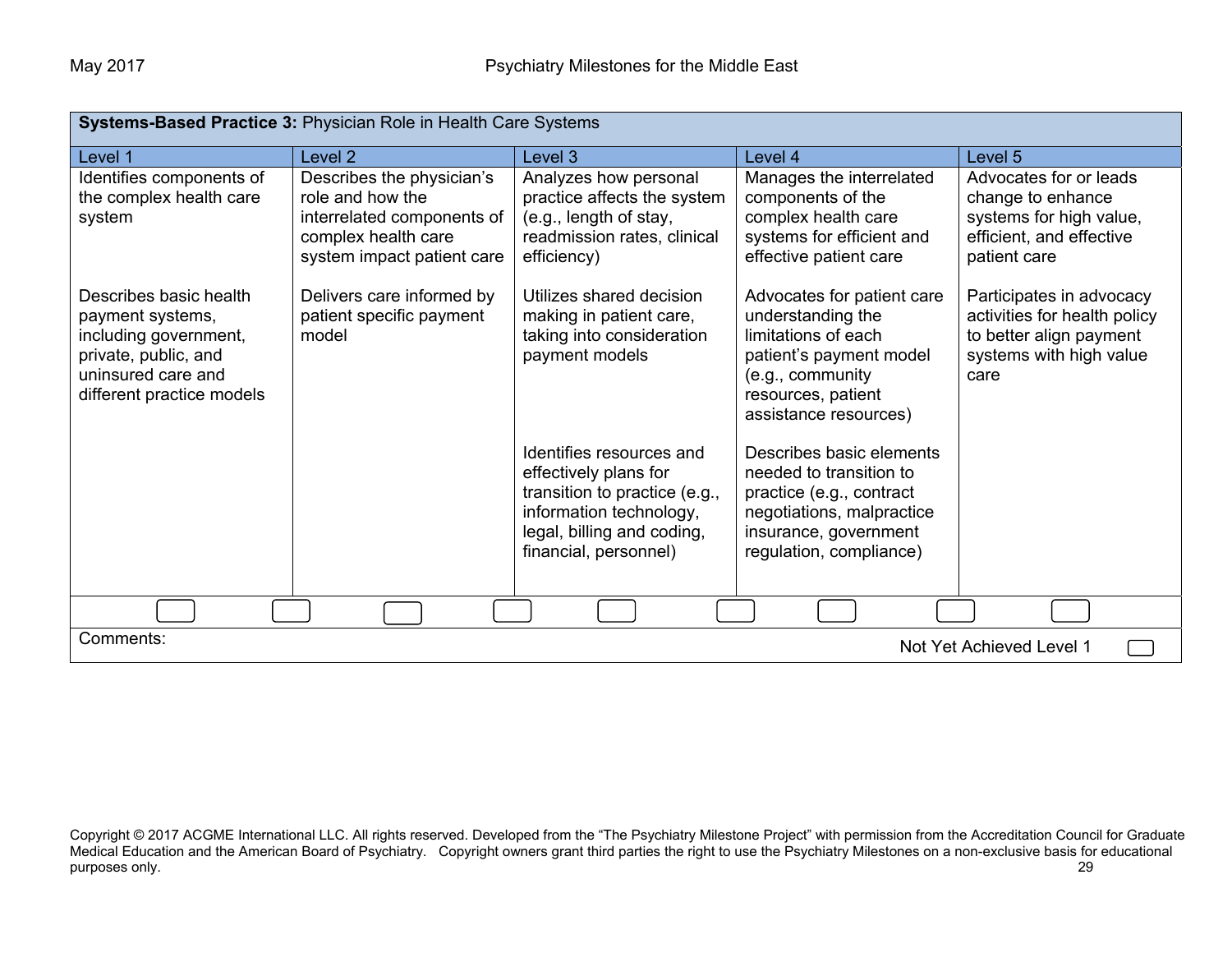| Practice-Based Learning and Improvement 1: Evidence-Based and Informed Practice                                                                             |                                                                                                                             |                                                                                                                                  |                                                                                                                                                                     |                                                                                                                                                    |
|-------------------------------------------------------------------------------------------------------------------------------------------------------------|-----------------------------------------------------------------------------------------------------------------------------|----------------------------------------------------------------------------------------------------------------------------------|---------------------------------------------------------------------------------------------------------------------------------------------------------------------|----------------------------------------------------------------------------------------------------------------------------------------------------|
| Level 1                                                                                                                                                     | Level 2                                                                                                                     | Level 3                                                                                                                          | Level 4                                                                                                                                                             | Level 5                                                                                                                                            |
| Demonstrates how to<br>access and use available<br>evidence, and incorporate<br>patient preferences and<br>values in order to care for a<br>routine patient | Articulates clinical<br>questions and elicits<br>patient preferences and<br>values in order to guide<br>evidence-based care | Locates and applies the<br>best available evidence,<br>integrated with patient<br>preference, to the care<br>of complex patients | Critically appraises and<br>applies evidence even in<br>the face of uncertainty and<br>conflicting evidence to<br>guide care, tailored to the<br>individual patient | Coaches others to critically<br>appraise and apply<br>evidence for complex<br>patients, and/or<br>participates in the<br>development of guidelines |
|                                                                                                                                                             |                                                                                                                             |                                                                                                                                  |                                                                                                                                                                     |                                                                                                                                                    |
| Comments:<br>Not Yet Achieved Level 1                                                                                                                       |                                                                                                                             |                                                                                                                                  |                                                                                                                                                                     |                                                                                                                                                    |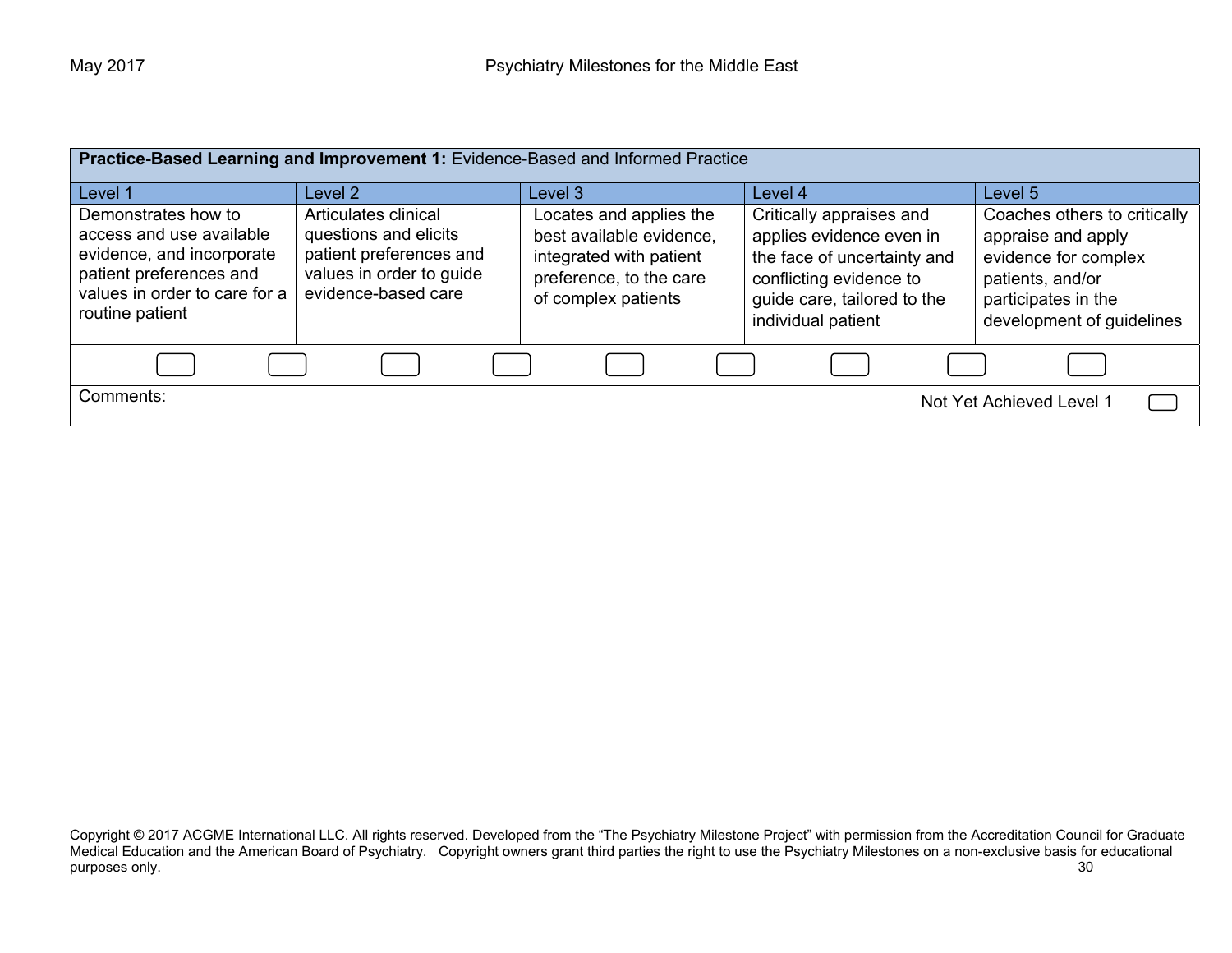| Practice-Based Learning and Improvement 2: Reflective Practice and Commitment to Personal Growth      |                                                                                                                        |                                                                                                                                            |                                                                                                                                      |                                                                                            |
|-------------------------------------------------------------------------------------------------------|------------------------------------------------------------------------------------------------------------------------|--------------------------------------------------------------------------------------------------------------------------------------------|--------------------------------------------------------------------------------------------------------------------------------------|--------------------------------------------------------------------------------------------|
| Level 1                                                                                               | Level 2                                                                                                                | Level 3                                                                                                                                    | Level 4                                                                                                                              | Level 5                                                                                    |
| Accepts responsibility for<br>personal and professional<br>development by<br>establishing goals       | Demonstrates openness to<br>performance data<br>(feedback and other input)<br>in order to inform goals                 | Seeks performance data<br>episodically, with<br>adaptability and humility                                                                  | Intentionally seeks<br>performance data<br>consistently, with<br>adaptability and humility                                           | Role models consistently<br>seeking performance data,<br>with adaptability and<br>humility |
| Identifies the factors that<br>contribute to gap(s)<br>between expectations and<br>actual performance | Analyzes and reflects on<br>the factors that contribute<br>to gap(s) between<br>expectations and actual<br>performance | Analyzes, reflects on, and<br>institutes behavioral<br>change(s) to narrow the<br>gap(s) between<br>expectations and actual<br>performance | Challenges assumptions<br>and considers alternatives<br>in narrowing the gap $(s)$<br>between expectations and<br>actual performance | Coaches others on<br>reflective practice                                                   |
| <b>Actively seeks</b><br>opportunities to improve                                                     | Designs and implements a<br>learning plan, with<br>prompting                                                           | Independently creates and<br>implements a learning plan                                                                                    | Uses performance data to<br>measure the effectiveness<br>of the learning plan and,<br>when necessary, improves<br>it                 | Facilitates the design and<br>implementation of learning<br>plans for others               |
|                                                                                                       |                                                                                                                        |                                                                                                                                            |                                                                                                                                      |                                                                                            |
| Comments:<br>Not Yet Achieved Level 1                                                                 |                                                                                                                        |                                                                                                                                            |                                                                                                                                      |                                                                                            |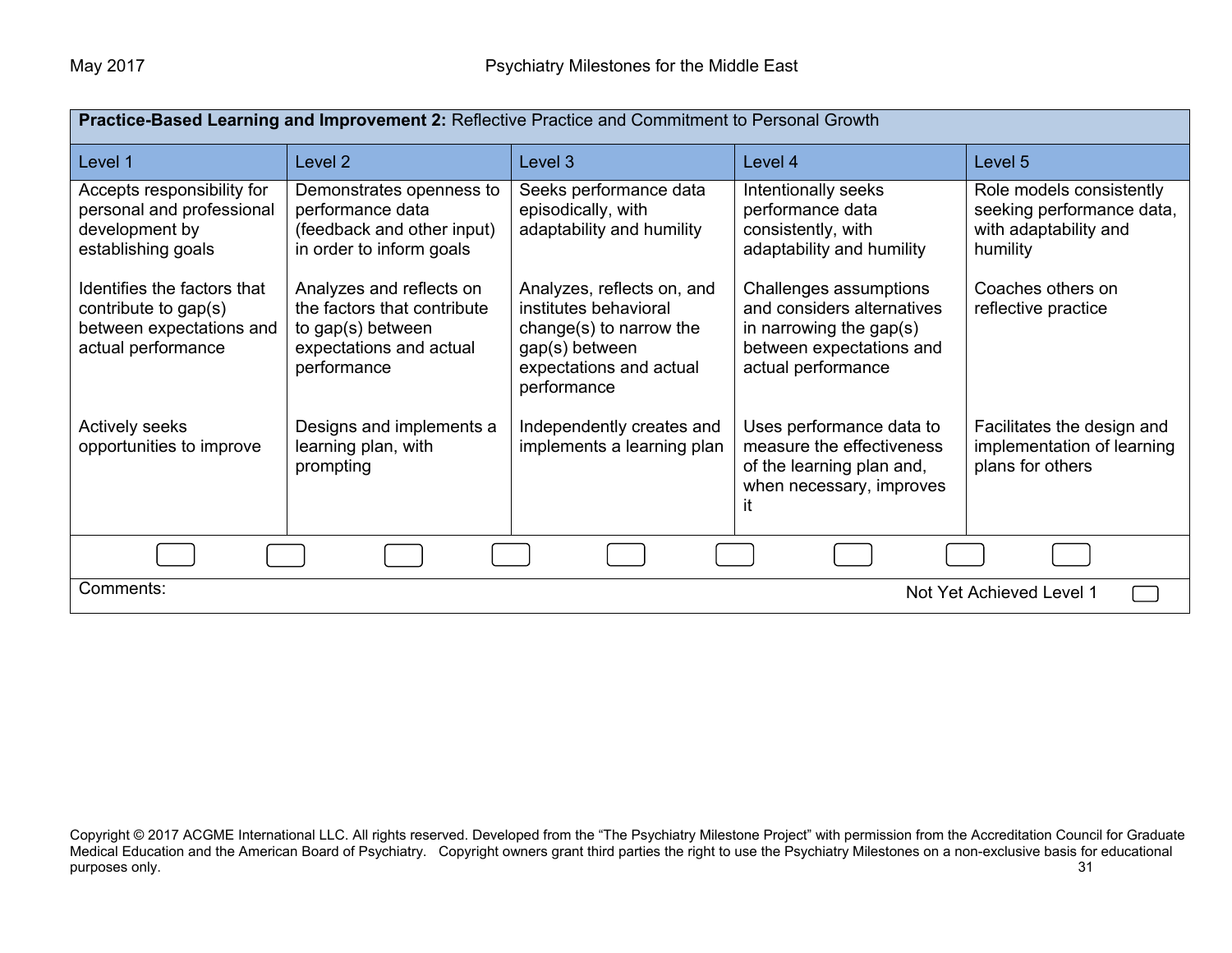| Professionalism 1: Professional Behavior and Ethical Principles                                                                                                                                                                                           |                                                                             |                                                                                            |                                                                                                                                                                                                              |                                                                                                                                           |  |
|-----------------------------------------------------------------------------------------------------------------------------------------------------------------------------------------------------------------------------------------------------------|-----------------------------------------------------------------------------|--------------------------------------------------------------------------------------------|--------------------------------------------------------------------------------------------------------------------------------------------------------------------------------------------------------------|-------------------------------------------------------------------------------------------------------------------------------------------|--|
| Level 1                                                                                                                                                                                                                                                   | Level <sub>2</sub>                                                          | Level 3                                                                                    | Level 4                                                                                                                                                                                                      | Level 5                                                                                                                                   |  |
| Identifies and describes<br>potential triggers for<br>professionalism lapses                                                                                                                                                                              | Demonstrates insight into<br>professional behavior in<br>routine situations | Demonstrates professional<br>behavior in complex or<br>stressful situations                | Recognizes situations that<br>may trigger professionalism<br>lapses and intervenes to<br>prevent lapses in self and<br>others                                                                                | Coaches others when their<br>behavior fails to meet<br>professional expectations                                                          |  |
| Describes when and<br>how to appropriately<br>report professionalism<br>lapses, including<br>strategies for<br>addressing common<br><b>barriers</b>                                                                                                       | Takes responsibility for<br>own professionalism<br>lapses                   | Analyzes complex<br>situations using ethical<br>principles                                 | Recognizes and utilizes<br>appropriate resources for<br>managing and resolving<br>ethical dilemmas as needed<br>(e.g., ethics consultations,<br>literature review, risk<br>management/legal<br>consultation) | Identifies and seeks to<br>address system-level<br>factors that induce or<br>exacerbate ethical<br>problems or impede their<br>resolution |  |
| <b>Demonstrates</b><br>knowledge of the ethical<br>principles underlying<br>informed consent,<br>surrogate decision<br>making, advance<br>directives,<br>confidentiality, error<br>disclosure, stewardship<br>of limited resources.<br>and related topics | Analyzes straightforward<br>situations using ethical<br>principles          | Recognizes need to seek<br>help in managing and<br>resolving complex ethical<br>situations |                                                                                                                                                                                                              |                                                                                                                                           |  |
|                                                                                                                                                                                                                                                           |                                                                             |                                                                                            |                                                                                                                                                                                                              |                                                                                                                                           |  |
| Comments:<br>Not Yet Achieved Level 1                                                                                                                                                                                                                     |                                                                             |                                                                                            |                                                                                                                                                                                                              |                                                                                                                                           |  |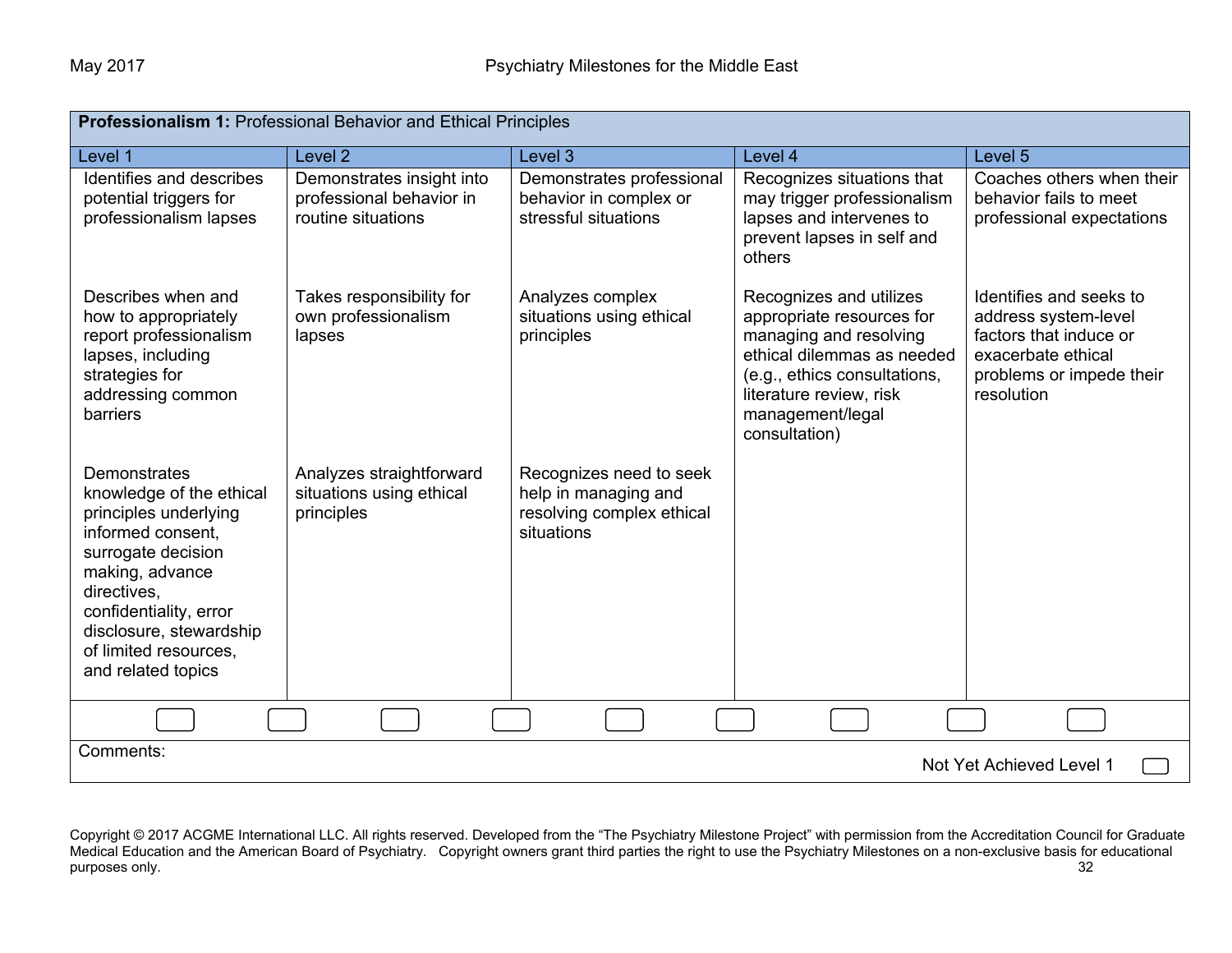| Professionalism 2: Accountability/Conscientiousness                                                                                                                                                                 |                                                                                                                                  |                                                                                                                                               |                                                                                                                             |                                       |
|---------------------------------------------------------------------------------------------------------------------------------------------------------------------------------------------------------------------|----------------------------------------------------------------------------------------------------------------------------------|-----------------------------------------------------------------------------------------------------------------------------------------------|-----------------------------------------------------------------------------------------------------------------------------|---------------------------------------|
| Level 1                                                                                                                                                                                                             | Level 2                                                                                                                          | Level 3                                                                                                                                       | Level 4                                                                                                                     | Level 5                               |
| Takes responsibility for<br>failure to complete tasks<br>and responsibilities,<br>identifies potential<br>contributing factors, and<br>describes strategies for<br>ensuring timely task<br>completion in the future | Performs tasks and<br>responsibilities in a<br>timely manner with<br>appropriate attention to<br>detail in routine<br>situations | Performs tasks and<br>responsibilities in a<br>timely manner with<br>appropriate attention to<br>detail in complex or<br>stressful situations | Recognizes situations<br>that may impact others'<br>ability to complete tasks<br>and responsibilities in a<br>timely manner | Takes ownership of<br>system outcomes |
| Responds promptly to<br>requests or reminders to<br>complete tasks and<br>responsibilities                                                                                                                          | Recognizes situations<br>that may impact own<br>ability to complete tasks<br>and responsibilities in a<br>timely manner          | Proactively implements<br>strategies to ensure that<br>the needs of patients,<br>teams, and systems are<br>met                                |                                                                                                                             |                                       |
|                                                                                                                                                                                                                     |                                                                                                                                  |                                                                                                                                               |                                                                                                                             |                                       |
| Comments:<br>Not Yet Achieved Level 1                                                                                                                                                                               |                                                                                                                                  |                                                                                                                                               |                                                                                                                             |                                       |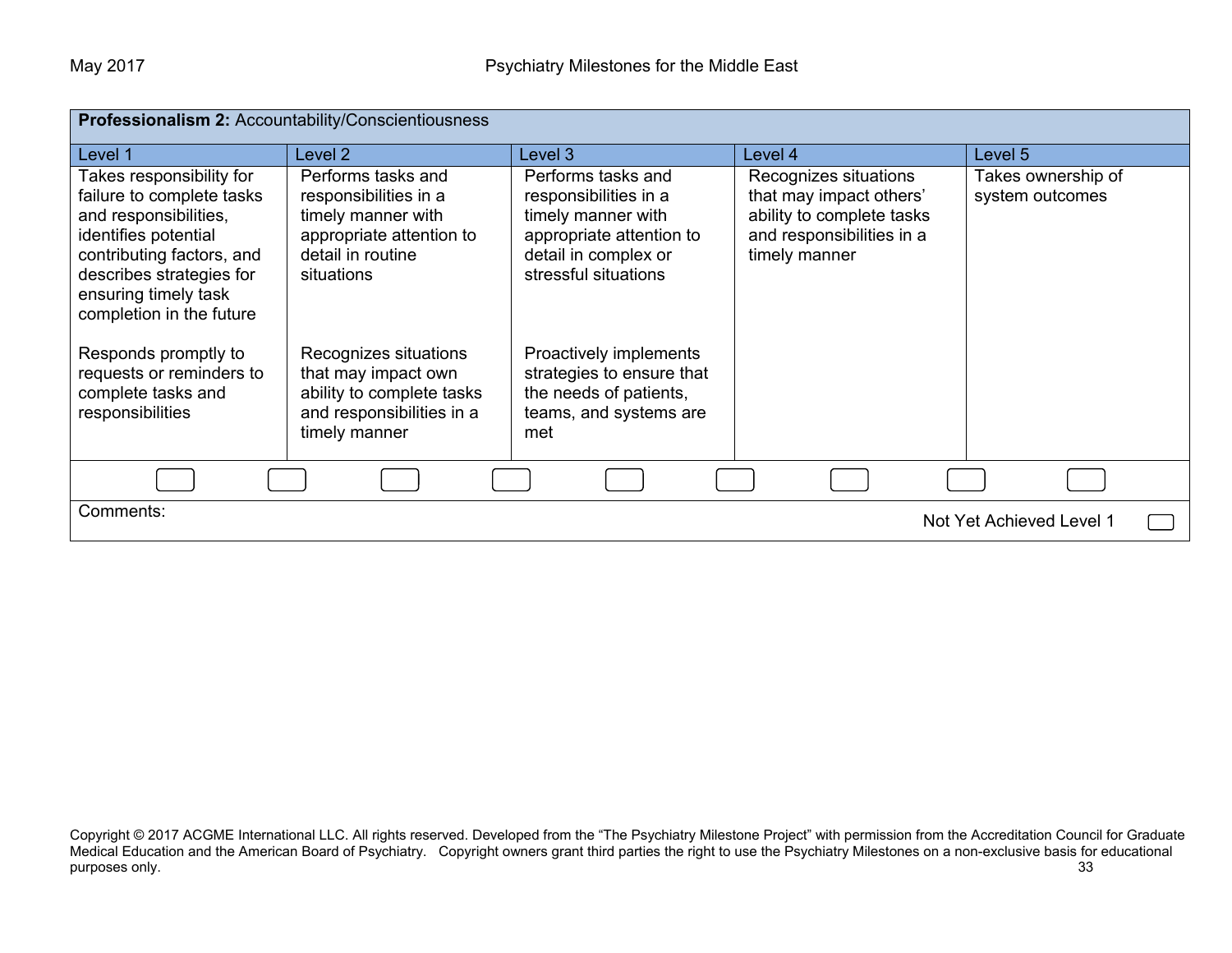| <b>Professionalism 3: Self-Awareness and Help-Seeking</b>                           |                                                                                  |                                                                                                                        |                                                                                                                  |                                                                                                                                 |  |
|-------------------------------------------------------------------------------------|----------------------------------------------------------------------------------|------------------------------------------------------------------------------------------------------------------------|------------------------------------------------------------------------------------------------------------------|---------------------------------------------------------------------------------------------------------------------------------|--|
| Level 1                                                                             | Level <sub>2</sub>                                                               | Level 3                                                                                                                | Level 4                                                                                                          | Level 5                                                                                                                         |  |
| Recognizes status of<br>personal and<br>professional well-being,<br>with assistance | Independently<br>recognizes status of<br>personal and<br>professional well-being | With assistance,<br>proposes a plan to<br>optimize personal and<br>professional well-being                             | Independently develops a<br>plan to optimize personal<br>and professional well-being                             | Coaches others when<br>emotional responses or<br>limitations in<br>knowledge/skills do not<br>meet professional<br>expectations |  |
| Recognizes limits in the<br>knowledge/skills of self<br>or team, with assistance    | Independently<br>recognizes limits in the<br>knowledge/skills of self<br>or team | With assistance,<br>proposes a plan to<br>remediate or improve<br>limits in the<br>knowledge/skills of self<br>or team | Independently develops a<br>plan to remediate or<br>improve limits in the<br>knowledge/skills of self or<br>team |                                                                                                                                 |  |
|                                                                                     | <b>Demonstrates</b><br>appropriate help-seeking<br>behaviors                     |                                                                                                                        |                                                                                                                  |                                                                                                                                 |  |
|                                                                                     |                                                                                  |                                                                                                                        |                                                                                                                  |                                                                                                                                 |  |
| Comments:<br>Not Yet Achieved Level 1                                               |                                                                                  |                                                                                                                        |                                                                                                                  |                                                                                                                                 |  |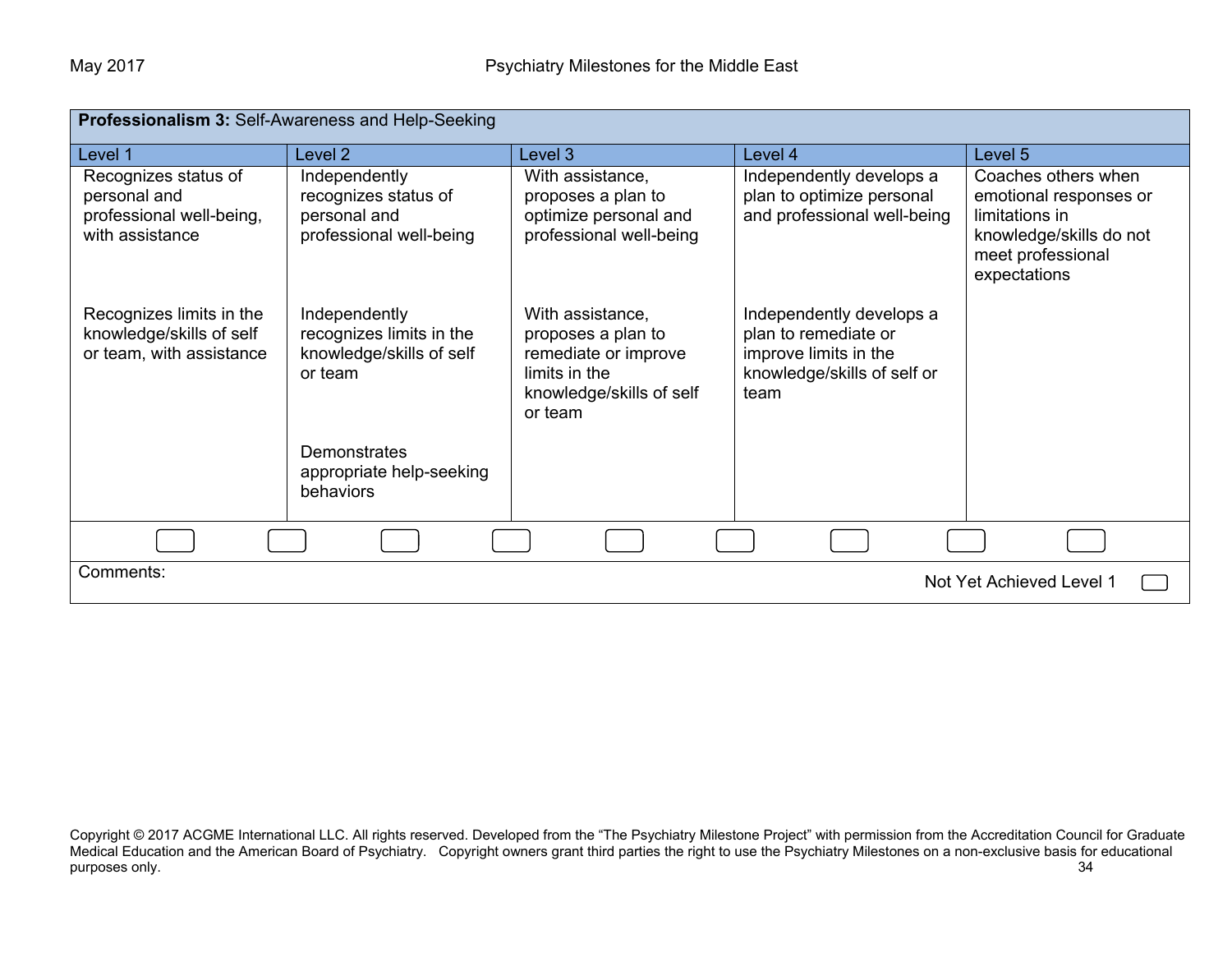| Interpersonal and Communication Skills 1: Patient- and Family-Centered Communication                                                                                                       |                                                                                                                                                                                                                         |                                                                                                                                                                                                   |                                                                                                                                                                            |                                                                                                                                              |
|--------------------------------------------------------------------------------------------------------------------------------------------------------------------------------------------|-------------------------------------------------------------------------------------------------------------------------------------------------------------------------------------------------------------------------|---------------------------------------------------------------------------------------------------------------------------------------------------------------------------------------------------|----------------------------------------------------------------------------------------------------------------------------------------------------------------------------|----------------------------------------------------------------------------------------------------------------------------------------------|
| Level 1                                                                                                                                                                                    | Level 2                                                                                                                                                                                                                 | Level <sub>3</sub>                                                                                                                                                                                | Level 4                                                                                                                                                                    | Level 5                                                                                                                                      |
| Uses language and non-<br>verbal behavior to<br>demonstrate respect and<br>establish rapport                                                                                               | Establishes a therapeutic<br>relationship in<br>straightforward<br>encounters using active<br>listening and clear<br>language                                                                                           | Establishes a therapeutic<br>relationship<br>in challenging patient<br>encounters                                                                                                                 | Easily establishes<br>therapeutic relationships,<br>with attention to<br>patient/family concerns<br>and context, regardless of<br>complexity                               | Mentors others in situational<br>awareness and critical self-<br>reflection to consistently<br>develop positive therapeutic<br>relationships |
| Identifies common barriers to<br>effective communication<br>(e.g., language, disability)<br>while accurately<br>communicating own role<br>within the health care system                    | Identifies complex barriers<br>to effective<br>communication (e.g.,<br>health literacy, cultural)                                                                                                                       | When prompted, reflects<br>on personal biases while<br>attempting to minimize<br>communication barriers                                                                                           | Independently recognizes<br>personal biases while<br>attempting to proactively<br>minimize communication<br>barriers                                                       | Role models self-<br>awareness practice while<br>identifying teaching a<br>contextual approach to<br>minimize communication<br>barriers      |
| Identifies the need to adjust<br>communication strategies<br>based on assessment of<br>patient/family expectations<br>and understanding of their<br>health status and treatment<br>options | Organizes and initiates<br>communication with<br>patients/families by<br>introducing stakeholders,<br>setting the agenda,<br>clarifying expectations,<br>and verifying an<br>understanding of the<br>clinical situation | With guidance, sensitively<br>and compassionately<br>delivers medical<br>information; elicits<br>patient/family values, goals<br>and preferences; and<br>acknowledges uncertainty<br>and conflict | Independently uses<br>shared decision making to<br>align patient/family<br>values, goals, and<br>preferences with<br>treatment options to make<br>a personalized care plan | Role models shared<br>decision making in<br>patient/family<br>communication in situations<br>with a high degree of<br>uncertainty/conflict   |
|                                                                                                                                                                                            |                                                                                                                                                                                                                         |                                                                                                                                                                                                   |                                                                                                                                                                            |                                                                                                                                              |
| Comments:<br>Not Yet Achieved Level 1                                                                                                                                                      |                                                                                                                                                                                                                         |                                                                                                                                                                                                   |                                                                                                                                                                            |                                                                                                                                              |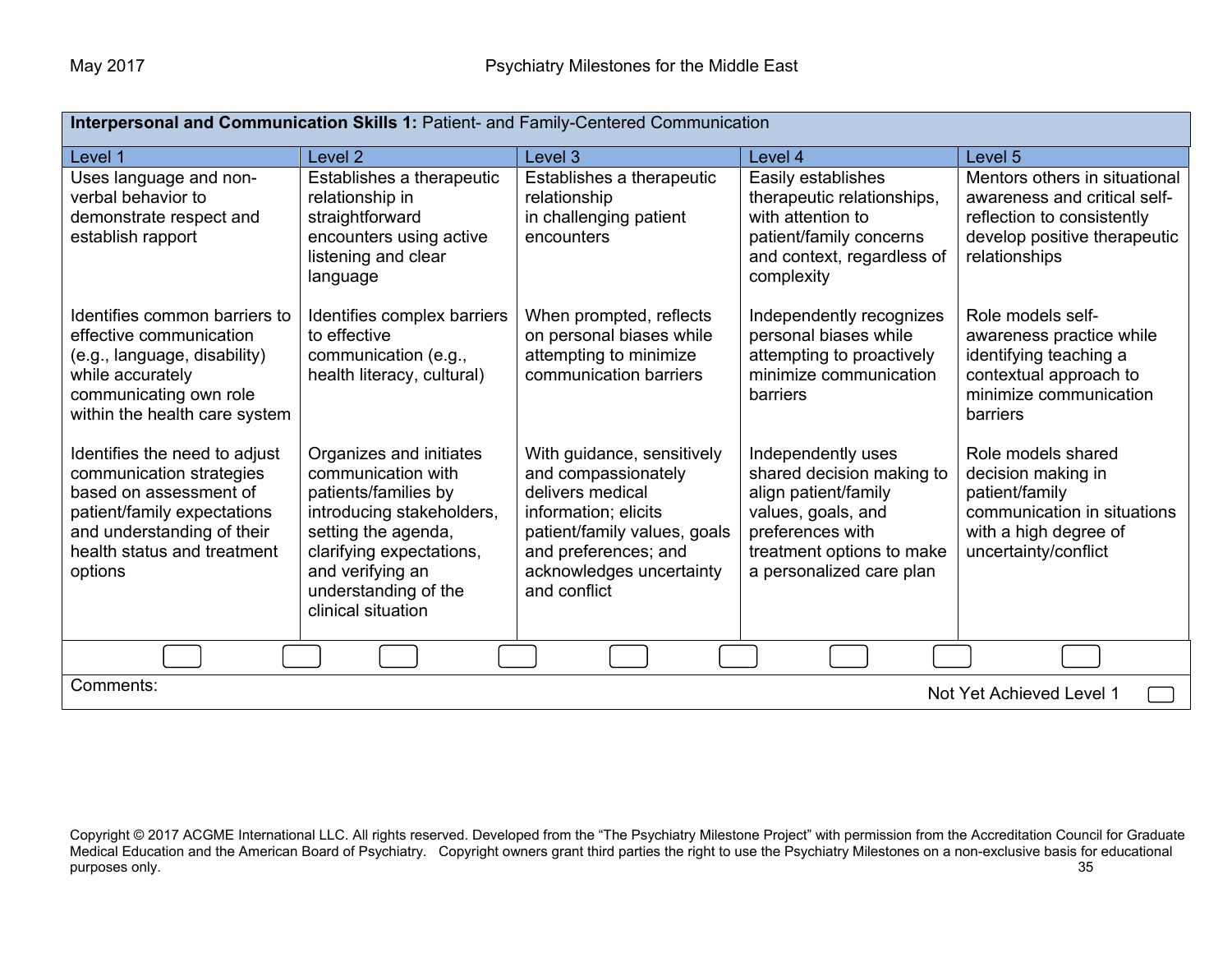| Interpersonal and Communication Skills 2: Interprofessional and Team Communication |                                                                                 |                                                                            |                                                                                                                 |                                                                                                                                                 |
|------------------------------------------------------------------------------------|---------------------------------------------------------------------------------|----------------------------------------------------------------------------|-----------------------------------------------------------------------------------------------------------------|-------------------------------------------------------------------------------------------------------------------------------------------------|
| Level 1                                                                            | Level <sub>2</sub>                                                              | Level 3                                                                    | Level 4                                                                                                         | Level 5                                                                                                                                         |
| Respectfully requests a<br>consultation                                            | Clearly and concisely<br>requests a consultation                                | Checks own<br>understanding of<br>consultant<br>recommendations            | Coordinates<br>recommendations from<br>different members of the<br>health care team to<br>optimize patient care | Role models flexible<br>communication strategies<br>that value input from all<br>health care team<br>members, resolving<br>conflict when needed |
| Respectfully receives a<br>consultation request                                    | Clearly and concisely<br>responds to a consultation<br>request                  | Checks understanding of<br>recommendations when<br>providing consultation  | Communicates feedback<br>and constructive criticism to<br>superiors                                             | Facilitates regular health<br>care team-based feedback<br>in complex situations                                                                 |
| Uses language that<br>values all members of<br>the health care team                | Communicates<br>information effectively<br>with all health care team<br>members | Uses active listening to<br>adapt communication<br>style to fit team needs |                                                                                                                 |                                                                                                                                                 |
|                                                                                    | Solicits feedback on<br>performance as a member<br>of the health care team      | Communicates concerns<br>and provides feedback to<br>peers and learners    |                                                                                                                 |                                                                                                                                                 |
|                                                                                    |                                                                                 |                                                                            |                                                                                                                 |                                                                                                                                                 |
| Comments:<br>Not Yet Achieved Level 1                                              |                                                                                 |                                                                            |                                                                                                                 |                                                                                                                                                 |